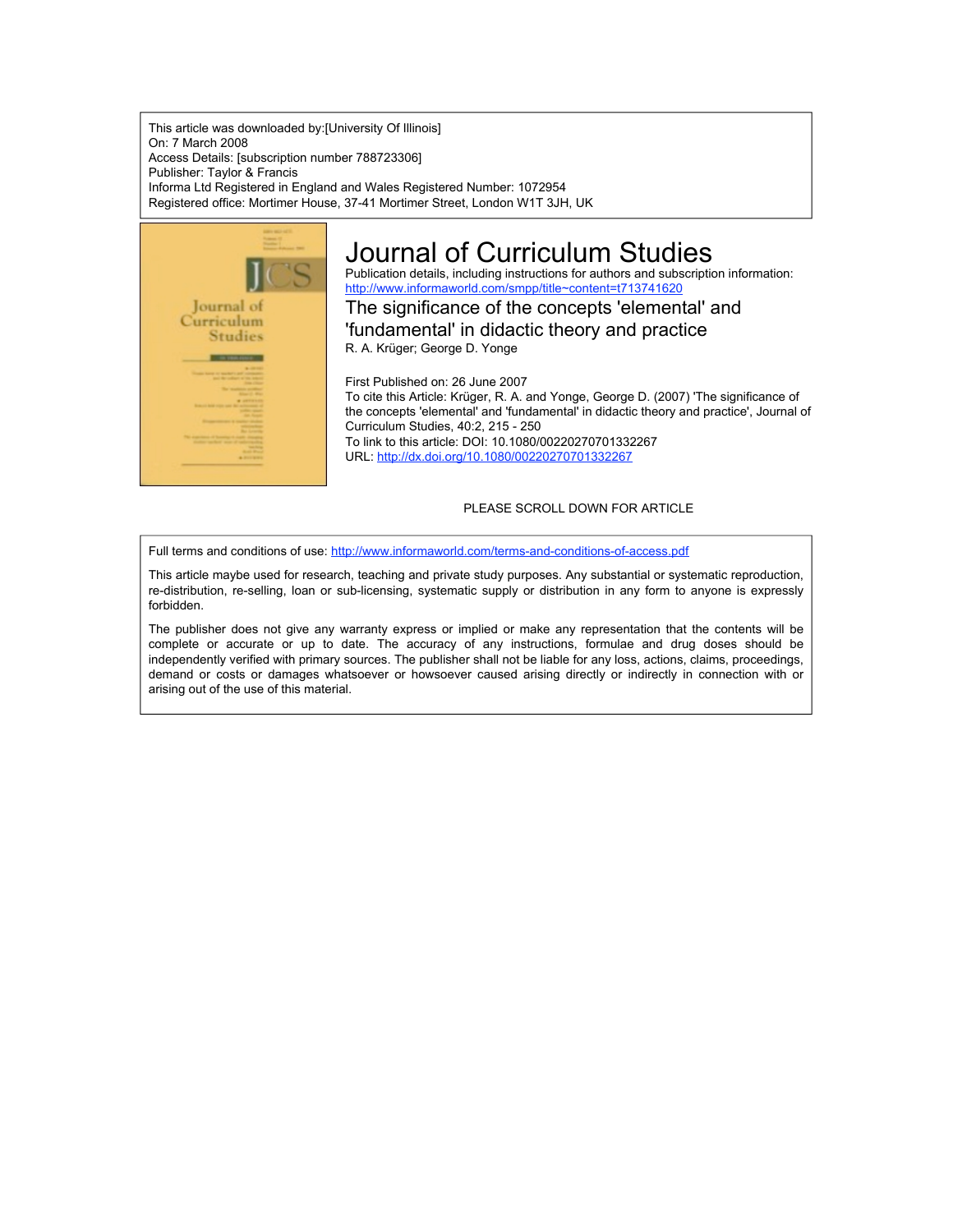

## The significance of the concepts 'elemental' and 'fundamental' in didactic theory and practice

R. A. KRÜGER

translated by George D. Yonge

The 'elemental' refers to the essentials of the contents that make them accessible to a child. The effects on a child of contents that are mastered are the 'fundamental'. In a fruitful didactic unlocking (presentation) it is possible for a child to achieve considerably more insight than merely an understanding of the learning content. The child (learner) gains insight into reality itself, and even into means of dealing with it.

There is a path from the elemental to the fundamental that should always be kept in mind, and kept open by a teacher. The elemental has an unlocking function and facilitates presenting the contents to a child, but it is valid didactically only if it is transformed into a fundamental learning experience by a child/learner.

The elemental-fundamental approach, if used appropriately, leads to effective teaching that culminates in genuine learning. This, in didactic terminology, is referred to as 'categorical forming'. Contents that have been mastered become part of a child's intellectual possession by means of which the becoming person can gradually cope with present and future lifeworld situations and the life challenges they encounter.

Keywords: Bildung (education); categorical forming; didactic theory and practice; elementals and fundamentals; history of education

#### **Preamble**

My purpose in this preamble is to provide some background to my essay on 'elementals' and 'fundamentals'. This necessitates a brief background of a personal nature and the method of approach I followed in this study, which was first published in Afrikaans in 1975.

## *A new pedagogy*

When I began my master's degree at the University of Pretoria (UP) in 1970 I was immediately confronted with the enthusiasm of the faculty for

*Richard Alfred Krüger*, P.O. Box 1364, Kokanje 0515, South Africa (rakruger@ctec.co.za), is Emeritus Professor in Curriculum Studies and Teaching Practice at the Rand Afrikaans University. His publications include *Beginsels en Kriteria vir Kurrikulumontwerp* [Principles and Criteria for Curriculum Design] (Pretoria: HAUM Publishers, 1980).

From R. A. Krüger (1975) Die betekenis van die begrippe elementare en fundamentale in die didaktiese teorie en praktyk. *Pedagogiekstudies/Pedagogic Studies*, 86, 1–87. The essay was translated, and then crafted into journal format, by George D. Yonge, Emeritus Professor of Education, University of California at Davis, Davis, CA, USA. Richard Krüger added the preamble and provided significant editorial advice. The translation is presented with the permission of the Faculty of Education of the University of Pretoria.

*Journal of Curriculum Studies* ISSN 0022–0272 print/ISSN 1366–5839 online ©2008 Taylor & Francis http://www.tandf.co.uk/journals DOI: 10.1080/00220270701332267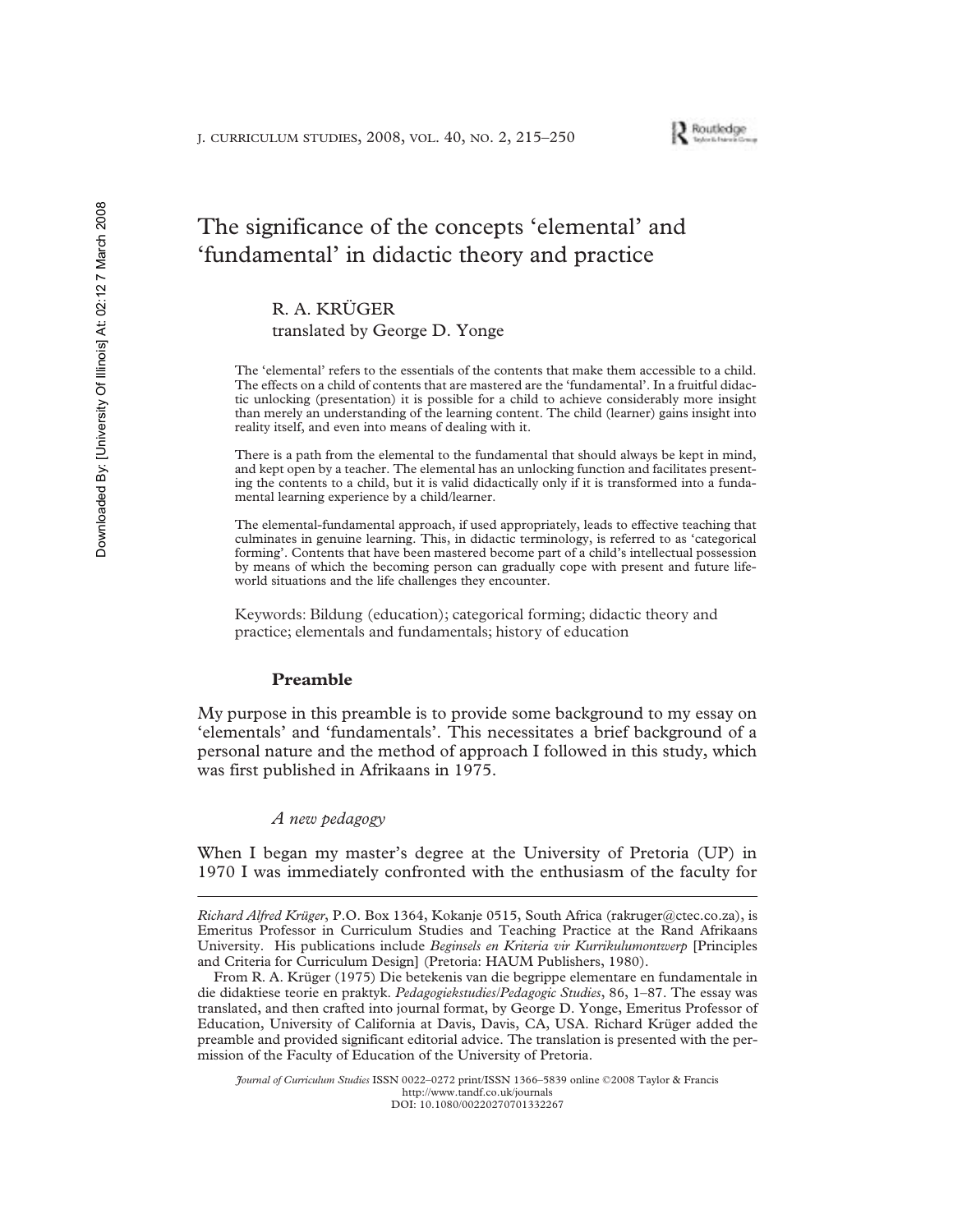what they termed *pedagogics*. The faculty at UP had opted for this term, in Afrikaans, *Pedagogiek*, instead of 'education' in order to build a distinctive *educational* theory. Their interest in what they termed 'fundamental pedagogical essences', i.e. the basic essentials of education, was a reaction to the dependency of educationists in South Africa at that time on educational thinking in the UK and the USA, neither of which practised education, or pedagogics, as an autonomous human science. The UP faculty were against all mechanistic and mechanical approaches to human learning, and were especially critical of the kind of mechanistic laws or principles propagated by psychologists such as E. L. Thorndike. John Dewey's experimentalism and liberalism also came in for much criticism, as well as thoughts and influences of his most devout and influential disciple, W. H. Kilpatrick.

All thinking not concerned with essentially *human* existence and *human* learning ('*the learner as meaning-giving intentionality*') was disfavoured, and there was a search for a 'fundamental pedagogics', that is, an educational theory as an independent human science with its own terminology, its own points of departure, its own methods of investigation and verification based on the premises of educational (pedagogical) essences, that is, the essential characteristics of the teaching-learning phenomenon. B. F. Nel (1968, 1974), C. K. Oberholzer (1955, 1968), W. A. Landman (Landman 2000, Landman and Roos 1973, Landman *et al*. 1975), Floris van der Stoep (see Van der Stoep 1969, 1972, Van der Stoep and Louw 1984, Van der Stoep and Van der Stoep 1968, Van der Stoep *et al*. 1973) and M. C. H. Sonnekus (1968, 1974; see Sonnekus and Ferreira 1979) were some of the significant faculty of the time.<sup>1</sup>

## *My entrèe*

Coming from a career as a teacher, initially in primary schools, then in secondary schools (significantly as a teacher of German) and subsequently as high school principal and educational planner, it was a logical step for me to opt for the part-discipline of didactical pedagogics, the educational field of teaching and learning, as a field of study. Throughout my career as a teacher the optimalization of teaching and learning had always been a challenge, and at UP I was afforded the opportunity to get my teeth into that elusive phenomenon. I was fortunate that Floris van der Stoep, who had studied in Germany, was to be my advisor. He suggested that I explore the German authors who had worked on the theme of the '*Elementare*' and '*Fundamentale*'. His conviction was that it should be fruitful to interpret what they had opened up to that point.

At UP we were immersed in phenomenology—pure unadulterated existential phenomenology (which, by the way, had very little to do with existentialism, a philosophic trend which was regarded as unacceptable). I was immersed in the phenomenology of, *inter alia*, C. K. Oberholzer (1955, 1968) and saw the person ('man') as existential, but open to meaninggiving possibility. The approach at my disposal was the phenomenological method accompanied by the hermeneutic and the dialectic methods (see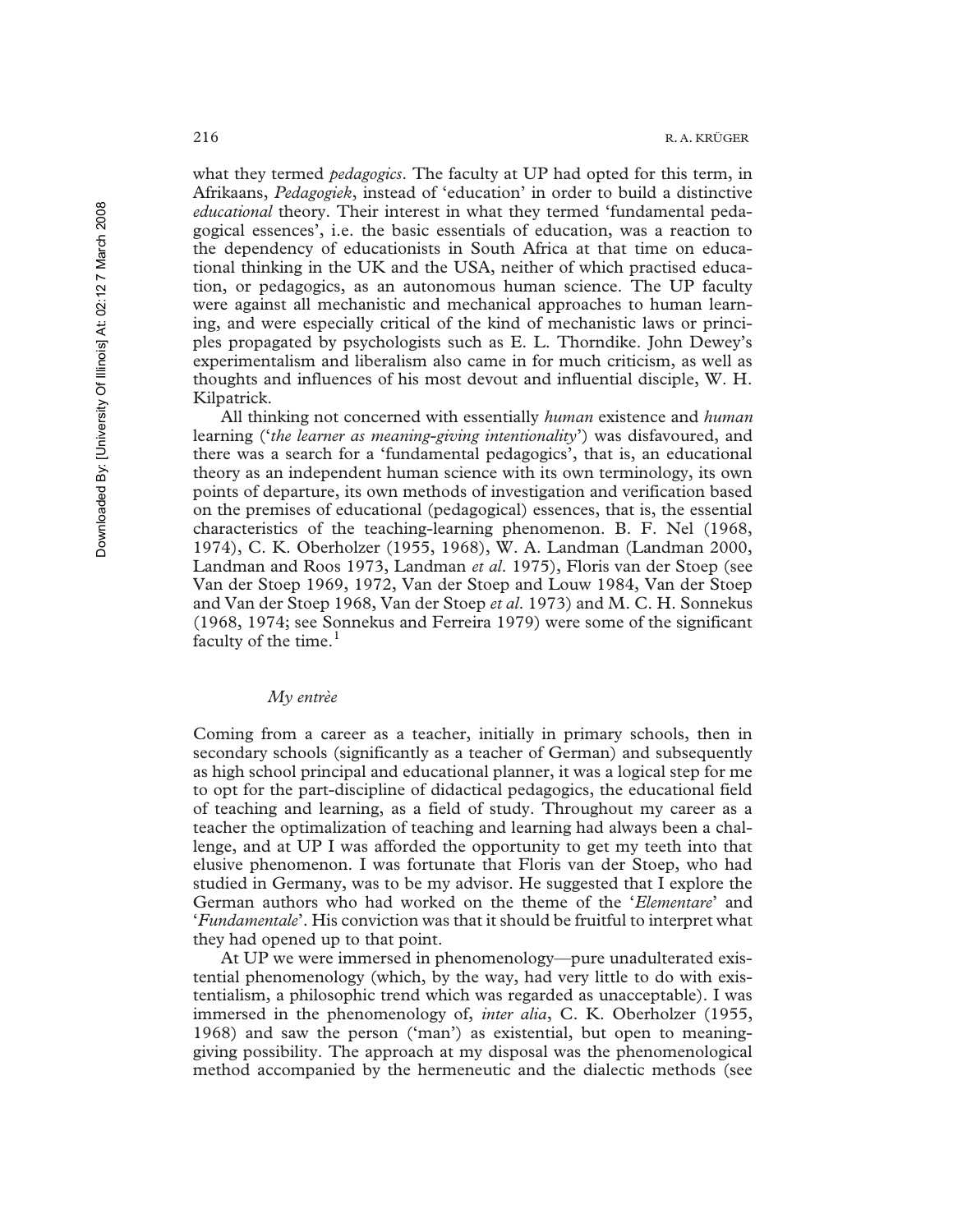Landman 2000), revealing the ways the essences of educational phenomena are actualized in their interrelationships. At the same time, the humanscience pedagogy of Wilhelm Flitner, Wolfgang Klafki, Theodor Litt, Herman Nohl, Eduard Spranger, and Erich Weniger (see Westbury *et al*. 2000) was studied extensively, and admired for the insight it brought—as will become clear on reading this paper.

My approach to investigation and research regarding the '*Elementare*' and the '*Fundamentale*' was spelled out in clear terms: (1) Look for what is *ontic* (given with human existence, inseparable from man's being in the world, present in the original life-meaning of a person); and (2) Interpret phenomenologically (let the phenomenon speak) (Oberholzer 1955: 131; see also Oberholzer 1968). Note that the 'ontic' is *that which is*, a derivation from the Greek *onthos*, 'to be'. This essentially human way of being is captured in the German *Dasein* ('being there, existing, living', *Langenscheidt's Pocket Dictionary* 2000: 79). The adage that goes with this is '*Dasein ist in der Welt sein*', 'Being there is being in the world'. Teaching can enhance or harm the juvenile *Dasein* depending on the creativity and meaningfulness, or bungling and meaninglessness, characterizing the didactic interaction (Schwerdt 1952: 15).

I ended up proclaiming essential insights and descriptions like *Bildungsinhalt* (educational contents) and *Bildungsgehalt* (which to me represents the value-laden impact of such contents in the mind of the becoming person, educational substance, if you like). These concepts lie at the very core of the paper that follows. I could, with Theodor Litt, proclaim that *gebildet sein*, being educated/'educatedness' (Klafki 2000: 146), with all its awe-inspiring implications, is what educational contents are about. The awe stems from having to intervene in the lifestream of the juvenile in order to assist the youth in reaching an ideal level of *gebildet sein*.

I have recently re-read Klafki's (2000) 'Didaktik analysis as the core of preparation of instruction'. It is significant that we refer to many of the same authors: Litt, Weniger, Willmann, Nohl, Wagenschein, Roth, Copei, Spranger, Heimpel, Kerschensteiner, to cite them in the order in which appear in his paper. I would add the likes of Pestalozzi, Froebel, Herbart, Drechsler, and Lahrmann, to which I am certain Klafki would not raise objections. Perhaps this is not suprising, because when I first ventured out on this course I referred copiously to Klafki's (1954) *Das pädagogisches Problem des Elementaren und die Theorie der kategorialen Bildung* as well as his other works. I did not, however concern myself with writing a Didaktik, or a didactic theory. My concern was to extract from the writings of these prominent educationists how they expressed themselves regarding the Didaktik essences of the *Elementare* and *Fundamentale*, and interpret their insights didactically.

## *Concerning the paper*

The theme of this paper is educational contents. This takes us to reasoning about educational contents and what to do with that content in didactical and educational terms. *All of didactic theory deals with the contents of education*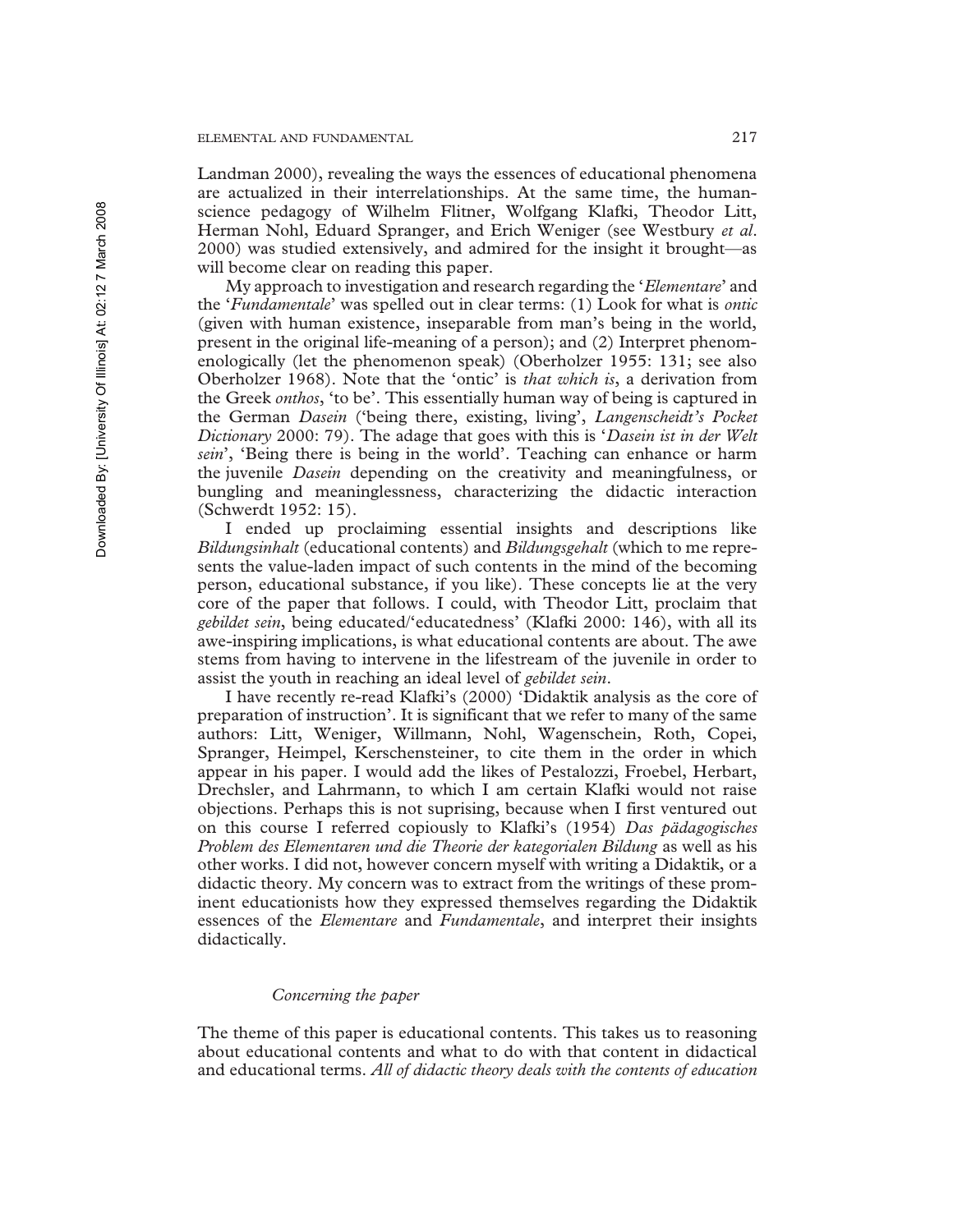*and their educational worth.* In German two terms have been coined to capture this issue, *Bildungsinhalt* (the contents of education) and *Bildungsgehalt* (educational substance, or the educational value of such contents).

In German didactic writing two other terms appear, namely *das Elementare* and *das Fundamentale*. These terms may sound strange to the Anglo-American reader, yet they are familiar to German/Dutch and Nordic readers, and all readers who have become acquainted with the German Didaktik tradition. I coined two English terms, namely 'elemental' and 'fundamental' or, in their plural forms, 'elementals' and 'fundamentals' to translate these notions. The important thing to accept when reading this paper, is the need to get away from any literal translation or traditional meaning related to these terms. 'Elementals' have very little in common with 'elementary', and 'fundamental' must certainly not be understood as fundamental/at the root of/basic/comprising a foundation—and certainly does not imply fundamentalism of any kind.

For starters, one might say that elementals deal with concentrated, that is, *reduced*, educational contents whereas the term fundamental refers to the educational impact of a selected and reduced content on the being or existence of the learner (cf. Van Dyk 2006: 130). Insofar as the elementals are concerned, the focus on the essences of the contents has brought to the fore a variety of possible manifestations. This should not be too daunting for anyone who has the task of implementing such elementals. On the contrary, teachers who have the task of dealing with the most effective ways of presenting contents to their learners/students/pupils should regard the lists I offer as inviting. It should pave the way to interesting and thought-provoking teaching, through which fundamentals may be achieved. The list can be turned into a useful guide to unleashing the *organic power* (the power to penetrate) contained in the educational content (Nohl 1949: 144; see also Klafki 2000: 150, Willmann 1923, 1930).

Modern didactics steers away from accentuating methods of teaching (Schwerdt 1952: 4). Instead it approaches didactic analysis from the point of view of introducing elementals into the didactic situation (in whichever way), confronting the learners with the *life-containing essences* (elementals) inherent in the educational content (compare Van Dyk 2006: 129). Wellchosen elementals empower the teacher to interact with his or her learners in a manner that may bring about a moment of penetrative understanding, the so-called 'fruitful moment' (described as an '*Aha-Erlebnis*'), the moment of deep understanding that might well change the learning person's insight, perceptions, attitudes, etc. in a life experience that will stimulate the learner in becoming an educated person (*gebildete Person*) (Klafki 2000: 147). This makes educational intervention in the life-stream of the young generation just about the most important act of human endeavour. *Learning of this kind empowers the young person.*

In other words, together with the didactical criterion of 'Has someone learned something?' another, more important question arises: 'Has the learner's relationship to reality, i.e. his or her being-in-the-world and lifestyle changed?' (Van der Stoep and Louw 1984). This is the *educational* criterion that concerns itself with the question: Has the organic power of the contents become a formative force in the life of the learner?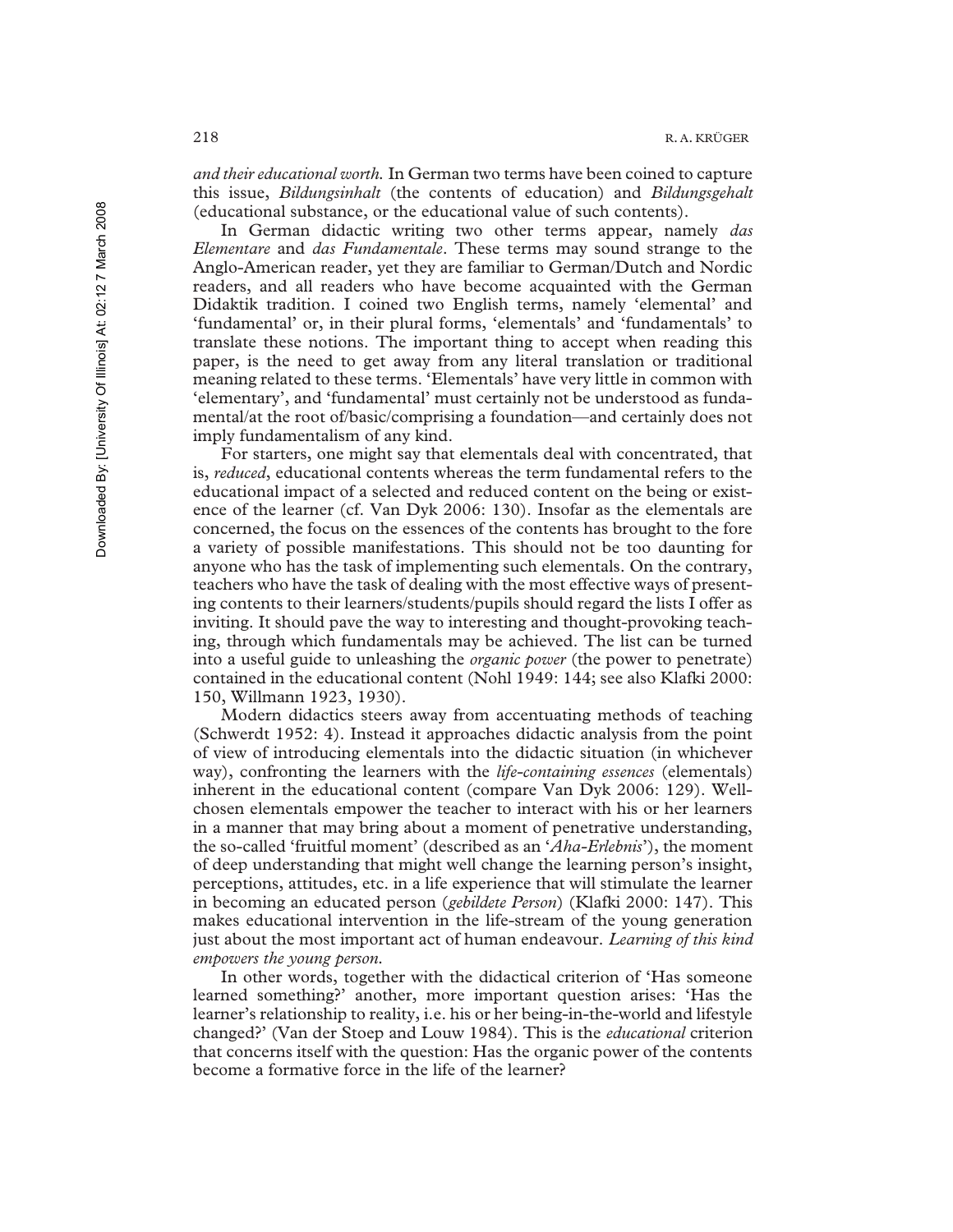#### **Introduction**

#### *Person, world and reality: an interwoven situatedness*

A person always finds himself or herself at the intersection of self and world or reality (Drechsler 1967: 10). This intersection implies a field of tension between the subject (the 'I') and the surrounding world. The tension is created by the fact that a person continually lingers between turning inward and pausing as against the need to proactively establish relationships with reality (and significant others). This implies breaking away from equilibrium, or lack of tension, to attempts to master the world and its (sometimes grim) realities. Person and world are not separate, and implicit in humankind's existence is participation (meaningful encounter) with the world. Yet, a person never completely meets and is never completely situated in his or her world. A field of tension lingers between what one is and what one ought to be, that is, should become.

Mastering the world and reality means mastering life-world contents (Van der Stoep *et al*. 1973: 17). In mastering the world and reality a person's (a learning child's) self-knowledge and relationships with reality constantly change, and the profile of his or her field of tension is altered through such encounters. This is where education comes into play. Without educating and teaching a person cannot live and exist, i.e. conquer reality, in the true sense of these words (Derbolav and Roth 1959: 109). The *extent* and *meaningfulness* of any person's life are continually defined by his or her greater or lesser mastery of contents, but also by the quality of his or her control of the meanings and insights that are present in life-contents. It is the *quality* of such learning experiences that gives significance to the theory of elementals and fundamentals.

This view—that the extent and meaningfulness of a person's being-inthe-world correspond with his or her greater or lesser mastery of contents raises the question of *how* these contents can be presented to a child in the learning situation so that he or she will acquire an optimal grasp of and insight into a chosen content. Reality has to be *unlocked* (i.e. opened, explained) in such a way that the child not only acquires a grasp of it but also gains self-understanding (Stenzel 1960: 129). By making the contents known to a child, he or she acquires insight into reality—a better understanding of things—but also the ability to better orient himself or herself in establishing worthwhile relationships with things and people.

These considerations have been explored by generations of German didactians. This essay presents the various approaches of some of these educationists in an effort to learn their views on the *elementals and fundamentals*, and the impact of these concepts on meaningful teaching and learning and, of course, becoming in a didactical context.

## *Investigating the structure of contents*

Adults participating in a didactic situation, who take on the task of unlocking contents for a child's benefit, play a key role in the activity of teaching and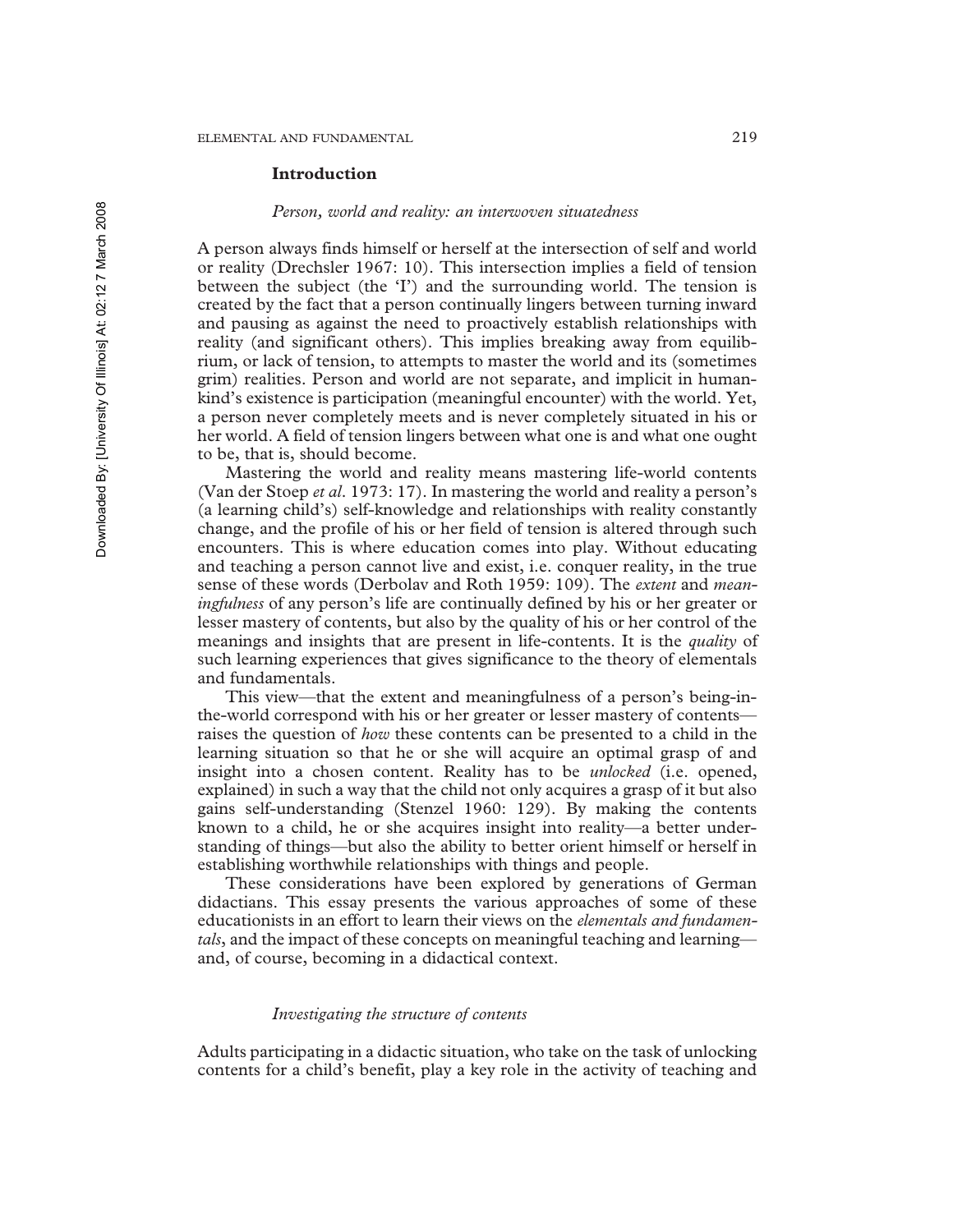learning. They themselves will have to be completely immersed in the encounter. Wagenschein (1963: 72) indicates how, on the path from contents to a child, all of the spiritual *world* and all of a *person* are touched by a 'fundamental' experience. In other words, the contents not only carry the structure of a general relationship that can be made known in a reduced way, but such an unlocking also holds the possibility that the learning contents encroach in the lives of *both* the learning person and the adult by means of what is contained in them. In this essay I review how different authors have considered the ways in which contents can be *reduced* to make complicated contents accessible to children, and in what forms the reduced contents may appear.

### **Preliminaries**

In the German literature I discuss here the concepts 'elemental' and 'fundamental' are used in a didactic sense. I review and interpret the use of these concepts to determine their relevance for didactic theory and practice. The synthesis I offer requires a degree of interpretation because there is no unanimity among philosophers and didacticians regarding the significance of these two concepts: sometimes their didactic and practical significance is implied without their formal mention or description. So in this essay I seek to clarify certain positions.

In order to follow the discussions of the ideas of the elemental and the fundamental I review I will introduce the terminology they use. In general this amounts to indicating that contents set aside for teaching have a particular structure. Within this structure there may be an advanced concept or a larger relationship, but there also are features unique to the object (or the lesson contents) that gives access to the advanced concept or larger relationship.

Thus Wolfgang Klafki (1954) contends that the contents should not be the only focus when considering a teaching situation. Instead there should be reflection on the *unlocking of the essential elements* by which complicated and (for a child sometimes) inaccessible contents can be clarified and made accessible. This requires *reducing* the contents to what is basic, elementary, *the elemental*. This essay is focused on how different writers approach this basic, elementary form, i.e. the *elemental*, inherent in the contents. I also consider the forms in which *elementals* appear and whether the *elemental*, as such, appears as a discrete entity in the life-world, or whether it has to be abstracted from the contents. $^{2}$ 

In addition, I review the use of the concept of the *fundamental*. A number of views are dealt with, but two views of Flitner (1958: 10) give an indication of the direction in which to search for a didactic interpretation of this concept. He contends that educating can only succeed if it is founded in the *fundamental*; elsewhere he gives a definition of the fundamental as the primordial *experience of existential becoming.* (Consider this carefully— Author's note).

These two conclusions deserve further explication in order to better grasp the following discussion. Educating can succeed only when it is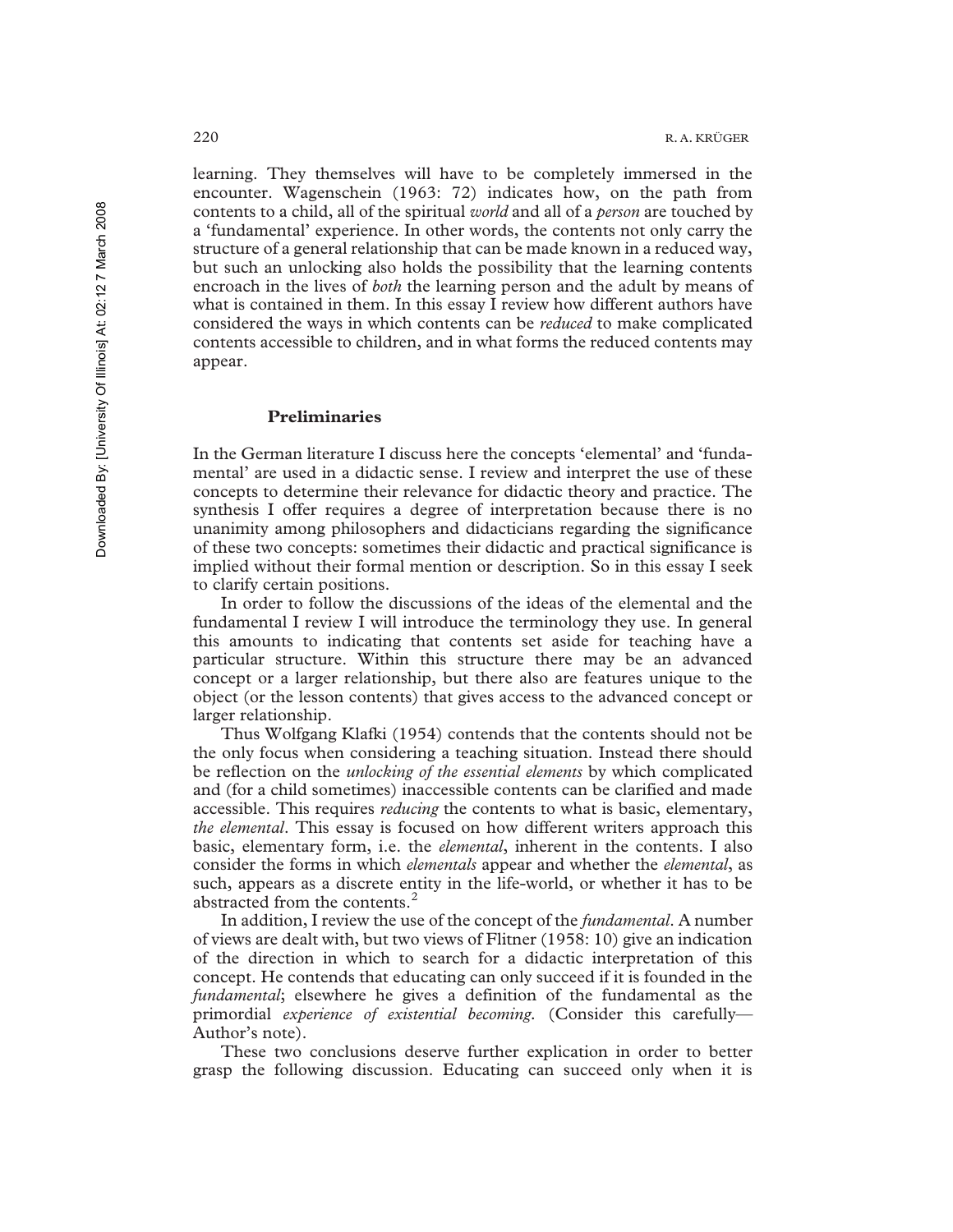*founded* in the *fundamental*. Landman and Roos's (1973; see Landman 2000) 'pedagogic aim structures' spring immediately to mind, namely, meaningful existence, self-judging and self-understanding, human dignity, forming morally independent choices and actions, responsibility, norm identification, a philosophy of life, individual and social well-being, etc. Flitner (1958) concludes that the fundamental figures whenever pedagogic aims arise. This implies that the fundamental is, in a sense, a collective term for pedagogic aims. This argument is raised again in later discussions.

Flitner's other conclusion demands attention, namely, that the *fundamental is a primordial experience of existential becoming*. The fundamental is a primordial experience, i.e. a first, original, unique, authentic experience within the didactic situation. But this experience is qualified and typified as an experience that gives rise to a 'growing' or 'becoming', an advancement in a child's existence. Thus, the fundamental is an experience of contents that have been made accessible to a learning child by means of which he or she 'becomes' by way of the experience in his or her own manner of learning contents.

Both the elemental and the fundamental are concepts pertaining to contents. However, where the contents as elemental rest above all on the deliberations of the teacher, the fundamental can be described as learning contents where, as they take form within the framework of a *child's* learning activities, the *elemental becomes converted into the fundamental*.

The *teacher as unlocker* (fulfilling the function of unlocking) of reality for a child is a *precondition* and is assumed in all statements, discussions and deliberations considered here. $3$  Furthermore, all conclusions and findings regarding the elemental and the fundamental are interpreted as embedded in the didactic situation, without which they lose their validity.

The concepts of teaching, instructing, educating, forming, and becoming are used often in this essay and they carry the following connotations:

Teaching [in Afrikaans, *onderwys*] and instructing [*onderrig*] are used as interchangeable concepts in the sense that an adult takes the initiative and directs children to something or clarifies it for them. The implied meaning of the Afrikaans '*onder*' is *inter* (between/among), implying a reciprocal showing or directing—an insight that has become obscured in some contemporary approaches to teaching. The mutual showing or directing indicates an attitude of give-and-take, with the teacher also learning! This suggests a course different from the teaching that only aims to convey or 'transfer' something to the children, with a teaching person being a mere catalyst.

'Educating' and 'forming' refer to those activities that give sense to instructing and teaching in that they constitute their aims (fundamentals). $<sup>4</sup>$ </sup>

The concept 'becoming' is used in the sense that Nel (1968: 50; see also Nel 1974) uses and applies the term, namely, by considering the child in his or her becoming as a perceiving, imagining, remembering, thinking, and *understanding intentionality*, i.e. a person intent upon understanding. In this essay sometimes a child also is referred to as 'becoming', by which the above insights are implied with respect to a child-in-becoming.

Effective teaching requires a path from an elemental input to a fundamental result. This path cannot be left to chance. If it is, it will lead to ineffective teaching. The point of departure in which thinking about teaching and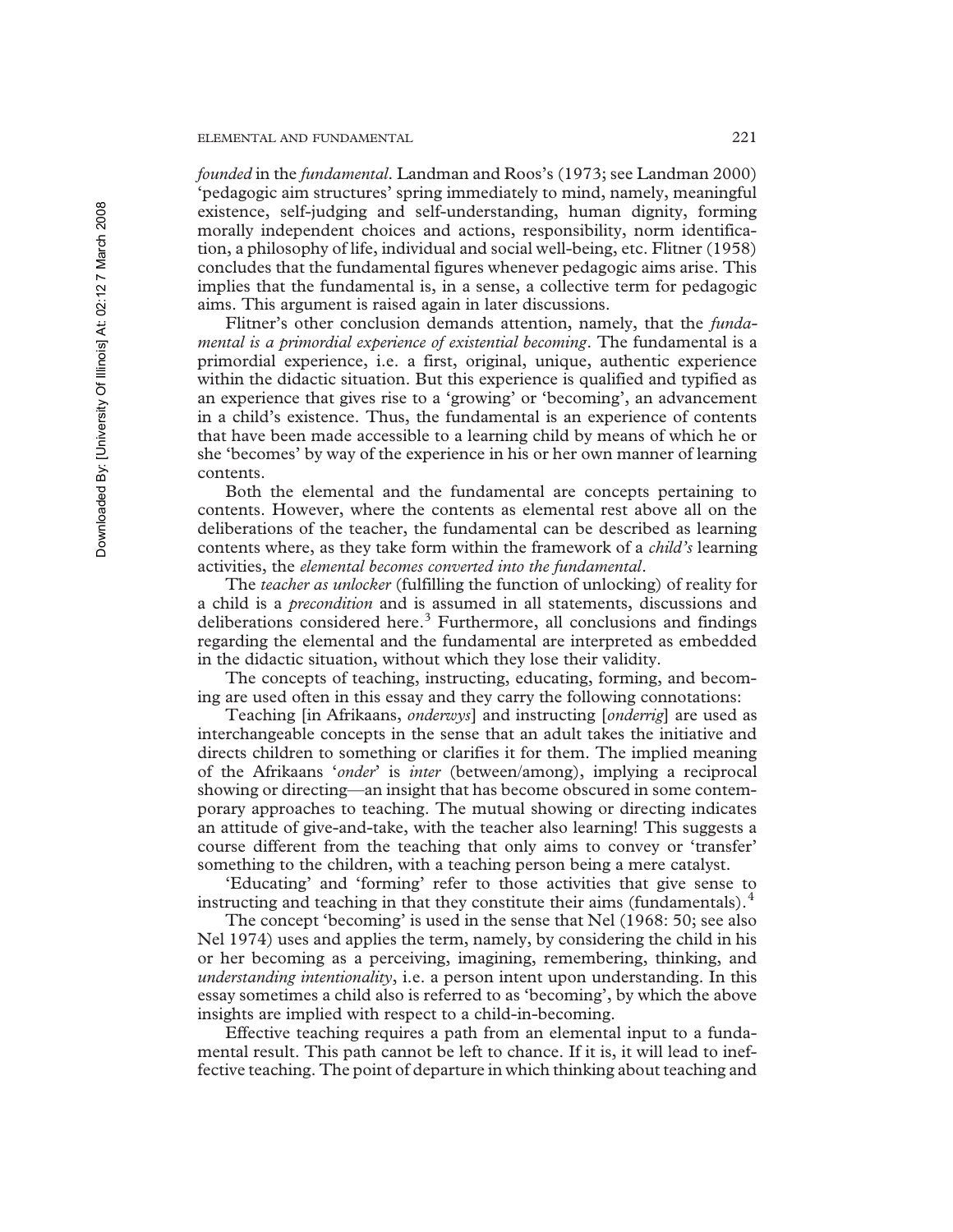thinking about educating are separated is conspicuously faulty. The path from the elemental to the fundamental is the same path on which teaching and educating are actualized—as indicated by the question 'To what does the unlocking lead?' *Unlocking an elemental stimulates a teaching effect that can be predominantly on a pathic-affective, gnostic-cognitive, or normative meaninggiving level.* There also will occur inspiring unlockings that lead to all three of these levels; the entire intellectual world and the whole person becomes changed by such a *fundamental* experience (Wagenschein 1963: 72).

Weniger (1962: Vol 1, 5) says that didactics is first and foremost a science of teaching and learning, but that it involves significantly more than the interaction between people. The above formulation, 'more than the interaction between teaching and learning', can be understood in part as indicating that the fundamental effect of an imaginitive unlocking of educational contents can exceed and extend beyond its immediate effect. One should take note of Pestalozzi's descriptions in this regard!

It has to be understood that all unlocking does not have a clear path to the fundamental. Contents unlocked for a child do not lead to a similar (identical) degree of knowing or insight. Teaching and learning are not two sides of the same coin. Both arise from an encountering activity between persons, and this alone makes it necessary that human *intentionality* be taken into account. The whole existential mystery of being human and of human becoming arises in determining the success of teaching. It is doubtful that any unlocking leaves a child untouched, except perhaps when, although he is physically present, other intellectual resources are absent or blurred. Successful teaching is gauged (judged) by a learning effect that, in turn, depends on a child's acceptance of and his or her entrance and immersion into the unlocked contents. Without the child uniquely and authentically experiencing and making the contents his or her own, the didactic situation may well be constructed in vain.

## **'So much to learn, so few are able to learn'**

A problem as old as humanity itself is emphasized by the above lament by the great pedagogue-didactician Johann Heinrich Pestalozzi. It is a frustrating experience for any teacher when he or she realizes how few pupils are able to learn successfully, in spite of tireless attempts to unlock knowledge. If one has taught to the best of one's abilities and the pupils' independent attempts still leave much to be desired, the need arises to continually think about, and try, other ways of attack. Pestalozzi's search for a more effective course on the path to the fundamental became his life-task.

#### *The Tübingen Congress*

In 1951, nearly 200 years after Pestalozzi, a congress convened in Tübingen, Germany with his lament of 'so much to learn, so few are able to learn' as its theme. Representatives from universities, high schools, and education authorities met at Tübingen to consider the didactic problem of the deluge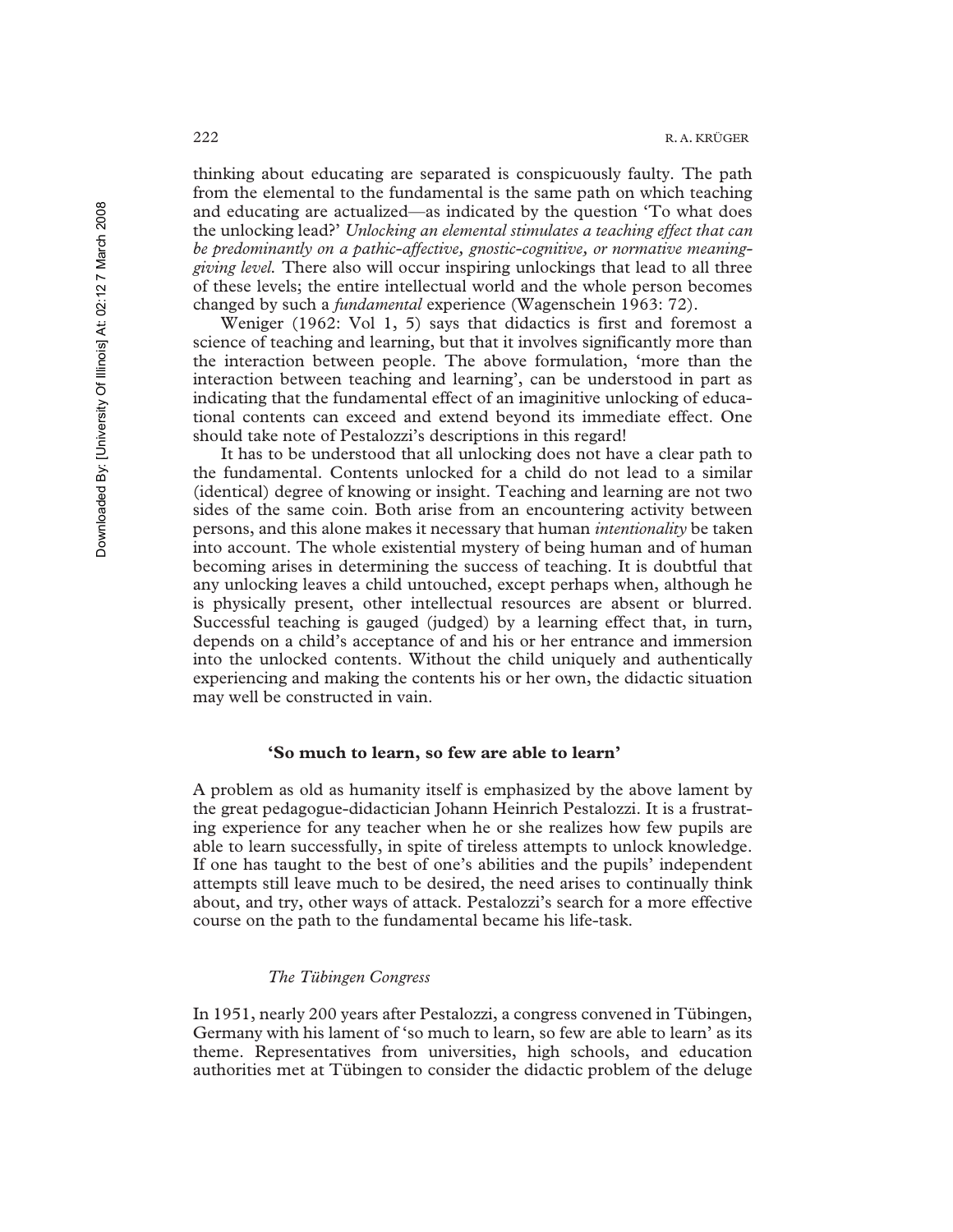of learning materials. They were faced with a crisis: 'The German school system is in danger of suffocating because of an excess of learning contents' (Klafki 1954: 352).

The members of the congress did not have the charge of increasing children's learning achievement, but did stress that achievement is not possible without thoroughness, and thoroughness is out of the question without a *reduction* in learning contents. The key insight that emerged from the Tübingen Congress is of considerable importance, and has had a revolutionary effect on German didactic theory and practice during the decades following the Congress: The idea they pursued was that *original phenomena* of the intellectual world can be made clear to children by means of a few examples or 'pregnant' cases that ought to be (made) comprehensible to them. This aim is not realized when or if the phenomena that matter, that are of essential importance, are obscured by an accumulation of materials that are not really understood and, consequently, quickly forgotten. There followed an appeal that a *search for the essentials* of teaching contents should enjoy priority and be placed above any other didactic considerations, especially above further expansion of syllabi that spell out in detail what should be taught and learned.

The initial attempts to respond the charge of the Tübingen Congress centred on concepts such as 'original phenomena of the intellectual world', and 'penetrating to the essentials of the contents'. But contributions such as Herman Heimpel's (see Klafki 1954: 2, 3) concept of '*Exemplarisches Lehren und Lernen*' [exemplary teaching and learning] and Eduard Spranger's (1954: 3) address, 'Die Fruchtbarkeit des Elementaren' [The fruitfulness of the elemental], give an indication of the way in which a solution to the problem of the deluge of learning material was sought. This search was framed in terms of the problem of the *elemental* and the *fundamental*, of which Spranger's address is an example.

## **The elemental and the fundamental**

So many authors have used the concepts 'the elemental' and 'the fundamental' that they have almost become platitudes in the German didactic literature.<sup>5</sup> But as a *central aspect* of teaching, the problem of the elemental first appeared in Pestalozzi's work.

#### *Johann Heinrich Pestalozzi*

Pestalozzi believed that there are ways or methods that can make contents graspable, understandable, i.e. accessible, to a child. He said he was in search of 'elements', or an 'elemental method':

If this 'art' is acquired once, then its essential and necessary influence will work [in the teaching-learning situation] ... actualizing countless sleeping [dormant] human powers, and the effect will be million-fold in clarifying our present state of concealed and obscured insights regarding the essentials of teaching by placing them in a clearer light. (Klafki 1954: 3; Pestalozzi 1899–1902: Vol. 12: 465; my translation)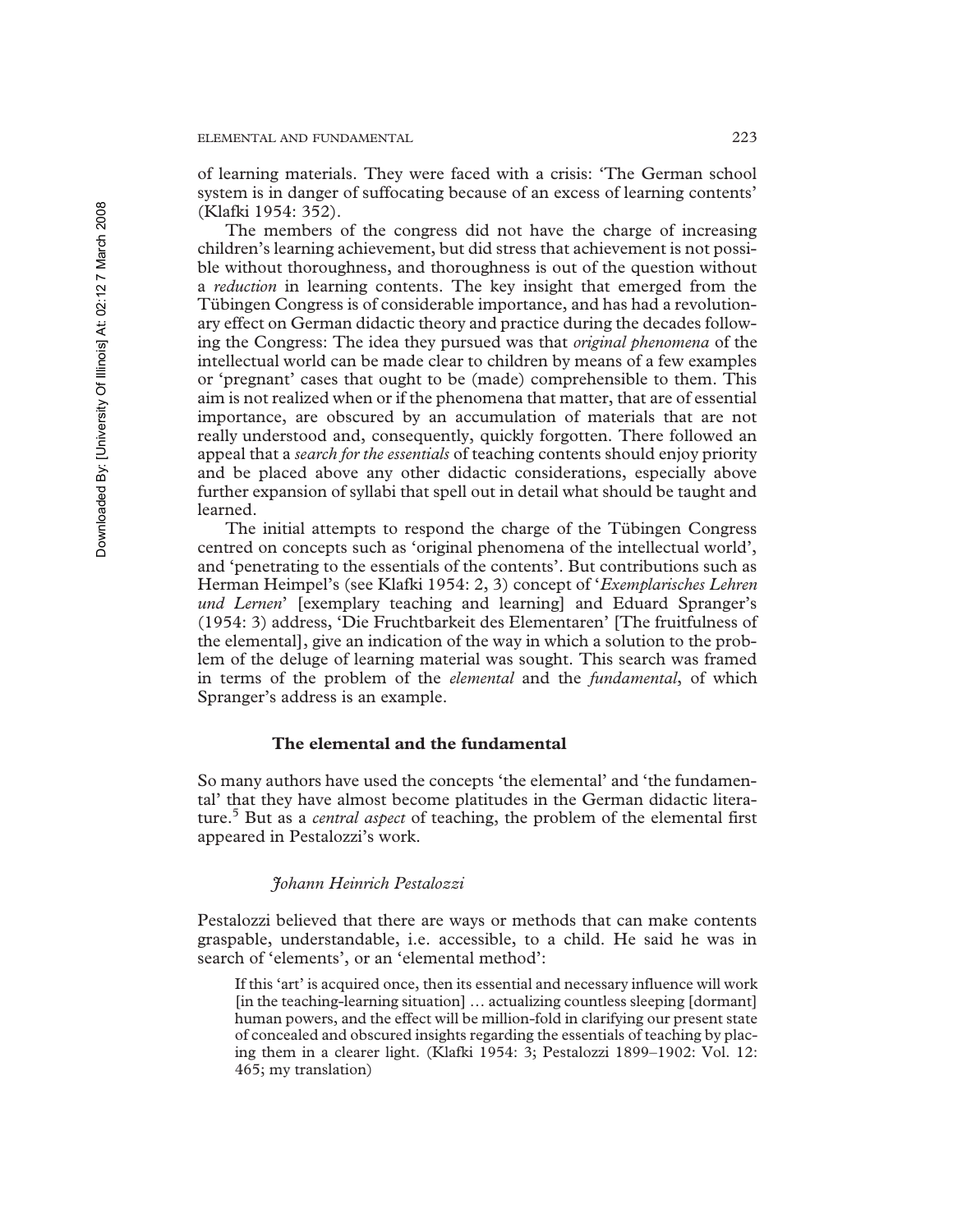This gives us an idea of what Pestalozzi has in mind: if an art of teaching can be found, i.e. an elemental method, then first-rate 'achievement' might not be the result, but countless sleeping potentialities will be awakened in children's minds. In other words, Pestalozzi proposed the idea of a fundamental, situation-surpassing effect for successful teaching rather than a mere cognitive grasp of contents. The *elemental method* is aimed at allowing human 'potential' to develop quicker and on a higher level than by 'natural' development (his term).

In his letter on his school in Stans, in which he writes about his problems with teaching and educating Stans' neglected and wildly belligerent charges in (literal!) existential distress, Pestalozzi presents for the first time his theory of *moral elemental forming*. In the words of Klafki (1973: 23; my translation):

This moral elemental forming has three aspects that have to be brought home to children:

- striving for a moral frame of mind by purifying feelings;
- moral practice by self-mastery of what is good and right;
- the cultivation of a moral perspective by reflecting on and comparing correct and moral relationships that a child already is in through his or her *Dasein* [i.e. existence] and environment.

This elemental forming is directed at a person, with moral reality as the learning contents.

Flitner (1958: 53), who more than any other didactician has tried to explicate the fundamental, observes that what Pestalozzi describes as an elemental (i.e. reduced contents for teaching) really belongs to the domain of the fundamental (i.e. educational aims, learning effect). He above all seeks the fundamental—where the human spirit *becomes* as a *totality*. Viewed in this way, elemental forming can be sought in the terrain of the educated person (thus, the fundamental). However, Pestalozzi gets his fundamental effect by means of a child making an elemental his or her own. Children have to learn things such as attentiveness, obedience, and even joy before they will be, to use his term, 'big-hearted'. It is not going to help to preach rules and orders; rather, children have to arrive at a moral standpoint through authentic acting, experiencing, and lived-experiencing (Klafki 1973: 25).

Later Pestalozzi took up the problem of teaching children of wideranging ages and talents (Weniger 1962: Vol. 1: 45). This brought the problem of learning material or contents into immediate and pertinent focus. The question that arose was *what* to teach and *how* this should be done. To address these problems, Pestalozzi continually sought the 'elements'—ways of 'elementalizing' learning content, i.e. reducing learning content to its essentials. He viewed visual perception, i.e. observation, as the 'general foundation of all human knowing, willing, suffering and doing' (Klafki 1954: 28). He indicated an elemental-fundamental thrust in observing that understanding runs from sensory perceptions to clear concepts. Elsewhere he says the path has to run from observing the object to the object as an object of *my* judgement, which is evidence of a search for a child's own taking a position as a learning effect.

The observing (meaning-giving) experience has to extract an essential element from reality and make it visible, thus making it also fathomable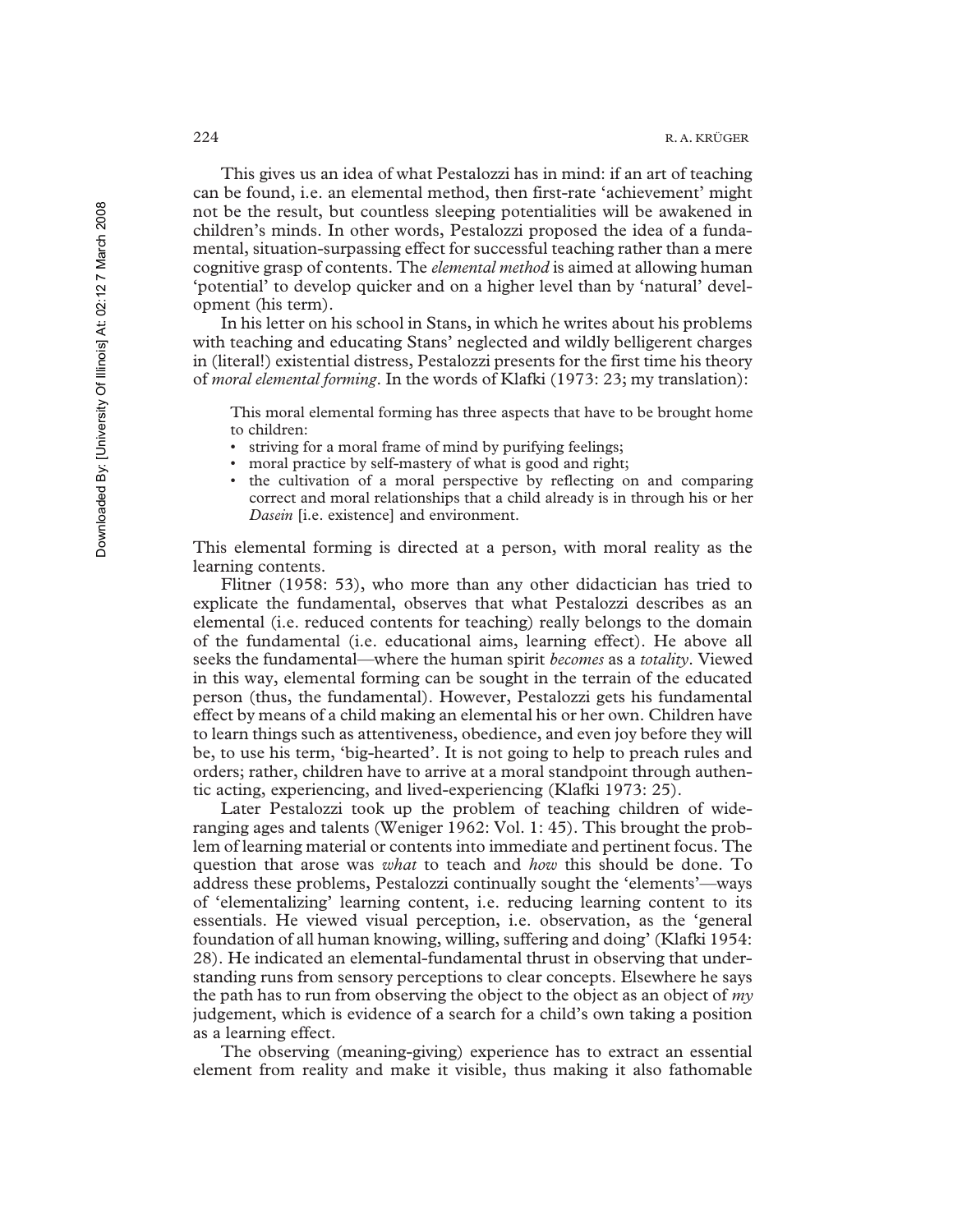(digestable). Children in the didactic situation acquire insight, understanding, and discernment, but also *see* (i.e. experience) *themselves*—which implies that they also acquire self-insight and self-understanding. Pestalozzi chose his objects to be observed so that a child would see himself or herself in his or her act of perceiving. Thus, it is observing and 'digesting' an elemental that speaks *fundamentally* to a child.

For Pestalozzi, the question of the elemental is a question of contents, and elemental methods have to figure in the didactic situation in order for it to be formative. All contents are not formative: the element that has to be introduced via visual observation in the *concrete case* has to be present, but it also has to be *general*—as an essential element of a larger whole or more comprehensive structure. Pestalozzi thus views the elemental as a means of unfolding contents and the fundamental as the skill a learner achieves in assimilating such contents.

The contributions of Pestalozzi to didactic theory and practice remain almost overpowering. No one who wants to speak authoritatively about teaching, learning, and educating can do so without taking cognizance of Pestalozzi's contributions.

## *Friedrich Froebel*

Many educationists who only know that Froebel (Klafki 1954: 102) was the founder of the Kindergarten are not aware that he did not view the children as being in the garden; they *are* the garden! His romantic-pantheistic view was also characterized by a deep religious conviction.

Strongly influenced by Pestalozzi, Froebel's approach is also that of 'observing' as a teaching/learning method. In fact, he brought the concepts observation and *anticipation* into didactic discussion. For Froebel, observation has to be *lived-experience*—observing, and not merely sensory perceiving. Thus in the teaching situation there have to be *completed models* available for a child's playing activity, but there also have to be those models that are being worked on. With the completed models a child finds illustrations that are focused on the elemental, namely, on the system from which they are derived. For Froebel, the fundamental lies in an effect that leads to intellectual development extending to a time *after* the learning material has been comprehended.

Observing, yes, but active, engaging observing by *doing* says this great advocate of *play* as a form of learning and as a method of teaching. Observing by doing is the elemental method, a means and end to forming (educating). Another of Froebel's enlightening insights is that in a didactic situation a child *internalizes* outward appearances and *externalizes* the internal (the self). Froebel says that 'externalizing the internal' is the way by which a child arrives at knowledge and meaningful existence. He calls this a 'life-view' and, without using the terms, proposes the notion that the elemental is the knowledge gained and the fundamental is what he calls a meaningful existence.

Thus the concepts elemental and fundamental figure in many of Froebel's conclusions. For example: an essential task of forming is to arrive at a fundamental, substantial relationship with reality. How does one do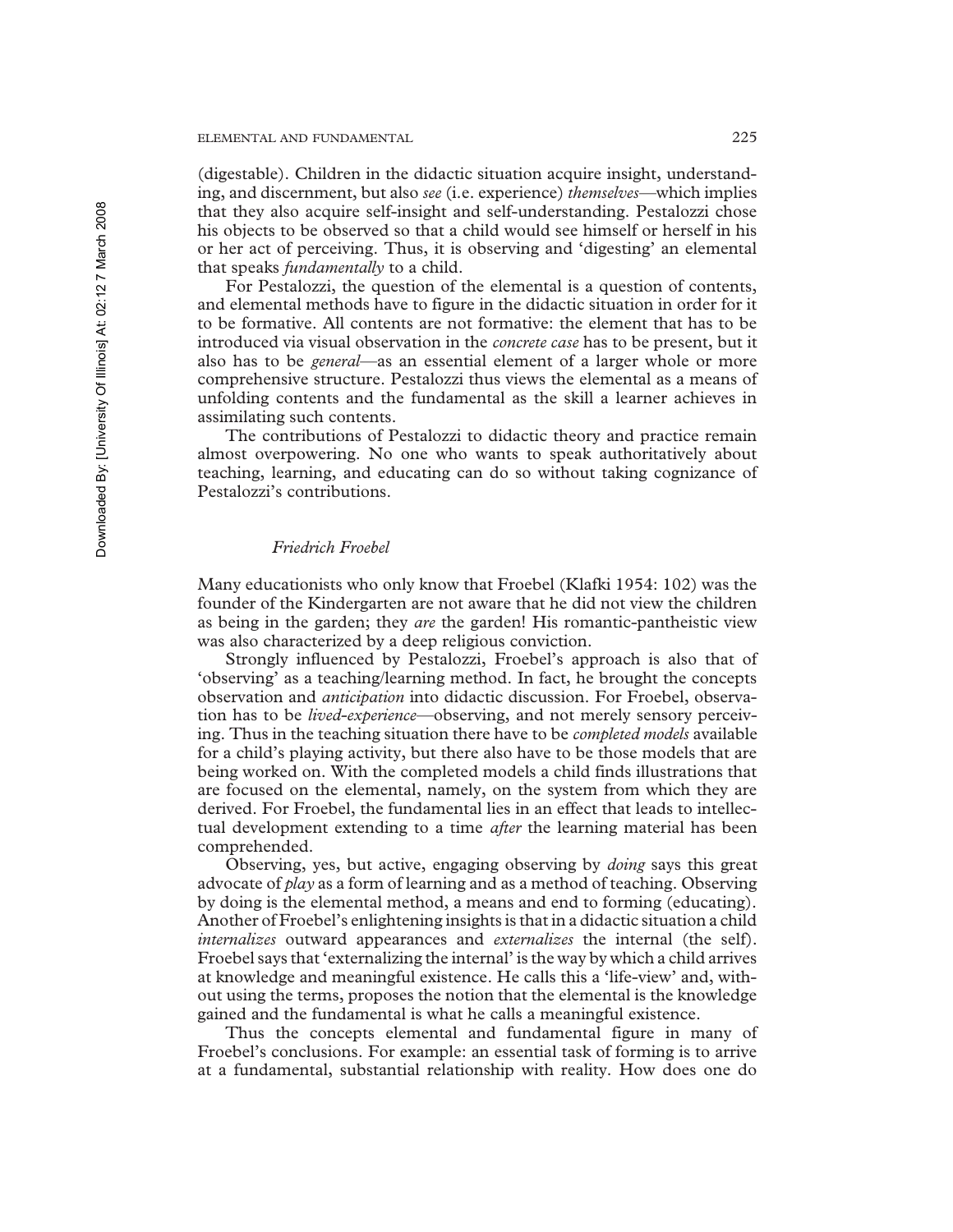this? Through an elemental, or in an elemental way. The elemental provides the access to the phenomenon that will bring a child to a substantial relationship with reality.

Froebel's aim to internalize the external and externalize the internal can be clarified in terms of the path from the elemental to the fundamental as criterion. Klafki (1954: 388) later took this concept further with his theory of 'double unlocking' (*doppelte Entschliessung*), namely the learning matter is unlocked to the child and the child's mind is opened for his or her encounter with the learning matter. To internalize the external means to unlock reality for a child in the learning situation so that he or she can meaningfully assimilate it. For Froebel this 'making one's own' occurs in terms of play or involvement with things. Making one's own, however, is *not* the end. The child has to externalize, but there also have to be actions that show that he or she can now think and act differently than before in the involvement with things. A child does not merely learn, but has to show mastery and flexibility in regard to what has been learned. The learner must give evidence of having gained *formative insight*. (This, of course, brings the whole problematic of evaluation and assessment to the fore, but that is not part of the current discussion.)

To Froebel knowledge implies knowledge *and* insight, an insight in which the particular resides in the general wherein the inner structure of the matter, affair, relationship, the logic of the matter (essence) are grasped, understood, or comprehended.<sup>6</sup> However, Froebel contends that a child does *not* acquire this formative insight by generalizing from many individual cases; it is an insight exemplified in the *pregnant case*. Repetition can strengthen it, can make it flexible, *but the repetition does not gradually bring the insight forth!*

These comments by Froebel have an inherent relevance for didactic practice. In teaching languages, for instance, a child does not learn with insight if he or she repeats over and over. A learner learns with insight if one representative case with transferable possibilities (a 'pregnant case') is unlocked in an elemental way. The repetition comes with practising the insight, and then the manoeuvrability of this insightful knowledge follows, *not* the other way round. Knowledge and insight acquired in this way will remain even when the specifics are long forgotten.

The particular nature of Froebel's notion is in his statement that forming actualizes itself where the elemental appears as '*aufgehobene Genese*' which, as far as it can be translated, means 'spirited genesis' or perhaps 'concentrated becoming'. What Froebel presents here has significant didactic meaning: if the learning contents appear *purified* (another of his terms), they are elementals. The elementals become origins of learning. These 'origins of learning' are utilized for *genetic teaching* and learning that will have becoming (being educated) as effect. $<sup>7</sup>$ </sup>

Acquired knowledge and insight, and their awareness, do not leave a child untouched. The child is an initiator of relationships (as meaninggiving intentionality), and anticipates a structured reality (Kant 1956). Froebel says that a child should go out in the anticipation of encountering reality. This intentionally directed anticipation is essential for successful unlocking. Observing without anticipating is, he says, an empty shell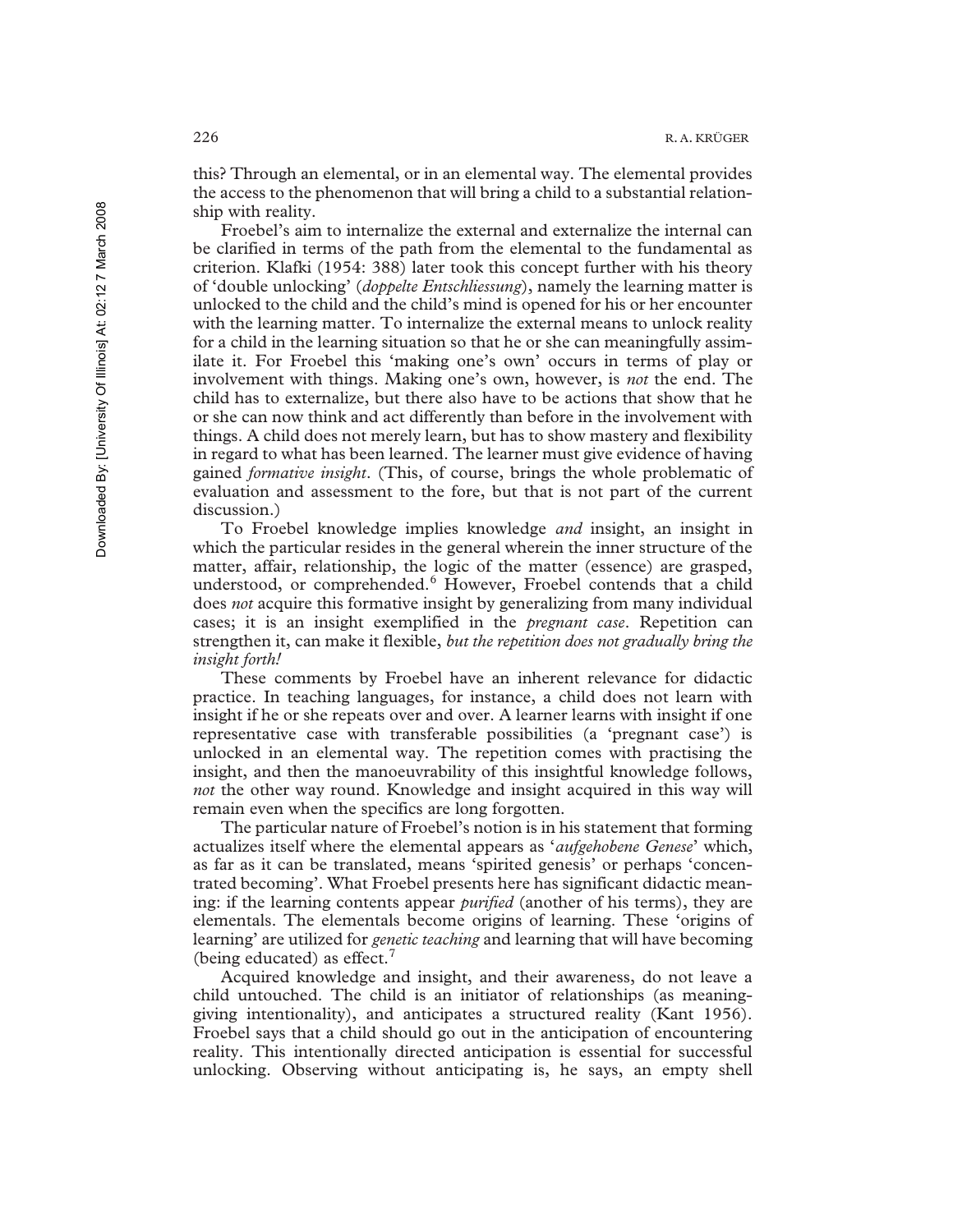## ELEMENTAL AND FUNDAMENTAL 227

(*Anschauung ohne Ahnung ist leere Hülle*). For Froebel education has the task of awakening, practising, and strengthening the young learner's anticipation, inspiring him or her to look forward to things. A child is in the world as an anticipating being; however, awakened and practised anticipation is the fruit of successful teaching—and thus, anticipation can be nothing less than a didactical category or building block of a didactic theory (Van der Stoep 1969: 28).

## *Johann Friedrich Herbart*

Initially Herbart was strongly influenced by Pestalozzi and the ideal of an elemental method resonates even in his later writings. Drawing on a theory of association, he built the idea of a course of lessons to such completeness that it can be viewed as the first attempt at a grounded lesson structure, or subject curriculum.

The aim of Herbart's search for elemental methods was to promote a learning person's involvement with his or her world. There has to be an inviting unlocking of contents which stimulates understanding, and consequently elevates a child's *dialogue* with his or her world. (The dialogue between humankind and the life-world figures in much of existential phenomenology.) Herbart is the first to describe simplifying contents as a *reduction* of the learning material, a concept later explicated by Van der Stoep (1969: 30) as a didactic category.

Herbart views the content that is made elemental by sustained, penetrating *reduction* as the simplest form of learning content. He describes the elemental (the core of the reduced contents) as characteristic of the structured learning content, and not strange to it.

The word 'fundamental' is not used as such by Herbart, although he insists that morality is a necessary learning aim. He seeks the fundamental effect by way of reflection on the worth of different areas of learning. Nohl (1951) indicates that 'numerous applications of reform pedagogics in "our" century [i.e. the  $20<sup>th</sup>$  century] have, after many disappointments, discovered that these concepts have timeless validity for effective teaching'. However, what Nohl fails to clarify is the gap in Herbart's theorizing, namely, the essential path in the learning event leading from the elemental to fundamental insight. According to Flitner (1958: 52), a criterion for successful teaching is the *connection* of the elemental with the fundamental, and this is missing in Herbart's didactic system.

Seemingly Herbart, with his stages of learning, only moves in the terrain of the elemental: the contents are made child-ready and passed on. However, this would be a one-sided view of his attempts because he did discuss the importance of interests (*das Interesse*). Thus he views human *Dasein* (existence) as considerably more than assimilation. A person's active interest has to be stimulated and exercised so that it becomes a disposition that remains with the learner through his or her whole life. Training will pass; interests will persist for a lifetime. With this a life-relationship is laid down that can be interpreted as a *fundamental*, namely a life-long interest in what concerns the growing individual. What a child makes his or her own in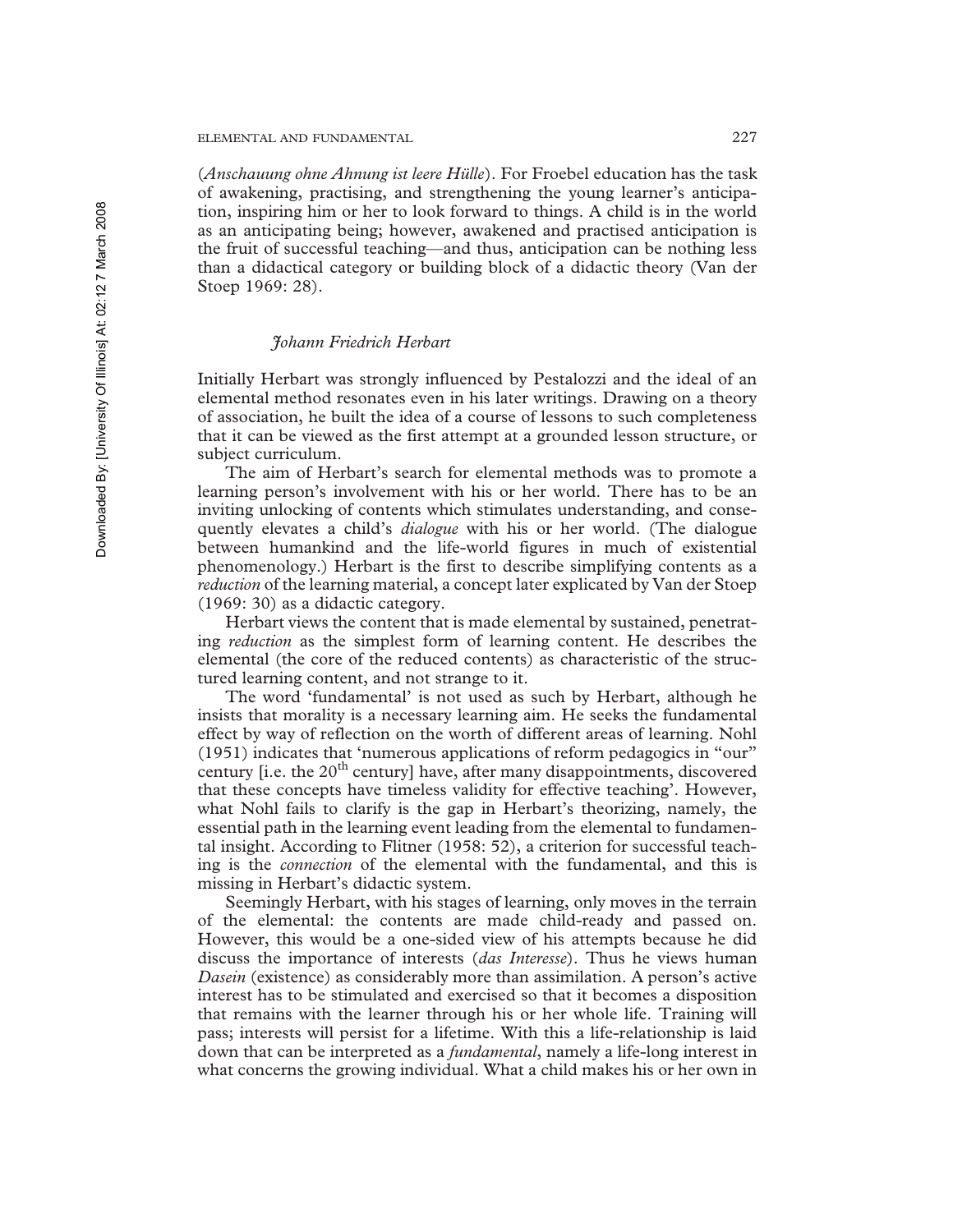elemental ways (also as learning stages and associations) has to have fundamental relevance as life-meanings (as interests).

The gap in Herbart's didactics lies in the attention he gave to the stepwise unlocking of reality (i.e. explanations in stages) while at the same time setting high ideals for educating (forming, establishing interest). But he does not explore how a child acquires the desired life-relationships as an outcome from the differentiated, step-wise unlocking of contents that forms the basis of his didactic. He maintains that a child has to continually choose the good; but he fails to indicate which elemental has to be unlocked to bring a child to a desired fundamental disposition, such as 'rejecting the bad' and 'choosing the good'. Herbart's didactic theory and practice are not intrinsically directed to the path from unlocking in learning stages, the *engagement* (Fr), in order to arrive at acquired interest.

Otto Willmann (1923, 1930; see Klafki 1954: 180) offers a similar objection to Herbart's didactics, namely, that he was so concentrated on presenting worthwhile reduced knowledge in a lesson structure that he did not give sufficient attention to the assimilitive thrust, nor give a clear indication of the path leading from teaching the reduced contents to establishing life-long interests. However Nohl (1951; see Klafki 1954: 147) was not wrong in referring to Herbart as the 'living Herbart'. In spite of gaps in his didactic theory and practice, there is much to be learned from Herbart's writings.

#### *Friedrich Schleiermacher*

With the slogan 'Search for the elemental', Pestalozzi and his followers had for the first time in pedagogic (didactic) history placed the elemental in a central position in the didactic field. They endeavoured to find the elemental (essential) views and insights by which the world of meaning could be unlocked for the learning child.

Herbart described a person's attunement to the essential as 'interest' '*Interesse*'. Achieving and developing interest reflects a didactic fundamental. Interest in Herbart's reasoning, as discussed earlier, means more than a mere passing interest. It is interest acquired by insightful mastery, that includes a being open to and conducting an open dialogue with reality and reflecting on the educand's interaction with other people.

Schleiermacher (1959: 123) clarified both concepts with his explication of the concept of the elemental. He starts from didactic reality. Two concepts figure prominently in his explanation, *Gesinnung* (i.e. contemplation, way of thinking, a disposition to think structurally) and *Fertigkeiten und Kenntnisse* (i.e. skills and knowledge) that, for some reason, he summarily calls *Fertigkeiten* (skills). Both concepts refer to a didactic fundamental that figures in two specifiable ways. On the one hand, an unlocking of contents leads to the skills and knowledge a child acquires in a teaching-learning (unlocking) situation. This already indicates a possible change in a child's being-in-the-world. But Schleiermacher also speaks of another fundamental, a basic relationship, a modification in the way he or she thinks. Both of the changed dispositions stem from learning contents that have been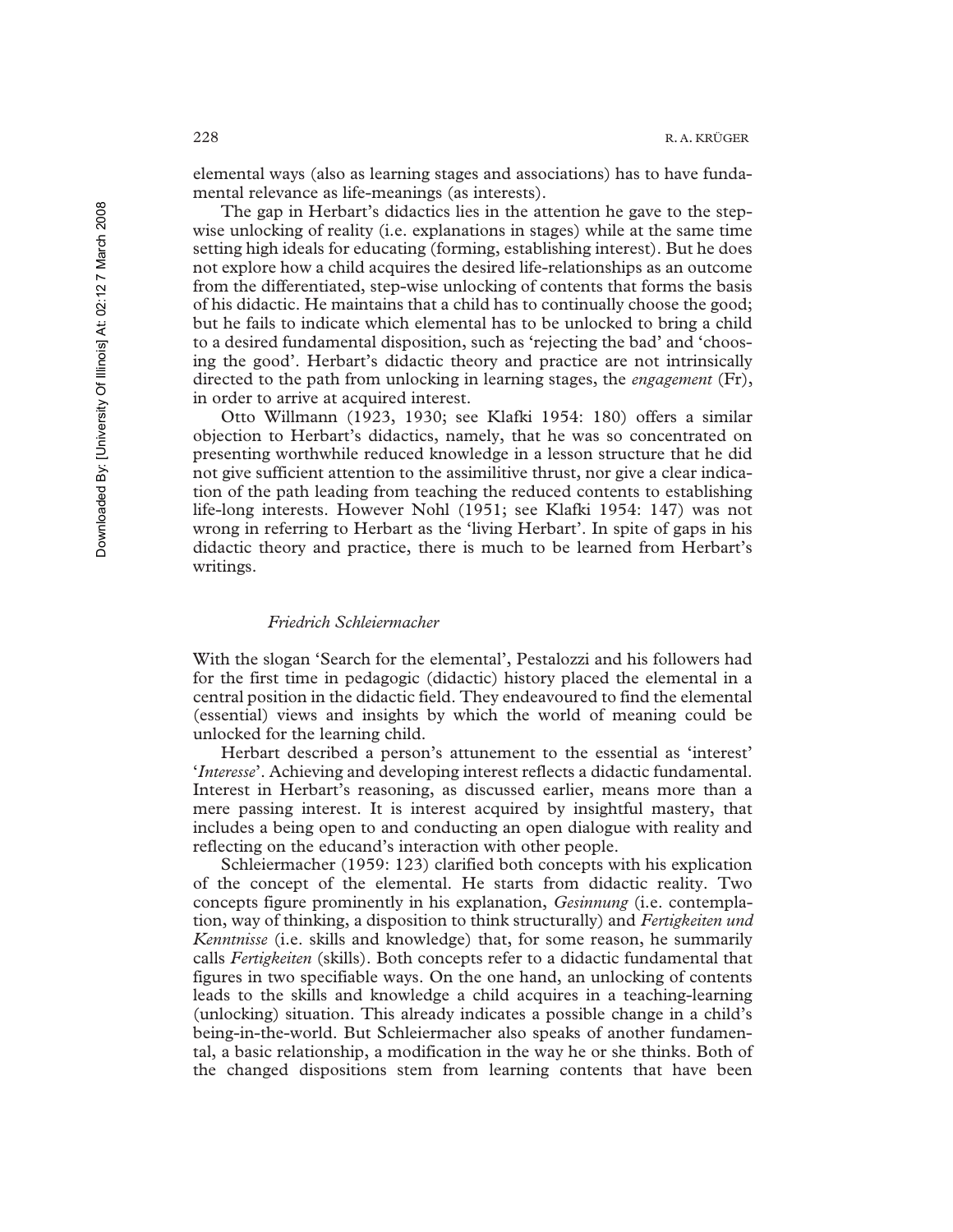successfully unlocked in their elemental (reduced content) form and have been made his or her own, that is, assimilated, by a learner.

For Schleiermacher, as for Pestalozzi, the method coheres with the art of finding the elements. This finding of 'elements' always has to *precede* unlocking the matter for a child. The contents have to be explored, i.e. analyzed, beforehand to determine which elements are essentials of the learning matter involved. To be able to carry out the reduction, one has to *work backwards* from the aim to the point of departure from where the unlocking is going to begin. In this way, it can be *teleologically* determined which elementals are nearest to the learner's life-world and might generate enhanced growth. For Schleiermacher the main point of such a framework for reduction is to not pass over the essential points in the act of reduction.

The teleological approach makes good sense: decide what desired outcomes you are striving for and then work *back* to the preferred elementals. The elements have to include the life-moment of a greater relationship, otherwise they do not qualify as elementals. For Schleiermacher, elementalizing is also an *intensification of contents.*

Schleiermacher qualifies the elemental as a scientific-didactic concept. It requires an act of abstraction to determine elementals; the elemental does not necessarily arise as discrete, differentiated contents pertaining to reality in the life-world. Elementals seldom, or never, figure as single, separately existing concepts. They figure as moments of reality in limited or larger *relationships*.

This protects Schleiermacher from searching for the 'elements' of language in words or sounds, as Pestalozzi did, because for him that does violence to the life-moment and the relationships of language. The elemental of language is *meaning* and not the individual word or sound. Only in this sense is language meaningful and is a relationship perceptible. Variations in the relationship of the life-moments will determine how easy or difficult the concepts will be for the children.

The elemental not only has to increase the spiritual permeation of the learning contents, it has to *guarantee* it. There either is an elemental passage to the contents for a child or there is not. There is mention of a '*fruitful moment*' when a child experiences insight.

The element (always intended within a didactic context) is clarified as the elemental, but at the same time is representative of the whole of the contents. It emanates from the *intrinsic structure* of the area of reality to which it belongs. Reality is not diffuse; it has an *internal* and *external structuredness*. The elemental that includes a life- or reality-moment is not separate from or outside of the greater reality that it represents. It is a concrete *representation* of the general (Van der Stoep 1969: 123)

It is very important for Schleiermacher (and for anyone who wants to think accountably about instructing and teaching) that the elemental is not comprehensible either by splintering or as a yardstick or scheme of things. 'Splintering' in language teaching refers to reducing language to an isolated word, and losing its relationship with coherent language in the life-world. A study of parts of speech without context does not make the living language intelligible to a child. In the same way, systematizing or schematizing, thought-constructions, cannot make known to a child the living reality with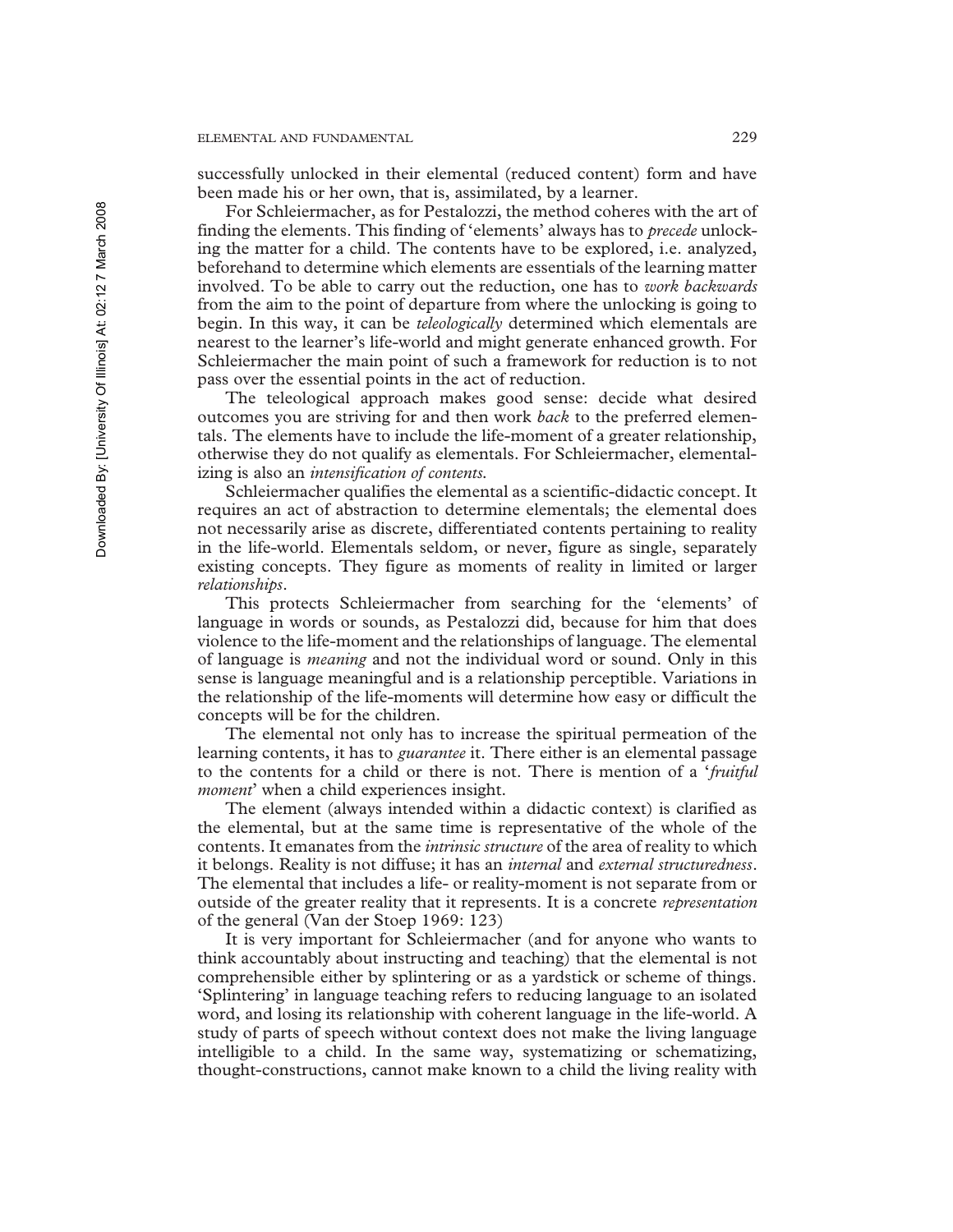which he or she has to establish a relationship. It is for this reason that so much mathematics teaching, for instance, does not make logical sense to many learners.

According to Schleiermacher (1959: 36) a child makes the elemental his or her own by abstracting, but the learner has to have or show a willingness/ openness to let the essentials of what is abstracted be disclosed. This embodies a necessary task for didactic epistemology: to disclose the makingone's-own by a child, and passing this on to didactic practice as 'equipment' which launches successful unlocking. Investigating the child as potentiality for abstracting requires epistemological research, without which didactic practice has to 'grope' its way.

Schleiermacher's valuable contribution to didactic epistemology and practice is his insight that success of teaching does not necessarily depend on a purely systematic foundation but on *the fruitfulness*of the process of unlocking reality as an accountable didactic activity demanded by normative thinking.

## *Otto Frick*

According to Frick (Klafki 1954: 186) the task of all teaching is to disclose and make understandable the elements that are at the foundation of things. This can happen if a child is afforded the opportunity, by means of concrete types, prints, etc., to personally discover, disclose, and explore.

The contribution of Frick to our insight into the elemental and the fundamental is his understanding that the typical course of didactic activity is where reality, reduced to an elemental, is unlocked for a child and becomes his or her own fundamental method to personally attempt to unlock reality. Such a typical attunement by a child clearly constitutes a fundamental approach in that the educand actually challenges reality. To Frick, a learning child gains insight in two ways:

- through elemental unlocking; and
- ! by making the *method* of unlocking his or her own and utilizing that method in future dealings with reality.

Frick broaches a matter of importance, namely that teaching and educating are actualized in *one and the same* activity. Educating is not possible without teaching, and teaching finds its meaning in educating. The fundamental question about teaching and educating revolves around the quality of the unlocking of the elemental that is manifested in the learning that as a fundamental also has an effect on the *intensification of life* and the enhancement of a child's very existence.

A line can be drawn from Pestalozzi through Herbart to Frick insofar as there is a search for an unlocking of the elemental. Frick refers to the elemental as the child's viewing of *representations* of the essentials. Strikingly, Frick talks of the reduced contents as 'formative' material. The elemental contents have a mediating (propaedeutic) character and always reveal the essence of a whole 'group' of details (data).

For Frick there is a clearly evident path from the elemental as *Bildungsinhalt* (teaching contents) to *Bildungsgehalt* (the formative quality or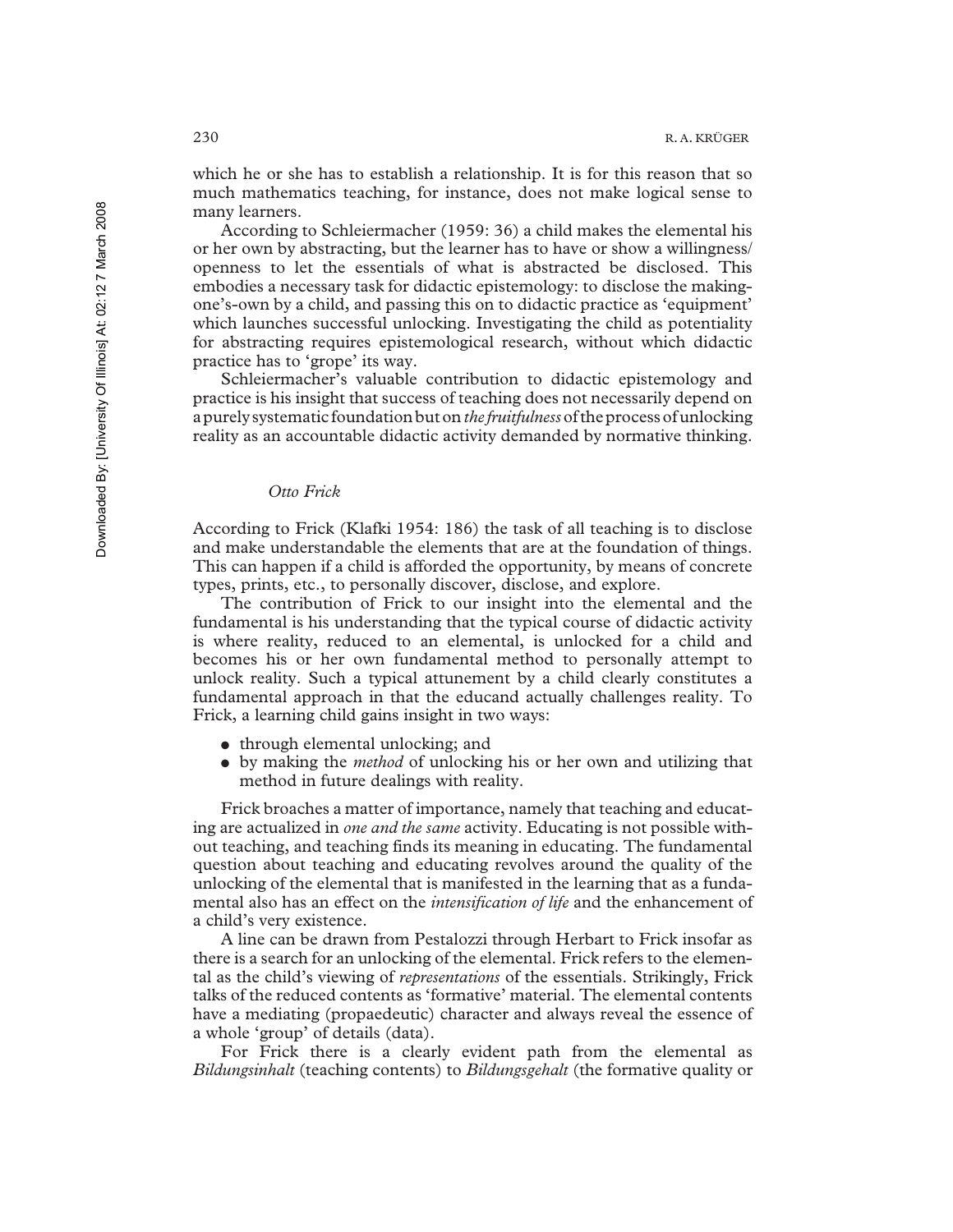worthwhile fruits of education).<sup>8</sup> The fruit of the activity of unlocking is not so much in what is afterwards understood, but in the quality of the 'forming' ('education', *Bildungsgehalt*) that has been brought about by the purposeful unlocking of contents to a child-in-distress.<sup>9</sup>

## *Otto Willmann*

Willmann (Klafki 1954: 180; see Willmann 1923, 1930) stresses that contents vary in their formative quality. The fundamental fall-out of didactic unlocking is sought by Willmann in what he calls 'basic' or 'fundamental attitudes'. Some contents have the possibility of a clearer path to a basic attitude than others.

In contrast to Herbart and the Herbartians, who would work through a clear representation, Willmann would rather see the result of an effective didactic activity manifested in a basic attitude (taking a position) on the part of the learner. He also asks what apperception really is and what significance it holds for didactic theory and practice.<sup>10</sup>

Because of its essential significance for the theory of the elemental and the fundamental, the difference in planned learning effects between the Herbartians and the meaningful intentional learning Willmann opts for needs further explication. In my discussion of Schleiermacher I indicated that finding the elemental should occur teleologically, by looking back from the aim or educational purpose of the unlocking to the contents and, in doing so, determining what elemental is going to be introduced as reduced or *intensified* content.<sup>11</sup>

It follows that if one works back from a clear concept of the desired attitude there is the possibility of selecting significant elementals. For instance, when one explores a field of contents from particular basic attitudes as a manifestation of the learner's insights and abilities, one should have a clear indication of what best to teach. Before any unlocking (explanation, teaching), the question that must be asked is if the learning aim provides a way to a clear representation, to a particular basic attitude, or dominant conviction. A changed basic attitude holds the possibility of modified life-meaning that can be of a more lasting nature than a clear presentation.

Willmann's didactic theory-building (and his approach to establishing a teaching-learning practice) can be criticized as being positivistic—one gets the impression that he attributes intrinsic 'power' to contents to bring about basic attitudes in the learners. This disregards the notion of existential phenomenologists that the learning child has meaning-giving *intentionality* and open possibilities in exercising his or her choices. Although it is certainly the case that some contents lend themselves better to establishing a stronger basic attitude, many other factors also have to be taken into account.

In addition, one has to keep in mind what Scheuerl (1958: 82) says about the elemental, namely, that 'it exemplifies something for someone'. Granted, elementals are not equally suited for all learners. The child remains an affective, cognitive, and meaning-giving possibility and this co-determines if a weaker or stronger basic attitude will take root. The preconditions of stable, labile, or impulsive lived-experiences of the given contents and the quality of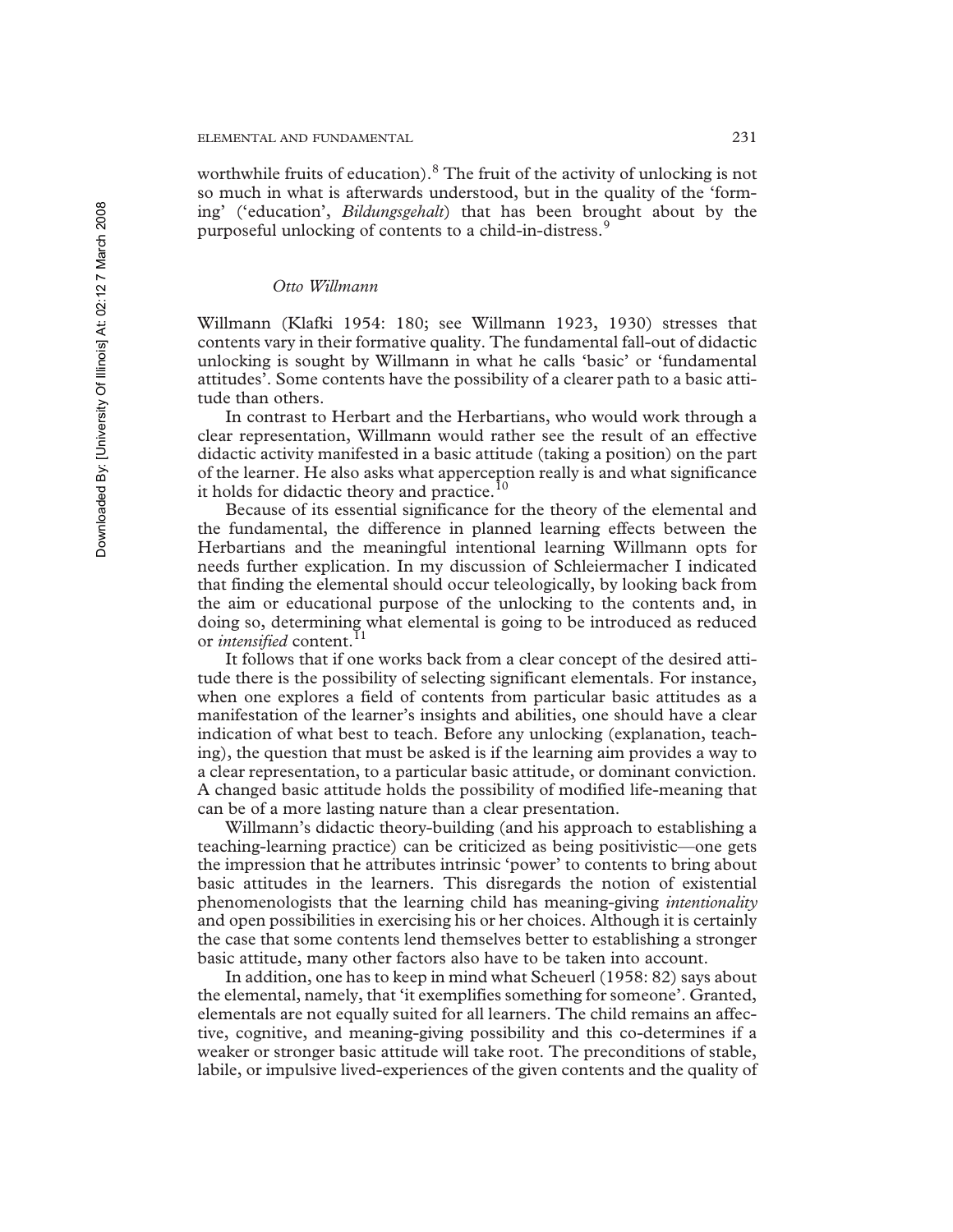the unlocking of reality are factors that co-define whether the contents are going to have the desired formative value. For Willman successful teaching follows the course of the elemental as a *typical principle*. By means of such a course basic attitudes are brought home to a child constituting performance categories for future dealings with essentially similar contents. These performance categories and basic attitudes are descriptively characterized as *fundamentals.*

## *Richard Seyfert*

Seyfert (Klafki 1954: 250–258; Seyfert 1907, 1930) contended that the syllabi of the time tried to cover too much. He endeavoured to limit learning material to the essentials of the subject contents by unlocking the '*typical*'. A child has to master elements that will lead to knowledge and insight. These elements, as core material, have to be that which discloses the essence of a learning area. For Seyfert, it is the typical, reciprocal themes, core material, and simplest elements that provide the path for the effective introduction of the learning contents (Klafki 1954: 250).

Formative contents have a formative quality and value, and Seyfert clearly shows a clear path from the elemental to the fundamental. The learner first has to make the formative contents his or her own and *assimilate* them in their *essentials*; in the second place (and here follows his fundamental), the learner has to allow them to become externalized in order to *act as a formed person*.

Seyfert talks of a child mastering 'categorical insights'. He thus gives the sound advice to the teacher, as an *unlocker of reality*, to reflect on the learning matter that was meaningful and essential for his or her own forming. With this in mind, the teacher has to seek to fathom the essentials of the subjectmatter and unlock them for a child so that the latter can achieve 'categorical insight'.

### *Josef Derbolav*

Derbolav (1963: 29) writes about the *exemplary* as a didactic principle that, in his view, had not been elucidated theoretically and systematically, or made room for in the framework of pedagogics. I place Derbolav's contributions about the exemplary under the larger theme of the elemental and sketch the fundamental breakthrough that Derbolav offers.

Derbolav's (1970) search for a didactic theory was also influenced by the post-war question of the deluge of content being included in curricula. He looks for the elemental in the *exemplary case* and argues that *the rare and wonderful* are to be found in the ordinary.<sup>12</sup>

Derbolav contends that the course of teaching should not be built up systematically but *thematically*, and the learning contents should not be presented dogmatically but heuristically—*by way of discovery*. That is, children should not be forced into an insight but need to have the opportunity to make their own deductions and find things out for themselves. He views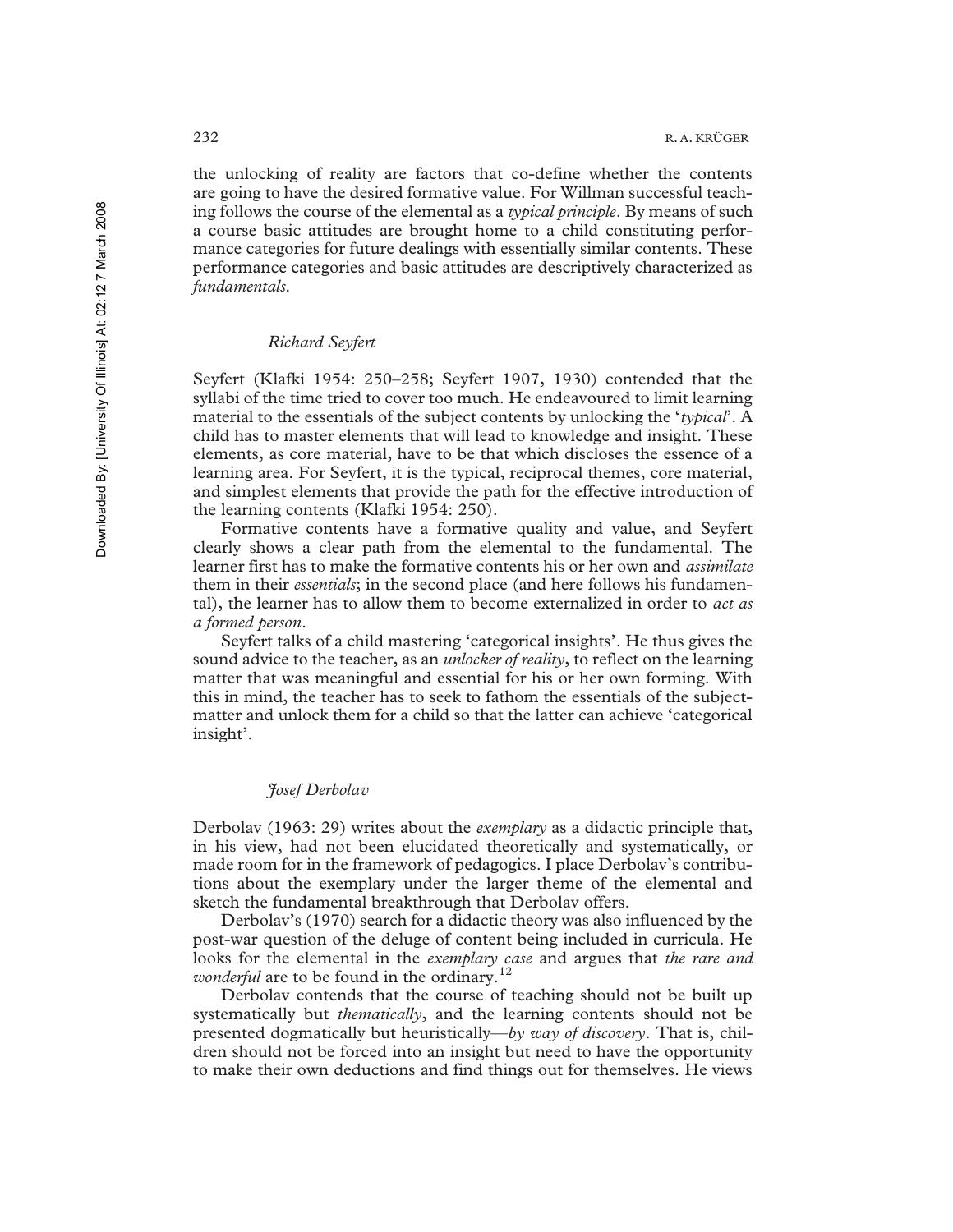the elemental as a *thematic condensation* rather than an omission of parts of a possible content. The choice and *heuristic development* of the 'theme' has a genetic (becoming) foundation, and although, for example, history is going to be 'narrated', that narration does not have to be structured chronologically but can be structured in terms of the themes of origins and relevance to living.

For Derbolav this amounts to digesting the representation of the whole of a subject or area in one or more basic themes and bringing them within a child's grasp didactically. He offers an observation that touches the whole sense and scope of this activity. He asks the open question whether it is unequivocally possible to make learning contents accessible to children, and whether underlying this activity there are a large number of ways that can be distinguished for representing the contents. Such an approach will show that contents *can* be made accessible to children because there are many ways to *represent* and interpret any piece of content, all falling under the comprehensive concept of the elemental.

In addition, Derbolav refers to other basic aspects of the elemental:

- it will give rise to foresight and basic knowledge;
- it will establish a method of transfer ('unlocking'); and
- ! it also will further elucidate primordial human motives.

With this last function of the elemental we are squarely in the area of the fundamental. The disciplines must not only be seen in terms of their development and clarified in terms of their human significance, but they also have to make the fundamental phenomena of existence understandable. From this it can clearly be seen how Derbolav (1970) aims for an authentic path from the disciplines to a person's becoming and taking his or her own position, i.e. an unlocking in terms of reduced contents.

In the light of the propaedeutic character of teaching, Derbolav highlights two essentials, or characteristics, regarding this aspect of teaching. The first essential is that pupils learn from the encounter with the '*spirit*' of the discipline, if they remain responsive. The second essential is that a child/ learner who experiences the unlocking of an elemental has in hand the *key* to a larger world of learning. With this key or insight, a child can independently open locked contents until 'the obvious and yet unfathomable contents become transparent' (Derbolav 1957: 53).

Thus Derbolav unfolds two *fundamentalia*: first, the *spirit or ethos* of the contents of the discipline that addresses a learning child in his or her very existence—through which insights are acquired that become *keys* for meaningful future involvement with reality. Second, there is the fundamental that is 'transmitted' to a child by unlocking the elementals that function *propaedeutically* (Gr. *pro* + *paideuo*, i.e. preparing for).

Derbolav maintains that the first propaedeutic characteristic proceeds to the second. If children are first able to experience the 'spirit' of the content area in question, they will proceed to lead their lives meaningfully and independently in that they follow the principles of thinking and interpretation inherent to the content areas they have mastered. Thus for Derbolav unlocking elementals (i.e. exemplary teaching) is always foundational—it is the foundation of the disciplinary structure that is unlocked, and it becomes the foundation for a child's becoming (Derbolav 1963: 33).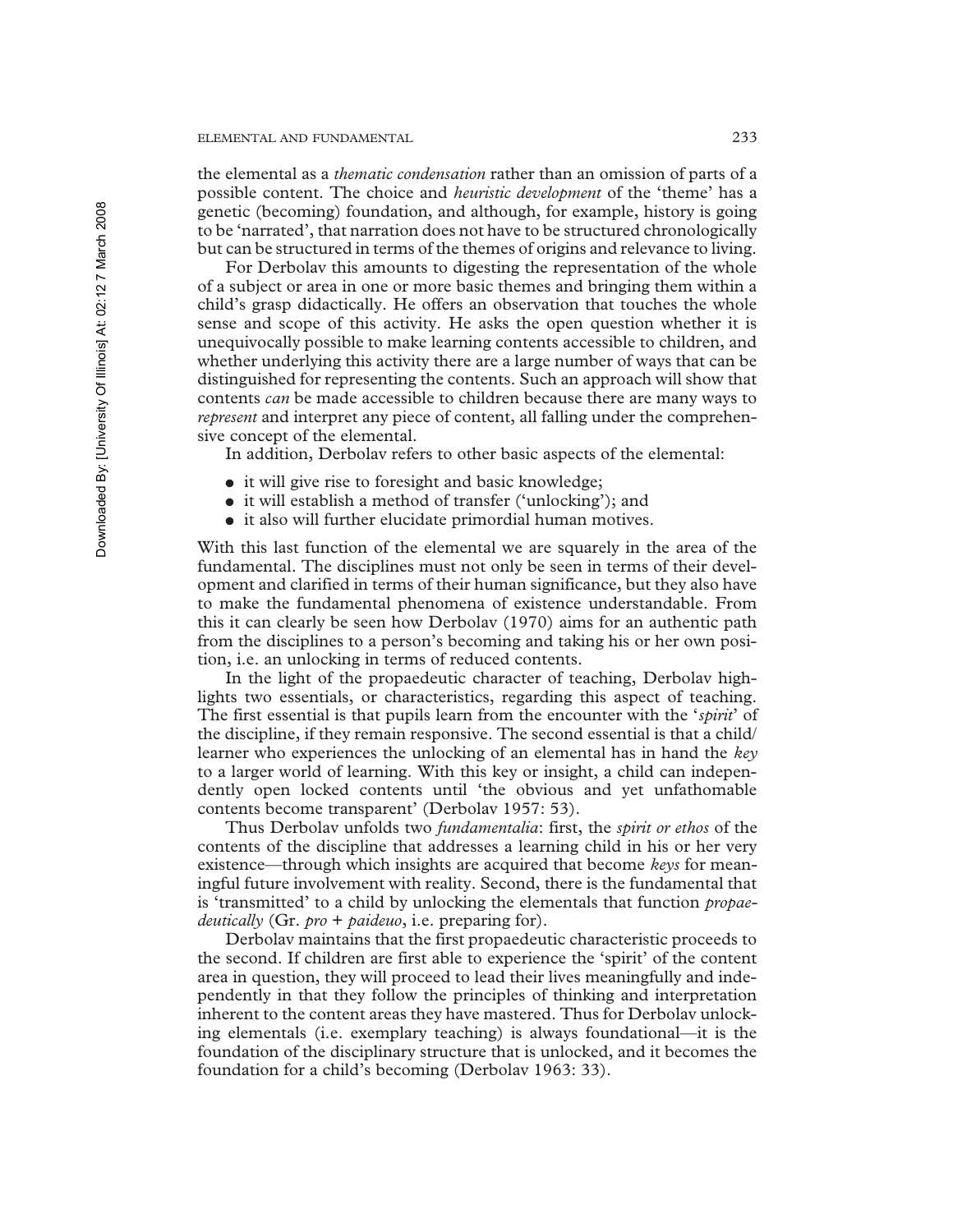### *Eduard Spranger*

Two questions provide Spranger (1954) with a starting point for his discussion of the problem of learning contents:

- How can I intervene formatively? and
- ! How can I find suitable and pliable formative material in terms of which I can educate?

His response is that general cultural materials assume the character of formative material in the hands of a *born educator.* However, this does not occur without reducing the contents (to their essentials). In other words, effective teaching cannot occur without the fruitful unlocking of elementals. It is the teacher's task to elementalize by reaching into the very essences of the meaning of the contents.

Derbolav's (1957: 39) comment on Spranger's view of the elemental also suggests the fundamental. He says that for Spranger the elemental is not only foundational for the whole but at the same time facilitates an unlocking of other, additional cases. Thus for Spranger the path from the elemental to the fundamental is an open book. In his words, at the end of such a successfull unlocking a silent 'aha' has to arise (*das Aha-Erlebnis*). Such teaching constitutes a lived-experience by a child that something special has opened to him or her.

Spranger's contribution to the problem area of the elemental and the fundamental is as significant as is his contribution to didactic and pedagogic theory-building. He views the 'born' teacher as one who views the bewildering overload of learning contents with equanimity. Such a teacher is equipped to reduce the contents and present them in such a manner that a learner can assimilate, conquer, and virtually experience such concentrated contents (if possible as an 'aha'-experience).

Finally, Spranger indicates that from an act of 'fruitful' unlocking a *moment of clarity* appears for learners that, like a ray of light, brightens their path, inspiring them to investigate structurally-related things. Spranger's view that *successful unlocking reveals fundamental phenomena that enlighten structurally-related things* can be compared to Landman's (Landman and Roos 1973: 4) description of a 'category' as a means of *illuminative thinking*. For the child, reality is unlocked categorically; such an unlocking equips children with categories to explore and meaningfully unlock things for themselves with the light (i.e. category) that has been 'turned on' for him or her. (This constitutes a useful description of categorical forming. RAK) According to Spranger, with such an acquired light ('penetrative insight') a child is equipped to investigate scientific structures (contents) independently. Thus for Spranger, authentic *didaskein* (teaching) cuts deeper than a technique or skill for unlocking knowledge. It is the *art* of breaking *the bread of life* for a child (Derbolav 1963: 136).<sup>13</sup>

#### *Erich Weniger*

According to Weniger, methods in didactic practice are only *forms* of human encounter. The contents in terms of which teaching occurs spring from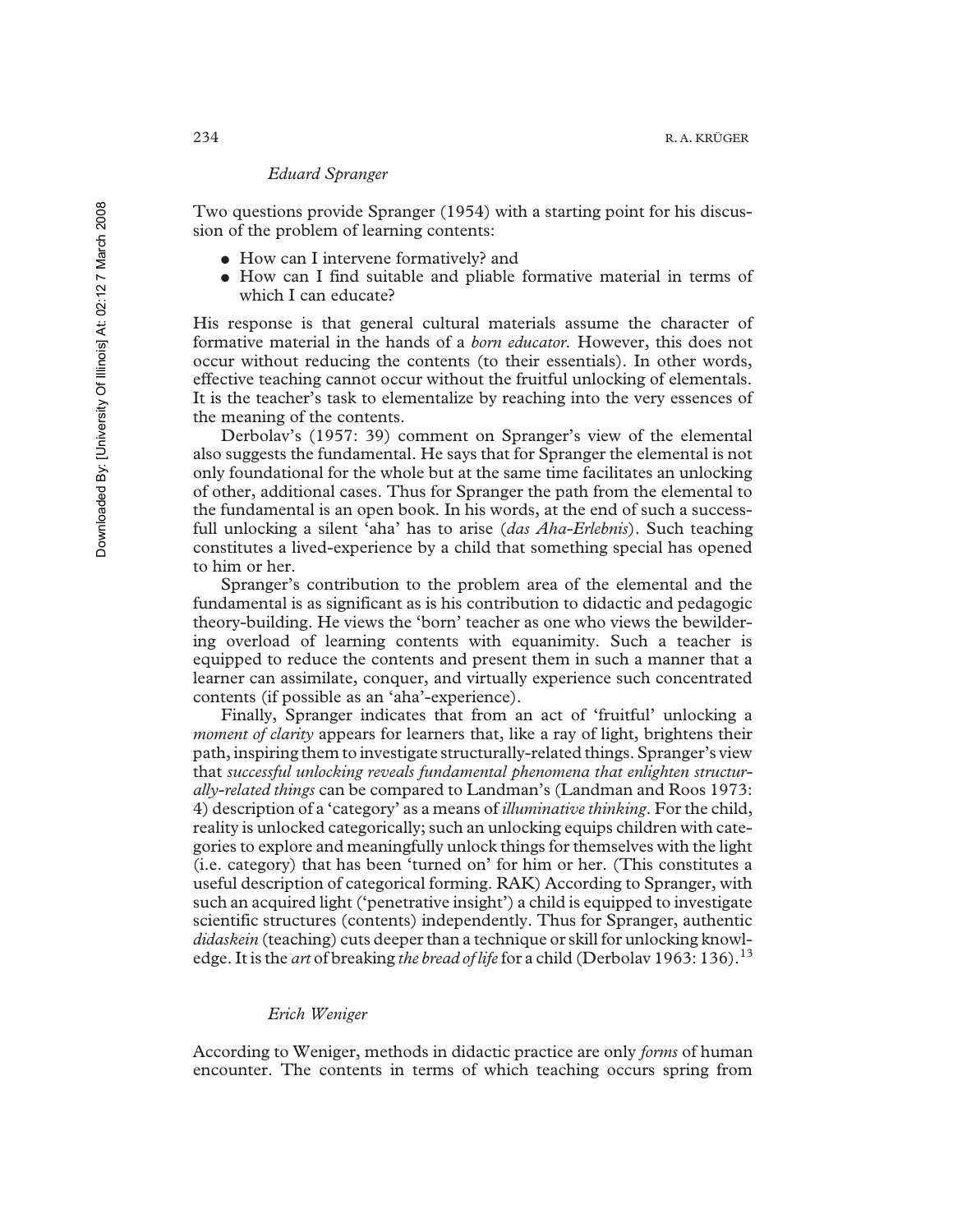different subject disciplines and have to be presented to a child being taught so that he or she experiences the particular field of study as easy. It goes against Weniger's grain that a child who has to be taught and educated is overlooked by the choice of elemental contents that overemphasize the subject contents.

Teaching-learning practices must not fall prone to 'didactic materialism' where the educational material swamps the eager learner. Weniger criticizes those who would establish a teaching practice wherein the stated aim is 'scientific', the methods are described as the 'scientific' method, and forming is then a 'scientific' forming. By following this line of reasoning the scientific structure is reduced to the didactic structure and the scientific to the didactic (a positivistic approach).

It follows that Weniger views favourably the practice of those who command the contents of the subject sciences *and* who also are didactically schooled. Teaching must not only be focused on broadening and deepening knowledge. A child must be lead towards taking actual positions with respect to the everyday problems of the time. Through imaginitive teaching a child has to be lead to live a meaningful life.

The teacher's task is to unlock what is necessary for a child to fulfill life's demands (*not only* school demands): '*non scholae sed vitae discimus*'—'we teach for life and not for school'. Contents have to be 'represented', i.e. figure as elementals. The teacher has to 'represent what to a child is unlimited' so he or she can 'experience it as easy', i.e. to facilitate an elementalfundamental process. A child has to gain lived-experience through simplified (reduced) contents.

This act of reduction has to be carried out so that an event in, e.g. history that has been presented to a class becomes important to every child. The elemental has to function in concrete time and make time concrete. Furthermore, the formative work of the didactic activity has to push through to where the mental power in a child is developed so that he or she can advance purposefully toward mastering the future demands of life. *Forming makes a person free* because, by means of teaching, a child acquires the power of discretion and the power to act meaningfully, thus becoming equipped for the demands of life. Weniger (1963: Vol. 1: 66) uses the phrase 'the other function of forming': one function is the unlocking of contents and that has cognitive insight as its aim; the other function of forming refers to insights and 'powers' that equip a child to live his or her life progressively, meaningfully.

For Weniger, teaching also is propaedeutic in nature, and thus all unlocking of elementals contribute to a child's preparation for life. Thus for Weniger there is no separation between a teaching aim and an educational aim. To actualize educative teaching the didactician is required to think selfconsciously about those contents that have formative value. He or she has to reflect on those contents and 'forms of ripening' that bring about a spiritual opening up that prepares a child for the complex and demanding experiences of living, to accept willingly the responsibility to lead an accountable, meaningful life.

Parents and teachers are the great mediators in this world because they stand between the child and the complicated contents of the life-world.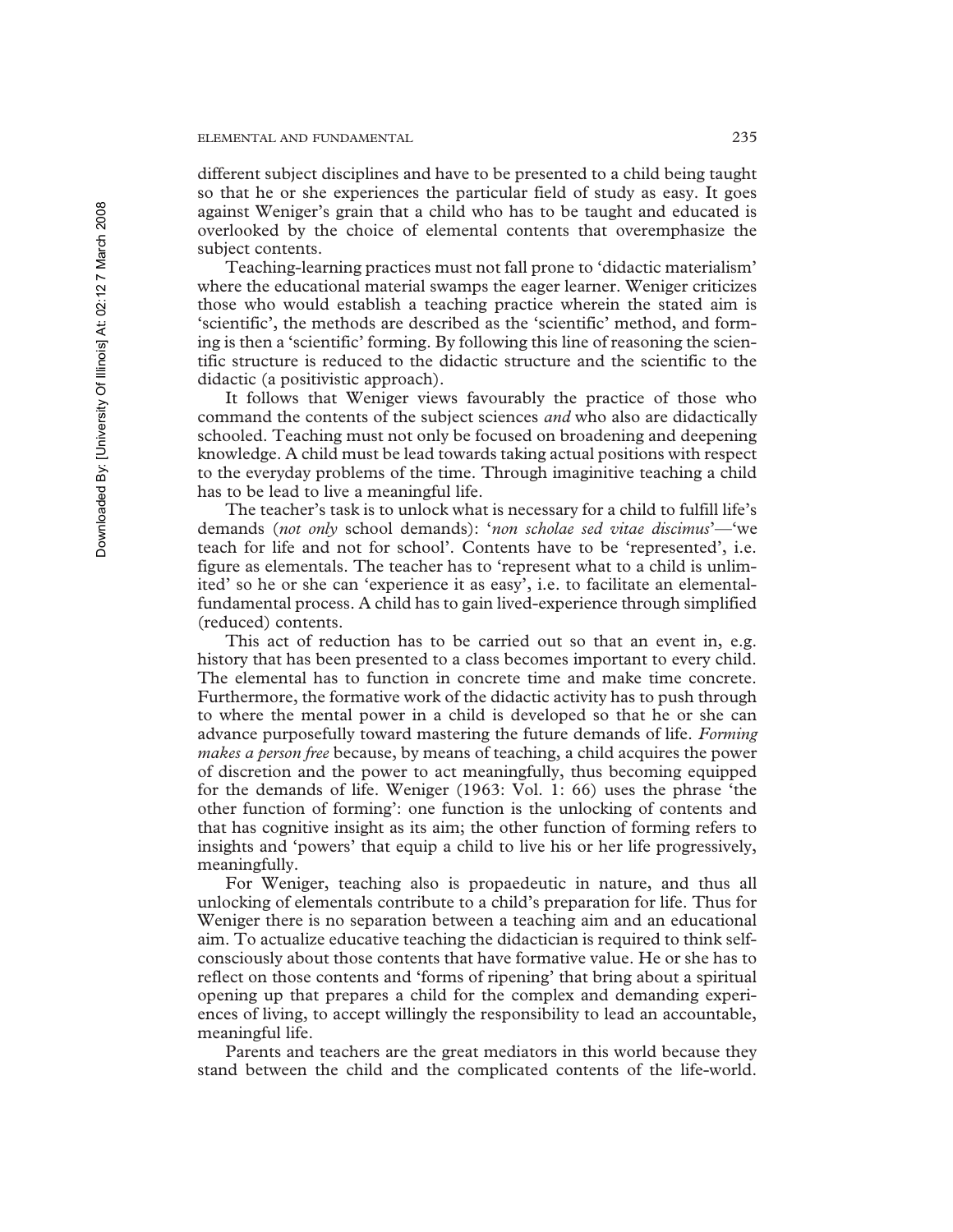They do not stand there in isolation but, for the child, are intertwined with the contents. The parent/adult who enters a child's *life-horizon* becomes the most important part of his or her world. The adult becomes part and parcel of the young person's life-contents and, consequently, has to unlock and open himself to the child, and become accessible. It is a profound didactic insight that the adult has to bring the child close to him or her in order to establish a formative didactic encounter in which the child is an active participant. A child acquires his or her forming by means of total mental and spiritual involvement (Fr. *engagement*) with the adult.

Another of Weniger's insights is his view of a child's (a person's) *personality*. Personality is not the fundamental product of the formative moments but is the attitude resulting from a demandingly-lived life. The child's personality evolves through his or her intentional encounter with the world and reality. He or she becomes a personality *not* merely as a result of elemental assimilations that have had a fundamental impact on him or her, but by how that child lives his or her life with regard to the *fundamentals* that, in the course of teaching, have enriched him or her. Thus for Weniger, personality crystallizes by *functionalizing the fundamentals*—something that each child has to personally actualize before the benefits can be reaped.

## *Wolfgang Klafki*

The problem of the elemental and the fundamental is fully treated and reinterpreted by Klafki in his major work, *Das pädagogische Problem des Elementaren und die Theorie der kategorialen Bildung* [*The pedagogical problem of the elemental and the theory of categorical forming*] (1954). It is mainly in terms of Klafki's findings that the problem of this essay is framed, and this is reflected in the many references to his work. Along with his theory of the elemental and the fundamental, Klafki advances his theory of categorical forming, which he describes as the *double unlocking* in the didactic situation leading to forming. This theory needs to be enlightened in the framework of the didactic reality.

Klafki indicates that there are a variety of ways the fundamental and the elemental can appear. In the case of a fundamental, it has the character of a *foundational experience*, or a lived-experience. Some formative contents are only accessible in experiencing and lived-experiencing (Derbolav 1963: 158, Klafki 1954: 442). Klafki describes some of the many manifestations of the elemental, namely: the *exemplary*, the *typical*, the *classical*, the *representative*, the *simple form*, the *simple aim form*, the *simple aesthetic form*, etc.

The varied forms in which the elemental can appear are discussed and summarized later in this essay. For Klafki, the elemental is the only acceptable form in which contents should appear in a teaching-learning situation for them to be *formative contents*. It is the only way that contents can have formative value. In particular, in 'fruitful moments' during interaction in a didactic situation the fundamental appears to address the child fundamentally, as a being who is learning and becoming. Without a child's livedexperiencing the real value of the fundamentals a teaching activity cannot be genuinely formative.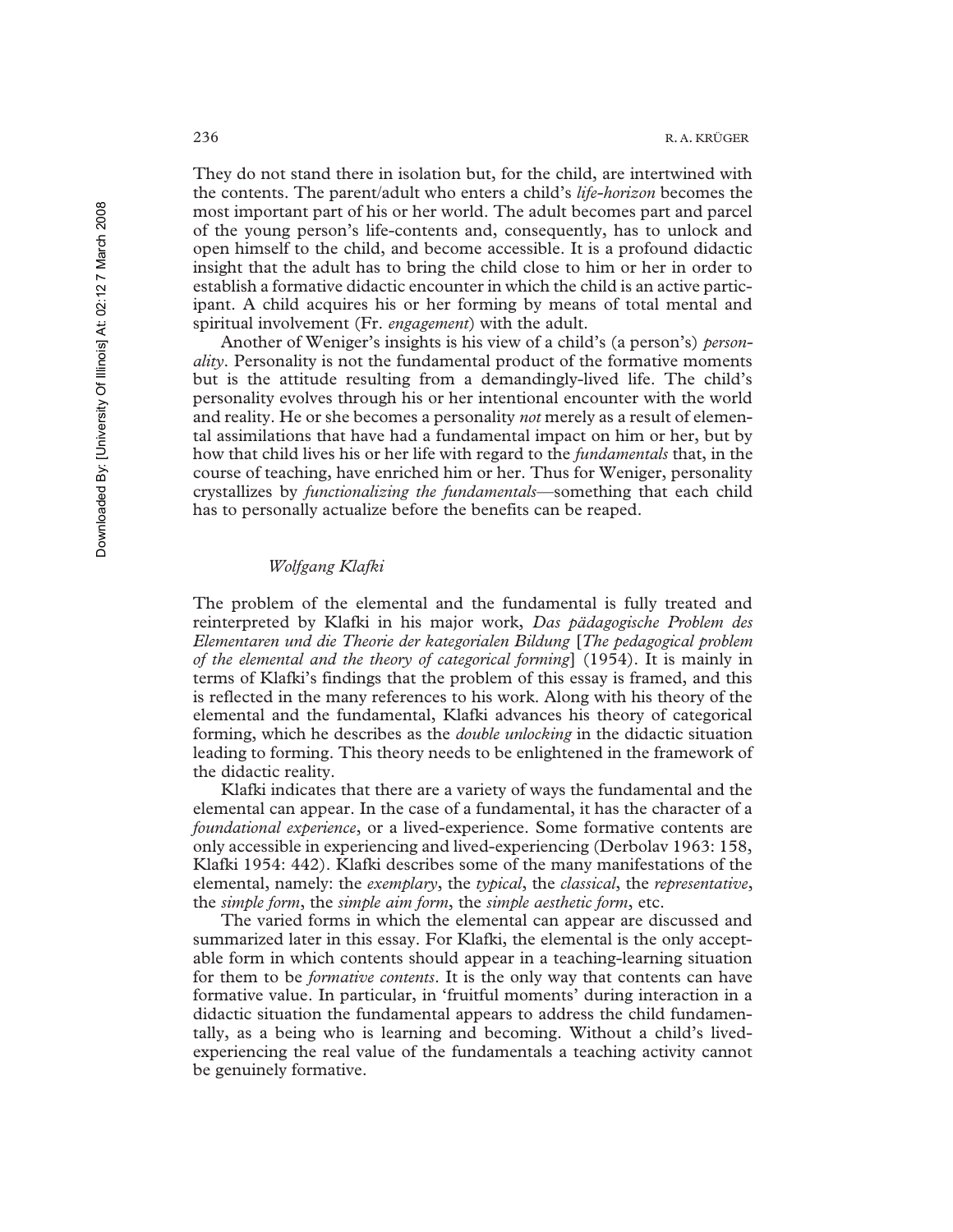#### ELEMENTAL AND FUNDAMENTAL 237

The elemental is the embodiment of contents ready to be unlocked for a learning child. It refers to a relationship of the formative content to the reality that is represented in the elemental. It is only because formative contents figure as relatively simple that they enable the teacher to unlock the formative reality for a child. The foundational experience or lived-experience of contents and unlocked elementals are described as fundamentals.

Spiritual appropriation and mental control are only possible for the learner by means of concrete experience of educational content. For formative effect, this involves making certain fundamental categories living, spiritual possessions, and sometimes even shattering experiences, for the becoming child. This succeeds by unlocking the concrete exemplar, the single case, the historical moment, etc. The child recognizes the non-concrete and non-individual case in each of the elementals (Klafki 1954: 388).

Klafki offers an explanation of the various problems connected to the elemental and the fundamental. But he does not bring the problem of the passage from the elemental to the fundamental, the elemental-fundamental thrust, clearly to the fore. However, nobody has explained the twofold unlocking, a prerequisite when establishing a didactic situation, better than Klafki. Thus, for Klafki, the didactician has to attend to two unlockings. The contents, learning matter, subject content, or whatever it may be called, must be unlocked, opened, clarified to the expectant learner in a reduced form as elemental. The other side of the coin involves the learner, child, educand—the learning person. This person has to be approached in such a manner that he or she is open and willing to participate eagerly in the didactic situation. This engagement between opened contents and opened learner can result in categorical forming (*Kategoriale Bildung*).

## *Julius Drechsler*

Drechsler (1967) maintains a purely anthropological point of departure that gives rise to clear and worthwhile findings regarding didactic pedagogics. He places language before all other subjects because, viewed anthropologically, it embodies an authentic way of being in the world (pp. 73–74). He sees language as both elemental and fundamental: by means of language concepts are made child-accessible and elementals are unlocked. However, Drechsler does not fall into the didactically questionable view that language and subject terminology have to be clarified beforehand. Language is an elemental insofar as it is a *medium* for unlocking contents.

Didactic unlockings lead to learning effects and to a child taking fundamental positions. For a child, language is a fundamental necessity for aiding his or her verbalizing of, or understanding, the changing positions he or she takes. Without language there cannot be a meaningful interpretation of the world and reality. In this respect language is in itself a fundamental.

For Drechsler (1967: 38–39) didactic discussion of forming, and didactic theory and practice, should always place forming above teaching. In teaching there needs to be mention only of the reality (objects) that becomes known, while in forming the world is unlocked for a child. The fundamental moves a child to a comprehensive view of reality and world. The concept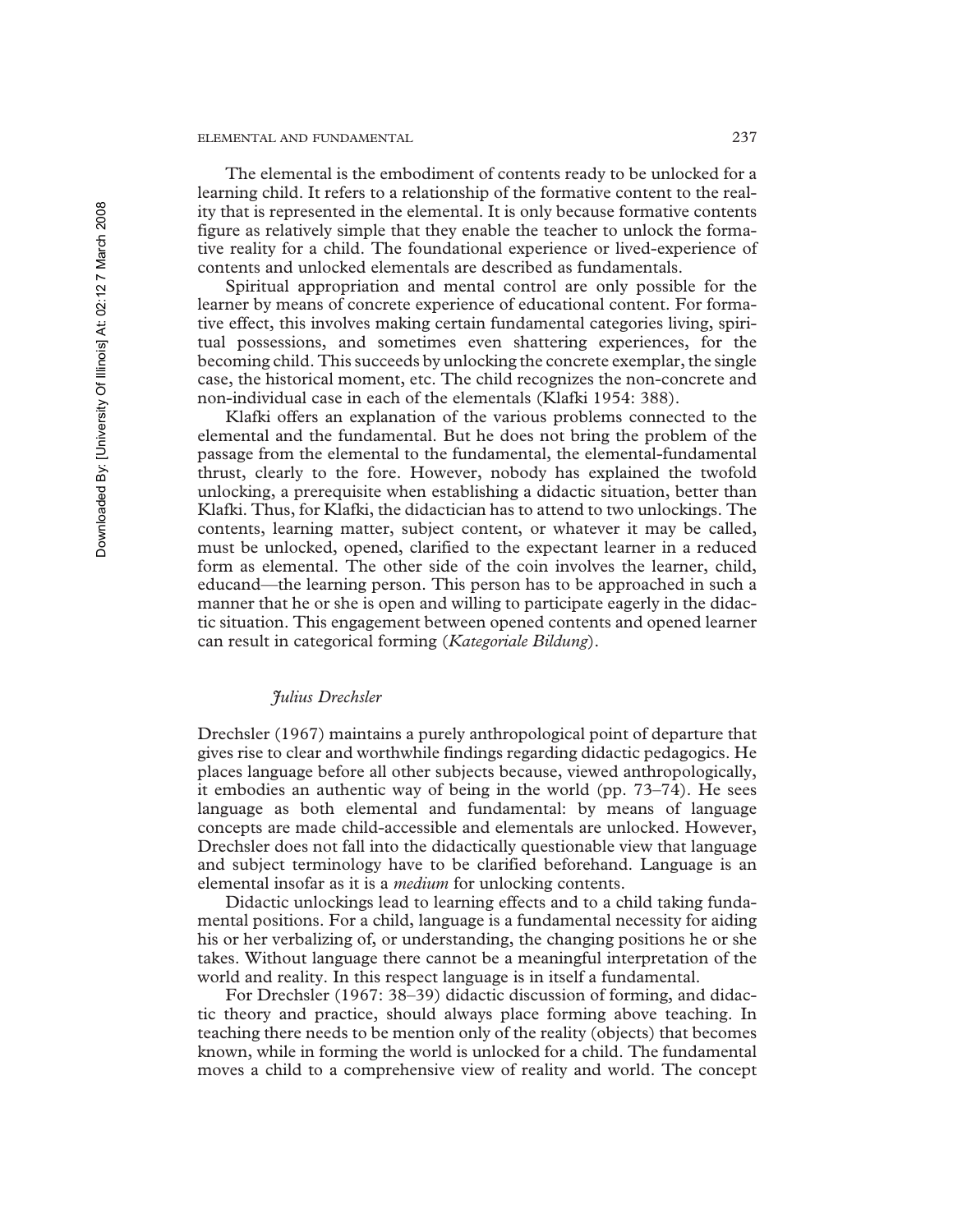world refers to a world already acquired and assimilated, and to which a child continually directs himself or herself.

In a didactic sense forming (being educated—*gebildet sein*) is characterized by contents that make reality discernible in such a manner that from this reality a world of meaning-giving can be continually created, i.e. established, by a pupil. There are gradations in the intensity of a child's involvement with the contents. Only from adequate contents (adequate unlocking) does a child acquire a true view of himself and herself as well as reality.

Drechsler follows Klafki in his view of the double-sided unlocking of categorical forming. In both cases it is understood that an adult unlocker (person who explains, clarifies) is a precondition for all formative and categorical unlocking (Drechsler 1967: 60). Thus the social-pedagogic aspect of the didactic situation is seen by Drechsler as a path to a child's fundamental being—as a result of his or her active dealings with a co-being who has entered his or her life-horizon in a didactic situation.

Drechsler shows that the original root of the words *Unterricht*, '*onderrig*' (to teach) is '*inter-rig*' (direct among). He then interprets this directing each other as implying that the verbal interaction in the learning situation will not allow a child to remain where he or she finds himself or herself. Rather the learning person is directed to what he or she can become or *ought to be*. Thus the adult directs a learning child to adopt the essential contents, and in this way he or she is gradually led to adulthood and responsibility. However, instructing (*Unterricht*), also implies a *reciprocal* direction that amounts to the teacher (adult) also being touched and changed(!) by entering this interdirecting encounter. Three preconditions exist for establishing a didactic teaching (instructing) situation: the adult, the child, and the contents. Teaching as an unlocking activity bent on 'reciprocal direction' necessarily requires all three of these moments.

Should Klafki's two-folded unfolding be extended to a threefold unlocking? Regarding the elemental and the fundamental, Drechsler (1967: 61–62) follows Klafki's conclusion. The fundamental appears only when the elemental is worked through to it by means of the 'educational thrust'. The elemental has to be considered in close connection with unlocking contents and the theory of categorical forming, while the fundamental embraces the entire pedagogic and moral educative benefit emanating from the learners openminded participation. One can then ask to what extent the fundamental can be reached through didactic endeavour. Drechsler (1967: 61) cites Klafki (1954) who, in turn, brings forward the contributions of several authors to indicate how in all understandings there has to be a passage from the elemental to the fundamental. The fundamental has an existential-spiritual character while the elemental primarily possesses a material (content-based) unlocking and introductory character.

## *Friedrich Copei*

Friedrich Copei is known as the person who thought about and described the 'fruitful moment' in the act of teaching and learning (Gerner 1963: 136). Contents that are reduced to elementals have to be presented to a child in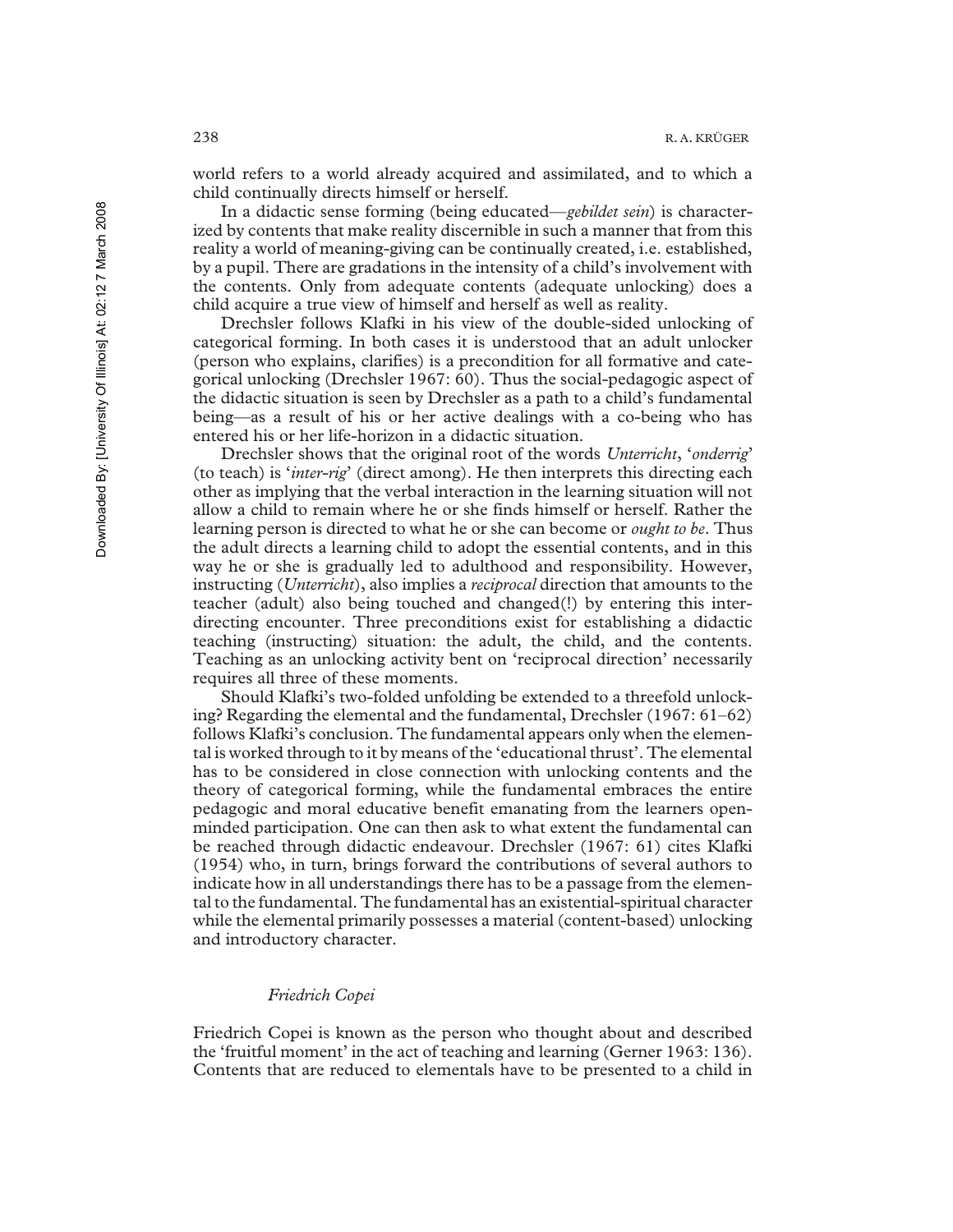such a way that he or she can independently uncover their essentials. An insight has to arise almost abruptly, the so-called 'aha-experience'. That to Copei (1963) is the fruitful moment when a child's experiences and livedexperiences become a discovery of the wonder of contents and life.

Copei greatly values a pupil's questions and rates a questioning attitude very highly. It is necessary that a *questioning attitude* arises in a child that, in its unfolding, eventually leads him or her to acquire insights into meaningful contents. This 'fruitful moment' is not a process that can be repeated with any regularity, but rather has to be seen as the culminating point of an effective didactic engagement in which pupils master insight into contents as well as methods of inquiry with which to deal with the vicissitudes of reality.

Klafki (1954: 280) concludes his discussion of Copei's contributions to didactic pedagogics by saying that in 'fruitful moments subject and object, mind, and world fuse'. For Drechsler (1967: 104) the matter of a fruitful moment in unlocking refers back to the maieutic that first appeared in the works of Socrates, namely, that all learning and all teaching have to penetrate to those essential cores from which a person's authentic existence (*Sein* or *Dasein*) is formed.

For Copei, a step-by-step course of teaching is unacceptable. Such a fixed, systematic course is detrimental because it forces a child to stick to the logical structure of the factual data ('didactic materialism'). Rather stick to a pedagogic course which, by means of a fruitful moment, reaches for a fundamental that elevates the learner to larger (higher) structures of reality. This way the learner has the considerable advantages of understanding, *anticipating*, and (above all) *transcending*. The difference between a binding and enslaving methodology and an unlocking, *liberating* didactic is very clear. A dominating, binding, constraining methodology stands in stark contrast to a *freedomgiving*, liberating personal mastery of contents. This to Copei is the ideal to strive for in the search for a fruit-bearing pedagogy (Drechsler 1967: 102).

## *Leonhard Lahrmann*

In 1972 Leonhard Lahrmann published his *Phantasie und Elementares Lernen* [*Fantasy and elemental learning*]. This book offers a special contribution to our insights into a child's becoming and didactics. He contends that a child is as much a fantasy- as a knowing-being, and that didactic activity has to be such that a child as a fantasizing being is given full recognition (p. 8). I understand Lahrmann's 'fantasizing' as a vivid imagination, and imagination as one of the modes or ways of being in the world.

In a didactic situation both the 'things', i.e. contents, and the child change. The child as intentionality changes the contents to *contents-for-him or her*; Lahrmann cites Nietzche who says 'To learn is to change' (*Das Lernen ändert uns*). The adult is not always aware of the nature of the changes that occur in a child, and Lahrmann concedes that the act of making the contents 'one's own' will always be *unique*. Learning is not predictable, exact, and strictly organizable.

Nevertheless, a practice has to be established on the basis of acquired insights into teaching and learning. A practice directed at forming (being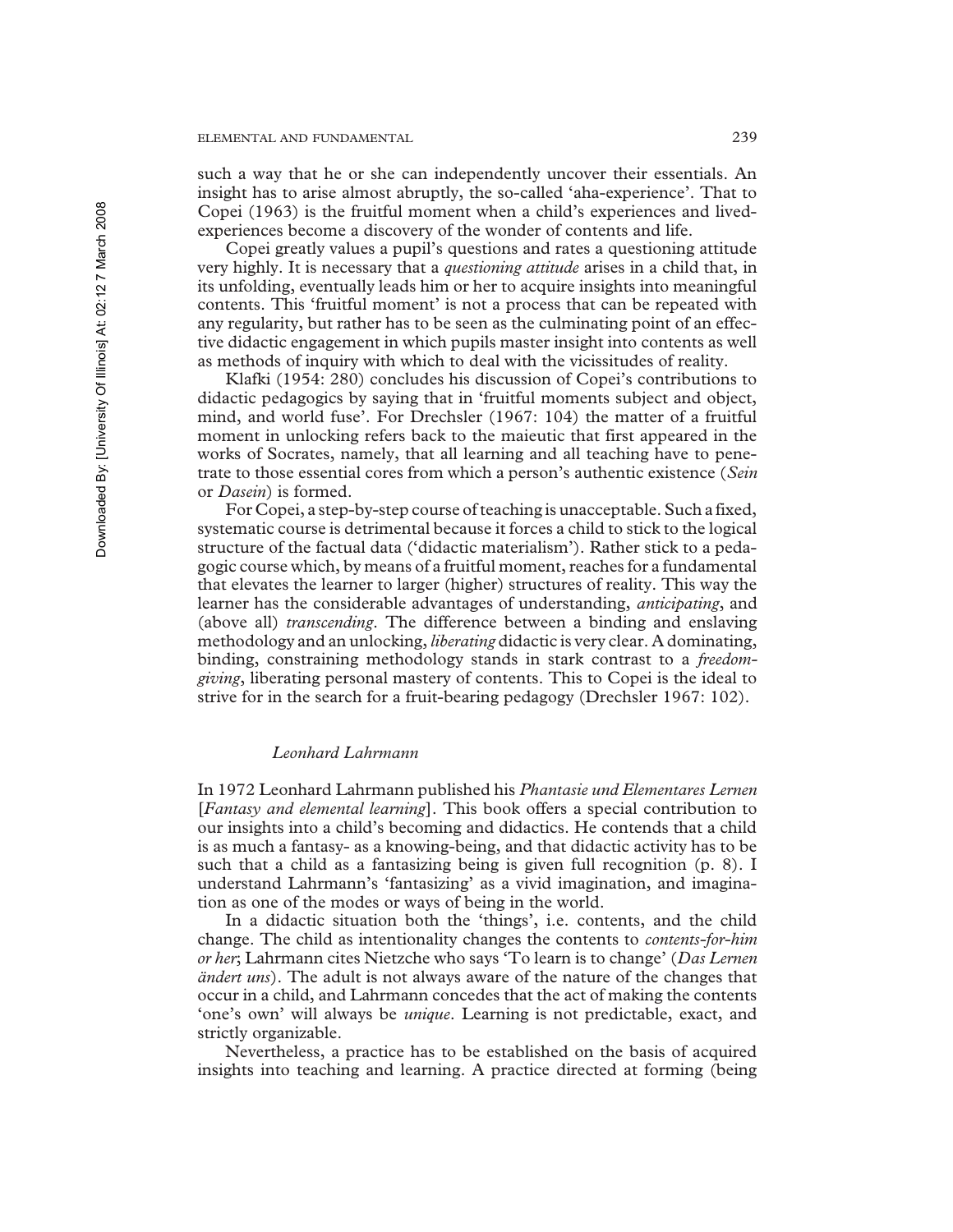educated) aims at establishing a course of teaching and learning that meets the fantasizing needs of the pupils (p. 69). It is imagination, or a situationoverriding fantasy, that will provide access and assimilative powers to the learning child. It is this rational fantasy that makes it possible for him or her to step onto the new ground that the fundamentals provide.

For Lahrmann fantasy functions as the ground for every human activity, and especially for learning. He contends that the concepts learning and experiencing are closely linked in their meaning. On the one hand, learning precedes experiencing, but in other respects it builds on experiences (p. 74). With Kant he says that experiencing gives us our first encounter with reality. Hegel also believed that experiencing is the *beginning* of learning, but then the child must be there himself or herself, not only by means of his or her senses but with *deepest spirit*, with imaginative *self-awareness*.

Lahrmann subsequently asks to what degree a child's fantasy develops. To what degree does a learning child's experiences stimulate this powerful mode of humankind's being-in-the-world? Learning never starts from zero—as opposed to the theory of the tabula rasa. There are always experiences that have preceded the learning incident. There is experiencing as acquiring, but there also is experience that is congealed. Activities like remembering and memory are only possible through the functioning of fantasy (scrutinizing imagination).

Lahrmann summarizes the elemental by way of five ideas:

- The possibility that the general can be included in a particular;
- The transfer effect of these general things;
- ! Its double function, that is, it *unlocks reality* for a child and *unlocks a child* for reality;
- The extension of the elemental into the question-loaded, meaningimbued reality;
- The connectedness of the elemental to the means of understanding and self-activity.

Thus, for Lahrmann, the elemental is pedagogically relevant.

In regard to the fundamentals Lahrmann pleads that a path be kept open so that children's fantasy, that is, their guiding imaginations, can direct them onwards, and consequently allow them to become genuine learned persons with all the imaginative aplomb associated with that notion. The elemental unlocking has to be directed to the stimulation and fostering of mental images related to a childlike being-in-the-world as a situation-surpassing, but rational fantasy. (p. 144).

## *Synthesis*

I have sought to investigate and interpret the didactical significance of the theory of the elemental and the fundamental as it appears in the writings of selected German didacticians. The interpretations I now present deal with the educational necessity and didactical worth of the various statements and arguments in this regard.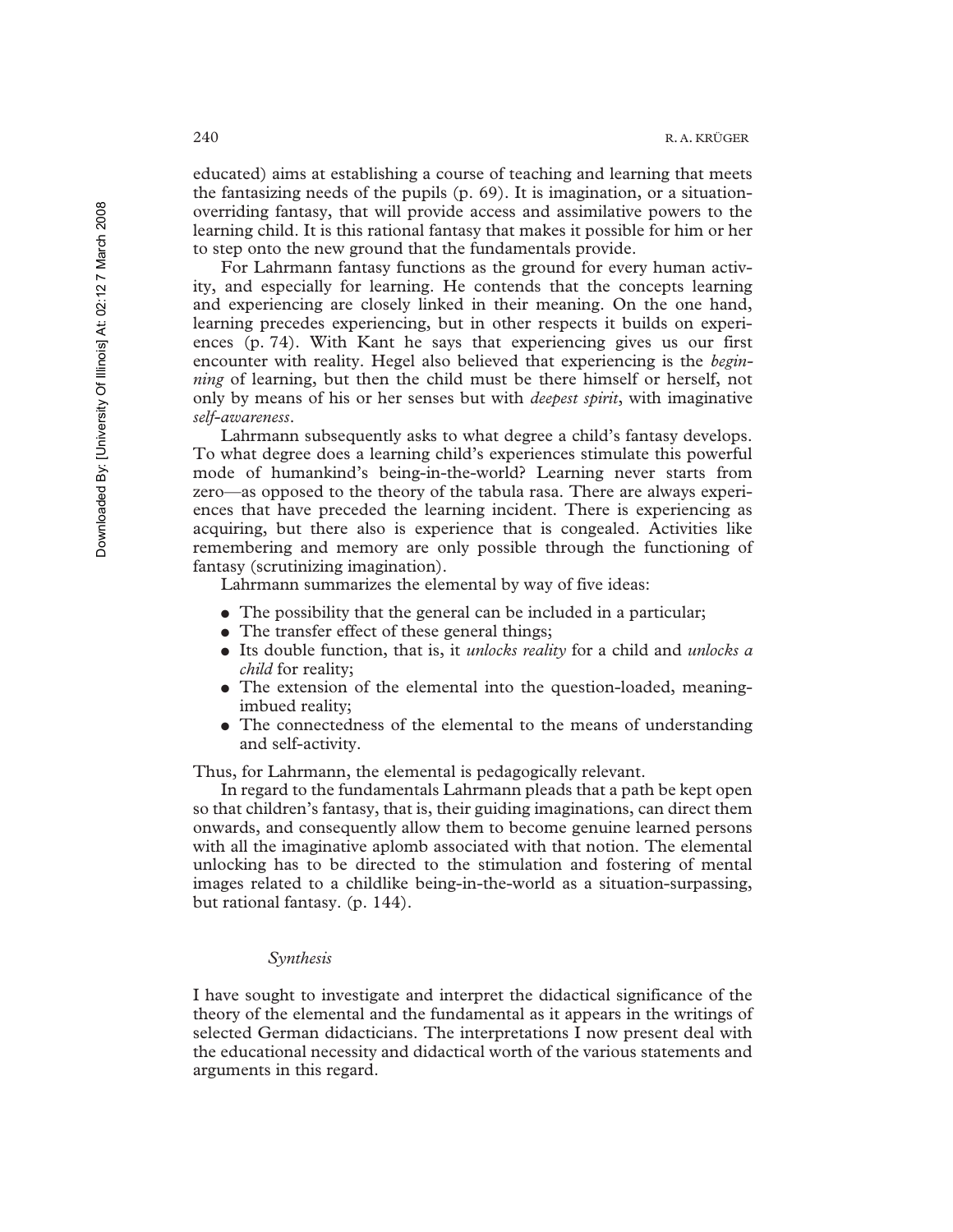According to Klafki the contents selected for teaching and learning should be reduced to a teachable and assimilable form in order to be formative. That can best happen when they are reduced, basic, i.e. *elemental.* Life-world contents that are selected for didactic purposes have a structure that should be presented to the learner in elemental (digestible) form. I consider first the elemental because the fundamental (behaviour as proof of fruitful didactic interchange) appears only when it has been reached through the elemental (Drechsler 1967: 20).

## **The elemental (***Das Elementare***)**

'Reducing' contents does not mean a splintering of the learning material, or that a part of a whole is presented. It refers to the essential ingredient, the very nucleus of the whole content (Schiefele 1963: 93). Schleiermacher says each elemental possesses essential life-related aspects that have to be unlocked to the eager learner. It may be useful to compare this reduction of the learning content to the way a magnifying glass concentrates light in one spot to create such heat that a fire can be started.

Several writers indicate that the elemental is *teleologically* determined; that is, it is an essential view of the important aspects of the didactic contents in terms of the aims to be achieved in a given lesson. They also indicate that elementals are not isolated and do not appear in the life-world as single, discrete existing unities but they are always related to other elementals within the whole of the content field. They have to be *abstracted* from the selected contents.

A final remark comes from Wagenschein (1966: 37) who maintains that the elemental is the *simple form* that is not so simple (*'das Einfache das nicht so einfach ist'*). This truth becomes apparent in the formidable range and variation of the statements about the elemental that follow.

## **The elemental**

What follows is a rendering of the multitude of forms in which the elemental can appear as garnered from the literature I surveyed. The idea behind the listing of such a comprehensive array of statements is not only to establish beyond doubt the elemental's relevance for didactic theory and practice, but also to present working models for teachers/didacticians who want to venture into this field of establishing successful teaching-learning situations. No specific order has been chosen. This is simply an ad hoc list:

- The elemental is reduced content.
- The elemental is an essential aspect of reality.
- The elemental is an actual or lived moment of reality.
- The elemental is a central aspect of the structure of the chosen contents.
- The elemental is a category of reality.
- ! The elemental is 'elementarized' (i.e. simplified) contents.
- ! The elemental is an intrinsic (vital) part of the learning contents.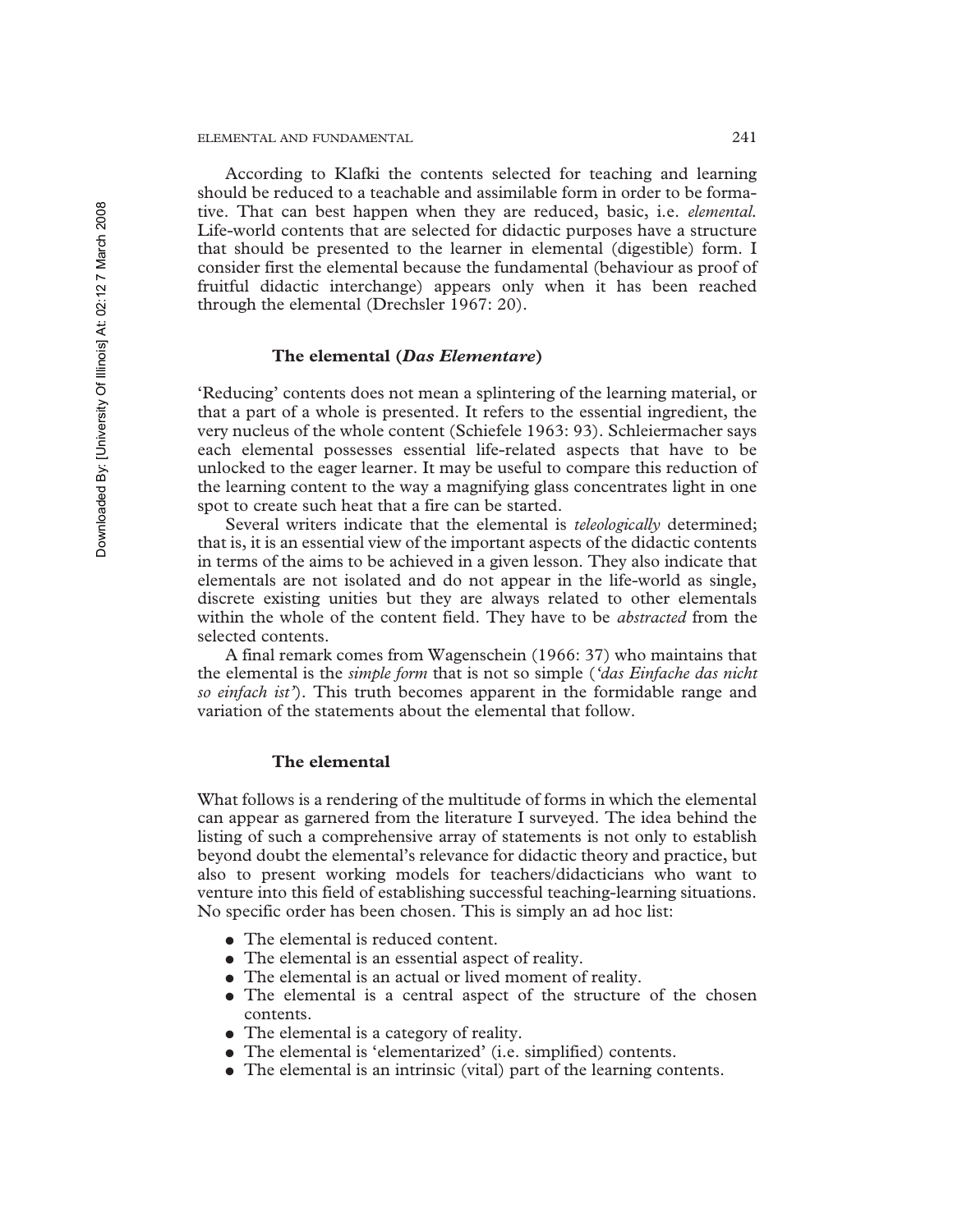- The elemental promotes collective, unifying, liberating becoming. Contents are not themselves becoming, but predispose becoming, or make it possible because as teaching contents they are 'pregnant cases'.
- ! The elemental is the bearer of the exemplary, and is also exemplary. Scheuerl (1958: 16) says the elemental is always exemplary *of* something *for* someone. The question is whether the elemental is embedded in the exemplary principle, or the other way round. The essential simplicity to which the contents are reduced is the elemental, which is the comprehensive concept. The exemplary principle is embedded in the elemental.
- The elemental is a principle, law, and even a definition.
- ! The elemental is valid life-moments—containing 'reduced' content.
- The elemental is a typical principle.
- ! The elemental is an *intensification* of reality.
- The elemental is included in the pregnant example.
- The elemental is also elementary.
- The elemental is a condensation of content.
- The elemental is an interpretation of the essential meaning inherent in the learning content.
- The elemental is an example, exemple, sample, and even a paradigm.
- ! The elemental is a detail, or particular representation of a generality.
- The elemental is a concretization of space and time.
- The elemental is a pure case.
- The elemental is an embodiment of content.
- The elemental is condensed content.
- The elemental is concise content.
- The elemental is a focal point of the learning content and as such potentially a centre of becoming.
- The elemental is a symbol, or is symbolic of reality.
- The elemental is a formative means, or a formative means concerned with optimalizing *Dasein* (optimalizing essentially human existence).
- ! The elemental is reduced and abstracted knowledge. However, this reduced and abstracted learning contents comprises knowledge that is intended to lead to a meaningful existence.
- The elemental is authentic. Although the elemental is always elemental *of something* and *for someone*, it must always be characterized as *authentically* embodying life-world and learning contents in spite of the reduction that necessarily has to occur.
- The elemental is a reduced relationship to reality.
- The elemental is propaedeutic in nature; it leads on to something.
- The elemental is the field of concentration for didactic work, that is, didactic work finds its course by concentrating on the field of the elemental.
- The elemental is concentrated contents or a concentrated form of reality.
- ! The elemental is a dialogue between the essence of and the accidentals of the contents.
- The elemental is the point of departure for two-fold unlocking (Klafki).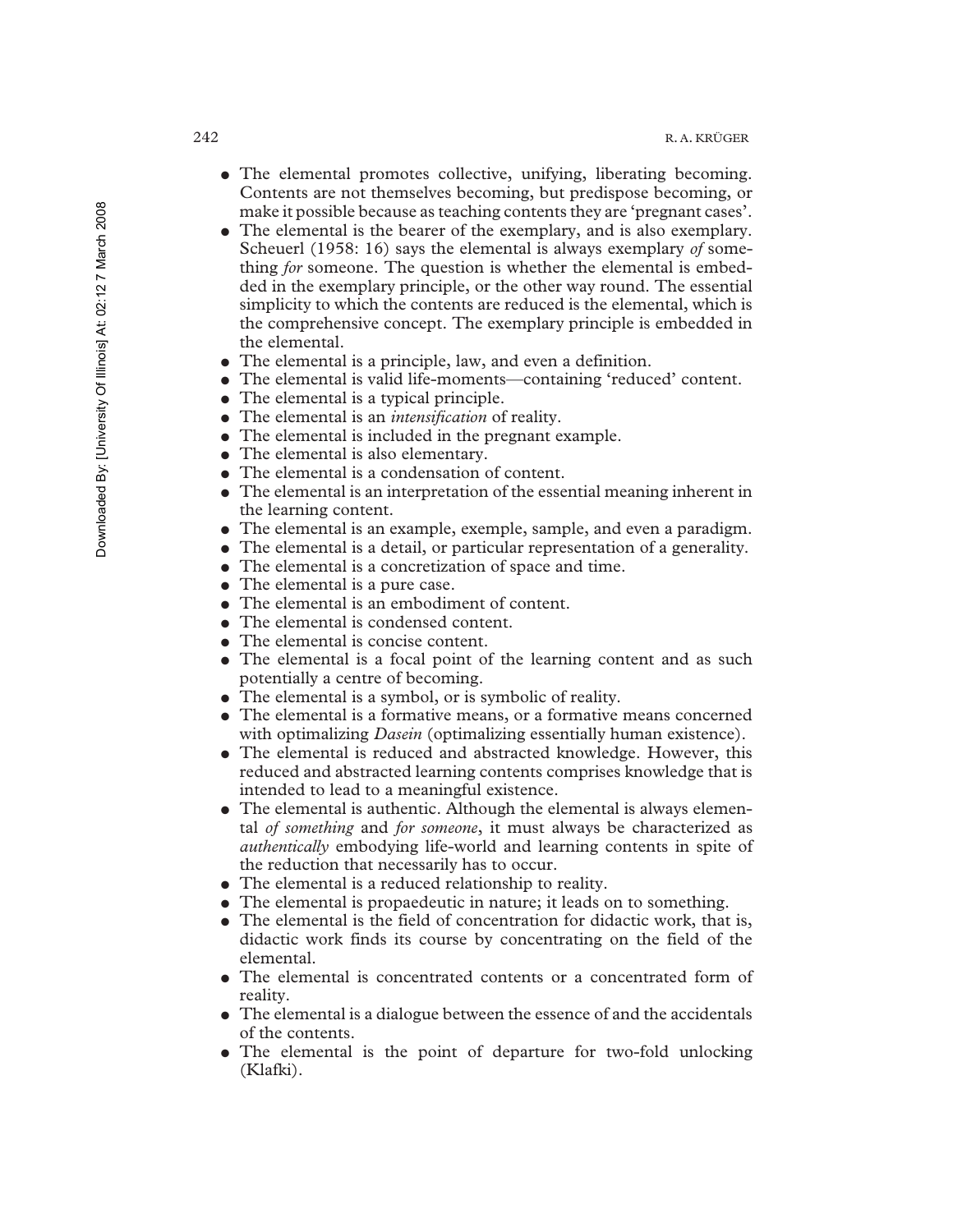- ! The elemental is basic life-contents (Flitner, Klafki).
- The elemental is not only basic, but when it also facilitates or actualizes becoming, it is foundational, that is, reaching to the foundations of meaningful existence.
- ! The elemental is representative of the intrinsic forms in which the contents of reality appear.
- ! The elemental can be imbedded in the classical case.
- The elemental comprises fantasy-evoking experience leading to imaginative life-experience.

## *Didactic interpretation of the elemental*

The elemental is not valid outside of the activities of a didactic situation. Since the elemental is described as the field of concentration for didactic work, it should not be looked for outside a didactic situation. It is not a field of concentration in and for itself—it is a field of concentration when it is used as formative contents in the activity of unlocking learning contents. Only then does it become the focal point of the contents and the centre-point of becoming.

In the same way, each statement about and disclosure of the elemental is viewed as valid only within the context of didactic practice. The teacher has the task of investigating and elucidating the elemental, thus giving validity to the form in which it appears in the activity of unlocking knowledge. Outside this situation, any conclusions about the elemental (and also the fundamental) are void of meaning. One should not ascribe to contents the possibility of independently actualizing teaching. Teaching cannot occur without a teacher/didactician stepping in and unlocking knowledge/contents to a child.

All the forms in which the elemental appears (see the above listing) are dependent on how each elemental represents 'reality' in a didactic situation. Reality means involvement with the life-world, i.e. with reality as experienced. Reality is comprehensive and differentiated, and it will become attenuated if it is not presented in several ways. In addition, Kerschensteiner's (1926; see Klafki 1954: 219) point that each subject area has its own distinctive characteristics should also be kept in mind. Some elementals or representations lend themselves better to explaining some subject areas while other subjects find different elementals more relevant to their needs.

To select some of the forms of the elemental as better or more appropriate and to elevate them as the only way of the unlocking by which reality should be represented amounts to 'elemental hypostatizing' (Van der Stoep 1972: 24). Didactic practice is better served by an attitude that is open to still more ways of representing reality. Reflecting on the forms of the elemental, viewed against the background of their functioning in the didactic situation, is the only valid way in which the elemental ought to be interpreted.

Becoming is essentially what lies on a person's path—a person becomes, contents do not. In this sense 'becoming' has a metaphorical meaning. Contents abstracted and prepared for a child in a learning situation are meant to actualize his or her becoming. Reference to the elemental as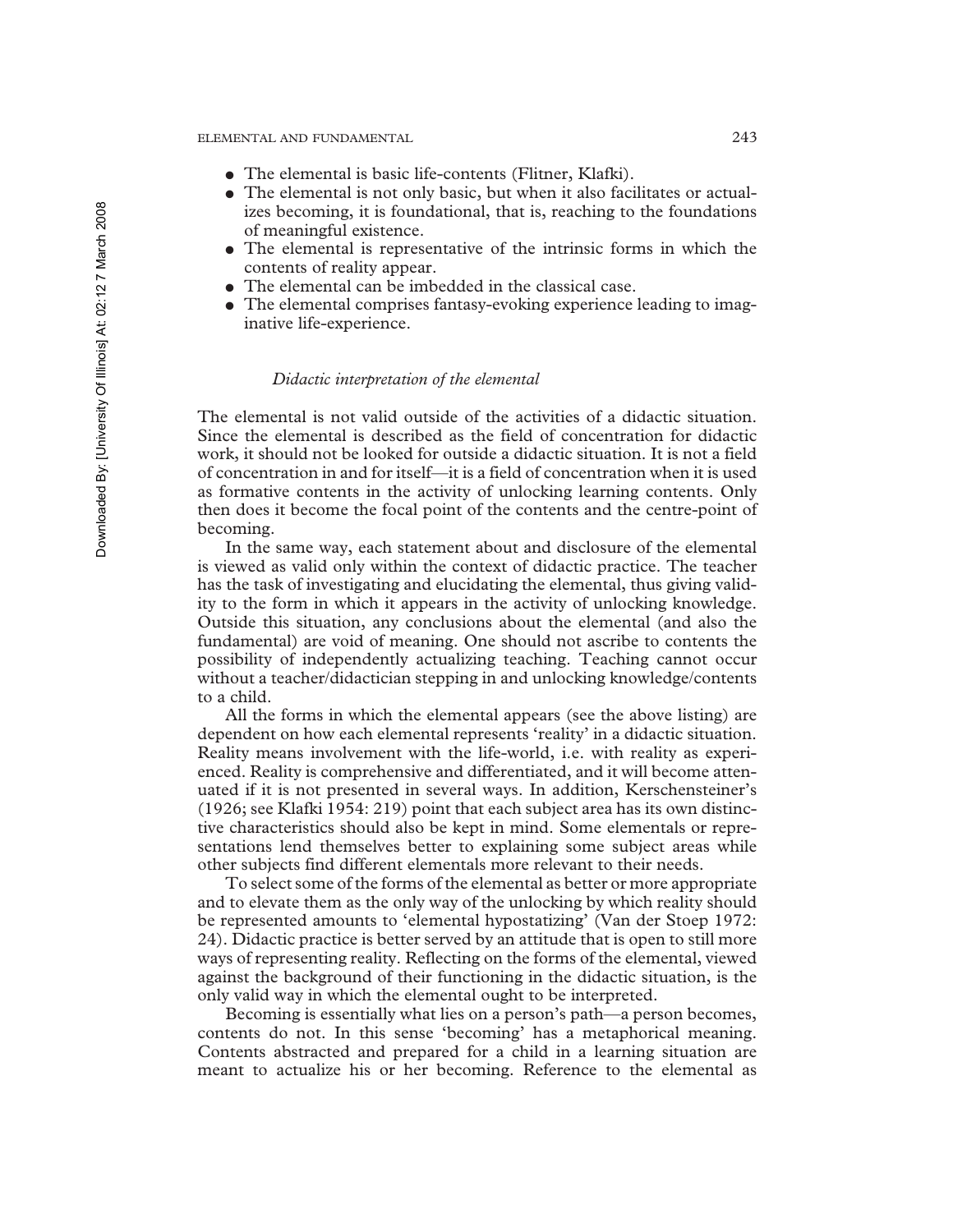'formative contents' or 'formative material' has to be viewed as elementalized reality introduced in the didactic situation as contents in terms of which a child's becoming, forming, or educating is to be pursued.

View the above reasoning in terms of the reduction of contents first from the greater reality and then to educational contents that have been made accessible to a child by an adult in a didactic situation. It is understood that didactic engagement does not end here, but that the learning child has to make these contents his or her own, and that his or her becoming flourishes because of the learner's internalizing such contents. Viewed against this background, educational contents becomes didactically and educationally tenable.

Klafki's definition of the elemental as double-sided (two-fold) unlocking should be understood in the same manner. The elemental has first to be conceptualized by an adult. Then it has to be unlocked for a child in a didactic situation. A learning child participating in a didactic situation has to open himself or herself to (show interest in) the offered contents and with an openness of mind strive to acquire the contents (unlocked reality). When this happens, categorical forming occurs and the child changes as his or her insights increase because of his or her participation in a life-enhancing unlocking. The elemental has to be understood as opened (unlocked) content that in turn leads to the learning person opening up in a doublesided unlocking that augurs well for learning and education (*Bildung*) to take place. So, whatever view one holds concerning the elemental it should always be understood from a functional-didactic perspective. The elemental is a reflection of the whole that it represents; its function is to unlock what is intellectually fundamental and educationally worthwhile. In this sense the elemental has to be the bearer of reality and life's values. According to Kerschensteiner the elemental has formative axiological value. Finally, the elemental is didactic-pedagogic contents made accessible, thus giving teaching its character of accessibility (Drechsler, Pestalozzi, Herbart) (Drechsler 1967: 25).

## **The fundamental (***Das Fundamentale***)**

A few orienting lines of thought are a necessary preparation for reaching a final conclusion regarding the fundamental:

- ! The literature contains abundant findings about the fundamental, but they acquire relevance only when they are interpreted didactically.
- Teaching and educative activities are never aimless. The fundamental is the *expected dividend* of teaching-learning activity, a purposive change in a child's life.
- Because teaching and educating are actualized in one and the same act, the aims of teaching and educating have to be realized simultaneously. Some didactic situations are not created purely for teaching and others for educating.
- ! The effect of 'unlocking' should be thought of as a *differentiated effect* (Van der Stoep 1969: 93). On the one hand, unlocking or opening elemental concepts have to lead to a *conceptual grasp on reality*; on the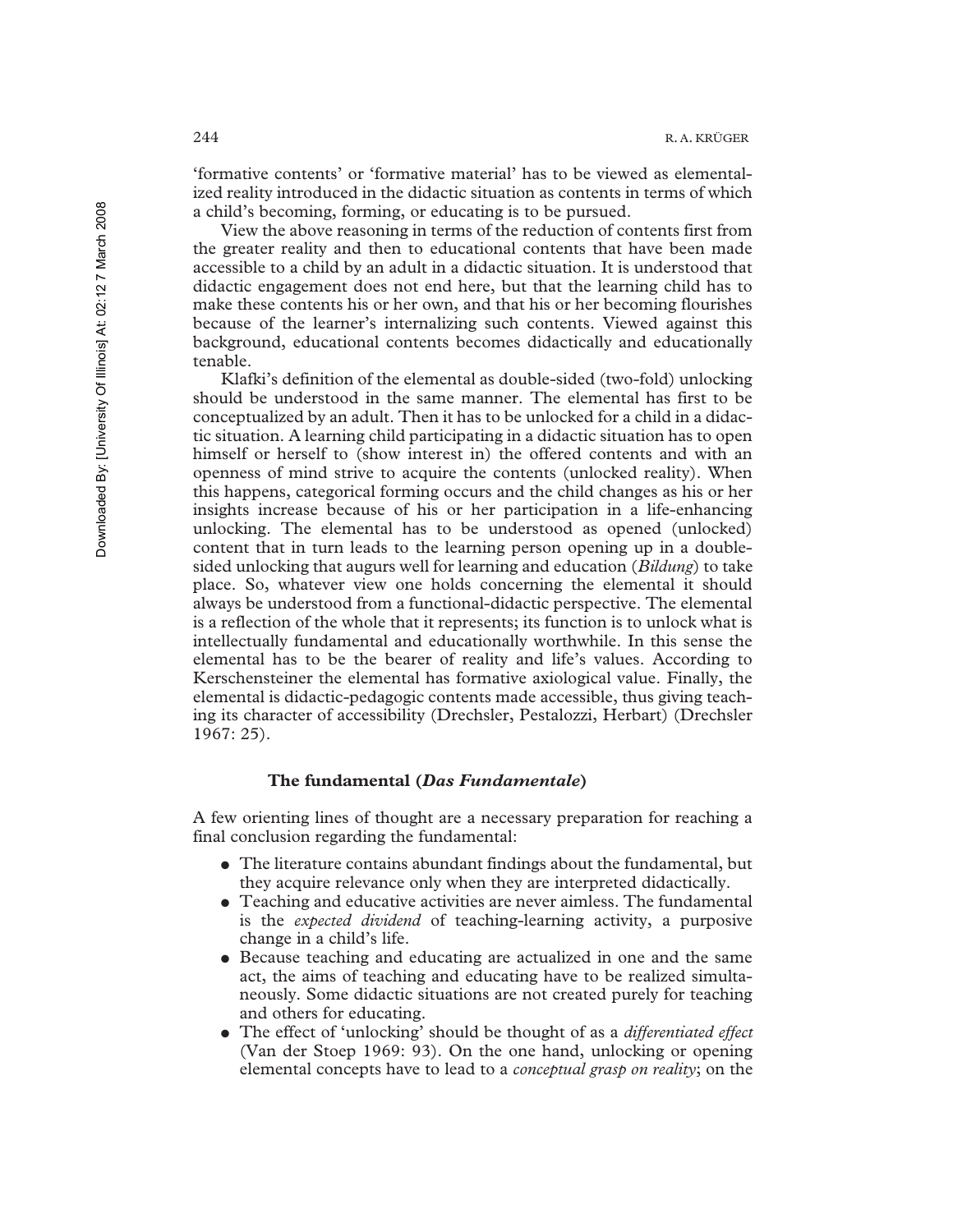other hand, the impact of the unlocking on becoming also is actualized as fundamental dispositions. This calls to mind Pestalozzi's view of 'I see the world' and 'I see myself'.

! A child being taught has to 'experience'. A child cannot experience and remain the same ('*Das Lernen ändert uns*', Nietsche).The change in understanding, knowing, imagining, etc. resulting from participating and experiencing in a didactic situation resides under the auspices of the fundamental.

## *Findings about the fundamental*

- ! Whereas the elemental involves contents *elementarized* by the teacher and aimed at a child's education, the fundamental represents the spirit or ethos of the presented sphere and a changed relationship to life on the part of the educand.
- ! The fundamental is what a child makes his or her own in a didactic situation to allow him or her to participate meaningfully in reality and to better understand and accept his or her own life-world.
- ! The fundamental comprises a meaningful mastery of the elemental that immediately and in anticipation directs the child to a structured reality and to recognizable phenomena within that reality (*'Anschauung ohne Ahnung ist leere Hülle'*, Froebel; 'Observation without anticipation is an empty shell').
- ! Imaginative teaching that is built on the elemental principle endows a child with insight-filled *fruitful moments*. Certain dispositions and fundamental attitudes are categories of reflection, or *fundamentalia*, that enable the child to become successfully involved in future encounters with essentially similar contents (Klafki).
- The understanding of contents that a child acquires via the elemental equips him or her to be meaningfully involved with things (i.e. contents) as well as the people that enter his or her life-world horizons. On the other hand a fruitful learning experience also reveals methods and ways of becoming meaningfully involved with things and people. The methods are part of the *fundamentalia* of his or her becoming.
- ! The fundamental has a prominent aspect of transfer (i.e. application, making functional) and also has an analogical character.
- The concept 'existence' refers to a genuinely human way of being in the world (*Dasein*). The theory of human existence (in contrast to existentialism) views a person as the only being who exists<sup>14</sup> (*existere*, to step out of yourself). The fundamental gives depth, meaning, and content to a child's existence.
- ! The fundamental is genesis in function and/or becoming in action.
- ! The fundamental is intellectual/spiritual *penetration* of life and lifecontents (values) through the elemental (Schleiermacher).
- The fundamental is acquired contents and understandings that allow the learner to deal meaningfully with reality (Herbart).
- The fundamental, basic experience that a child has in a situation, such as participation in play, becomes a key instrument to unlock the outer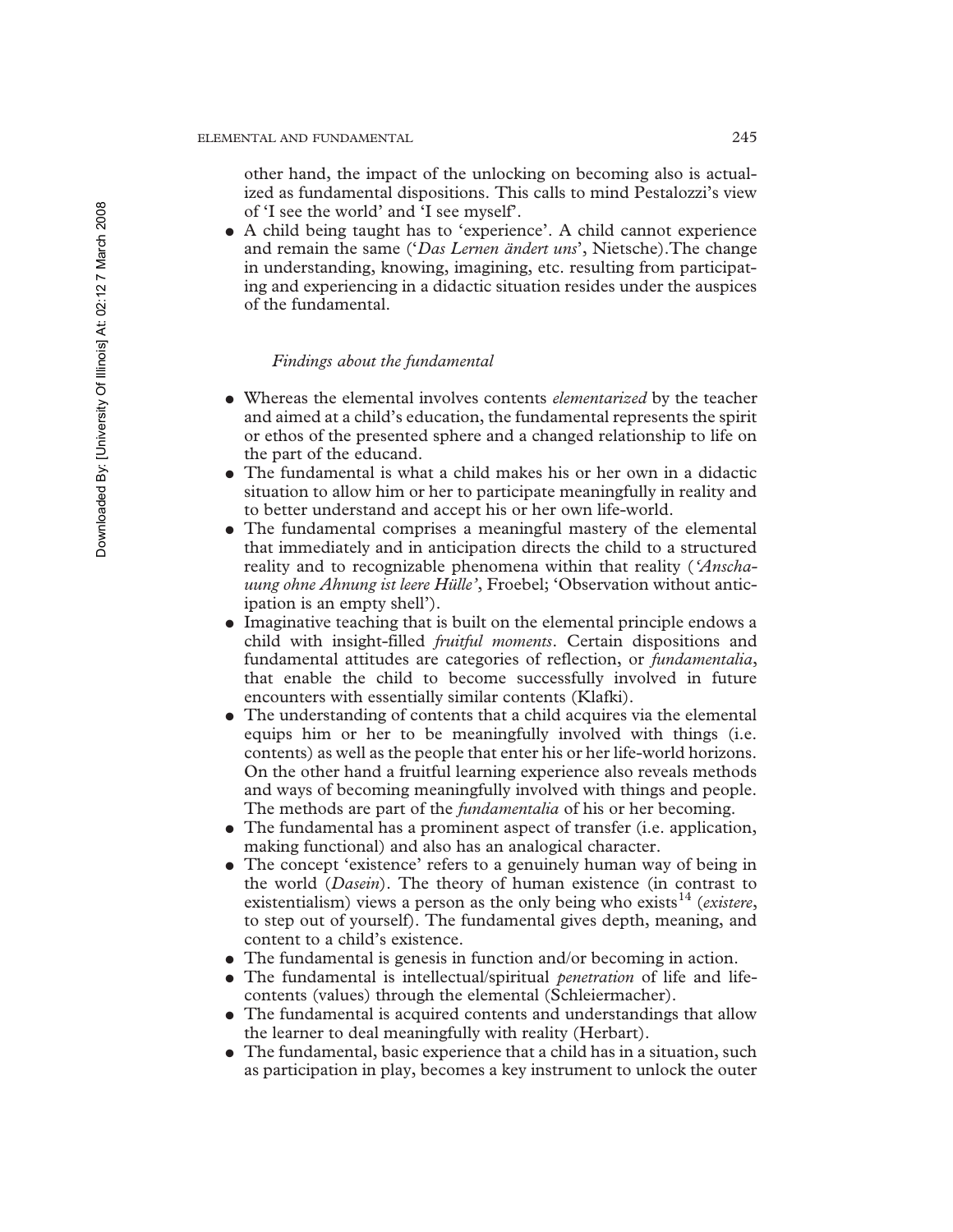world as well as an interior awakening (awakening of interiority) (Froebel). The fundamental is characterized as a 'hunch', as anticipating and searching for something in advance (Froebel). In this regard, Kant (1956: 83) says, '*Human reason is architectonic.* It regards all *cognitions* as parts of a possible system.' It is through anticipation that a child can identify a possible system (Froebel).

- Stenzel (1960) says that it is on the level of categorical forming that the formative function of the exemplar as an initiating elemental is fulfilled; in this process a child not only grasps reality, but also acquires self-understanding and self-knowledge.
- The fundamental is the primordial experience of becoming (Flitner).
- ! Educating can succeed only if it is founded in the fundamental (Flitner).
- Spranger (1954) talks of the fundamental as the formative meaning of primordial lived-experiencing.
- ! Again, for Weniger (1962), the fundamental is the essential relativity within which life is lived.
- The fundamental is an adjustment in thinking and attitudes by a person regarding insights gained through the elemental.
- Nohl (1949) says that whoever adjusts his or her thinking and intellectual attitudes shows by this that for him or her primordial experience is not acquired only once but that this spirit or ethos has been actualized as a fundamental category of his or her existence.

## *Didactic interpretation of the fundamental*

The manifold indications of possible fundamentals and conclusions about such fundamentalia are of only encyclopaedic importance until they are interpreted and clarified within a didactic framework. The extent of the fundamentals and their varied didactic implementations serve as guidelines to teachers and didacticians as possible aims that can be striven for. No hard and fast rules are laid down, but the well-meaning teacher will find fundamentals that should hold good for the teaching-learning endeavour he or she has in mind.

As in the case of the elemental, the fundamental has to do with contents. However, where the elemental offers the possibility of entering into, accessing, and mastering contents, the fundamental has to do with mastered contents, with what a child can do with these contents, and how his or her perception of things is changed. Thus, when there is mention of the fundamental, the emphasis is on learning contents that are brought into function, in this process actualizing education.

When interpreting the fundamental in the didactic context it is important to note that after an unlocking a child finds himself or herself with knowledge, insights, and dispositions that were virtually non-existent before the unlocking. These insights, understandings, and fundamental attitudes accrue to him or her through conscious and deliberate entry into and mastery of the educational contents unlocked and taught to him or her as elementals.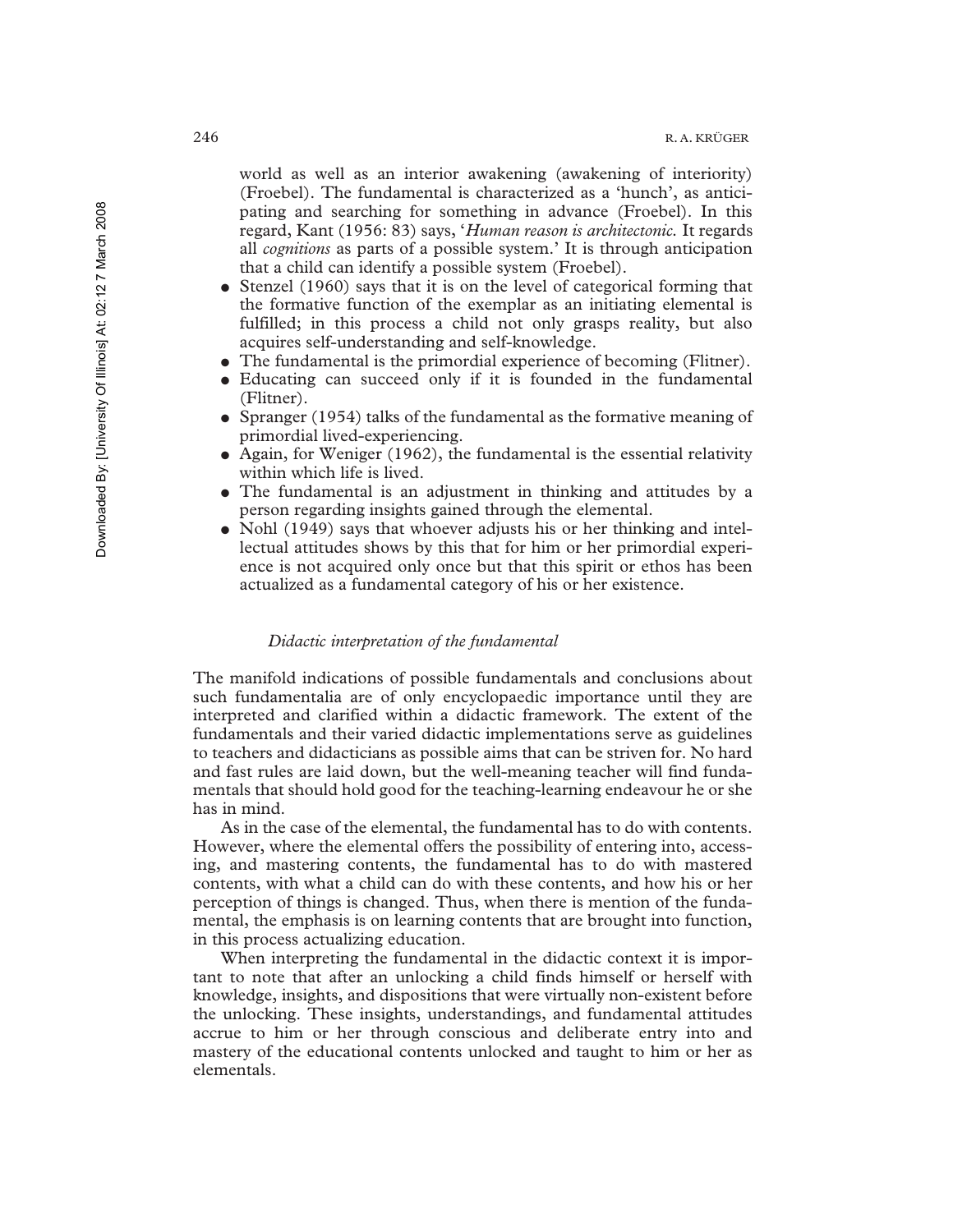## ELEMENTAL AND FUNDAMENTAL 247

Lahrmann (Lahrmann 1972: 100 and Klafki) talk of *extending the elemental into the question-laden, meaning-imbued reality*. The intensified contents are not merely extended but figure in the intellectual, emotional, and normative equipment that becomes part of the life-orientation with which the child sets out on his or her additional journeys of life. Future meaningful involvement with reality is guaranteed inasmuch as the functionality constitutes an extension of the fruit-bearing elemental. A child's participation in future situations, thus, implies entering them with the already acquired contents and insights at his or her disposal. As Nohl (1949) says, if a child has acquired a thinking disposition and an intellectual/spiritual attitude, he or she shows that this spirit or ethos did not arise only once in the original experience (where the contents were mastered), but that both the knowledge and the ethos have subsequently become actualized as *fundamental* categories of his or her intellectual/spiritual existence.

The mastered contents increase and gradually form the potential that allows a child to acquire more independent insights, and eventually coin his or her own personality as an educated person (*gebildete Person*). Mastering elemental contents creates the possibility of changing the ways in which relationships are established, deepening the learners' understanding and involvement with things and others and, consequently, mastering the vicissitudes of the life-world and its encompassing reality. The possibilities that are fundamental equipment—that are the dividends of the didactic unlocking—offer a child the opportunity to acquire real personal forming only when they are brought into function. Thus, Weniger (1962) asserts that personality cannot be the result of unlocking elementals; it is the result of a life lived with involvement and difficulty. A child becomes a personality (a human being with a distinct style) to the extent that he or she puts the fundamentalia to use.

This insight holds in the framework of the school as in life. Insights into a scientific hypothesis are mastered contents, but there will be pupils (children) who put these insights into action by applying and practising them in the context of other related problems—and there will be those who will neglect such fundamentals and forfeit their fruits. For the first group the initially acquired contents are not only contents that are of help in immediate situations, but they remain insights and formative contents according to which they style their lives To some the fundamentals will figure even in their later practices, their chosen careers, occupations or professions, and even in the way they live meaningful lives (Weniger).

'Functionalizing' the acquired contents potentially leads to a life that is lived meaningfully—but that still demands, as an imperative, mastering and interpreting life-contents again and again to the very end. Thus, the circle is completed, and one travels the path from life-contents to life-contents, from reduced life-contents to extended life-contents via meaningful participation in didactic situations.

The above discussion advances the imperative of the act of teaching. In phenomenology teaching and learning are referred to as being *ontic*. As I have indicated, this word is derived from Greek *onthos* which is the same as the verb *to be*. Teaching and learning are inalienably part and parcel of being human. To a child there is no other way to a meaningful life other than the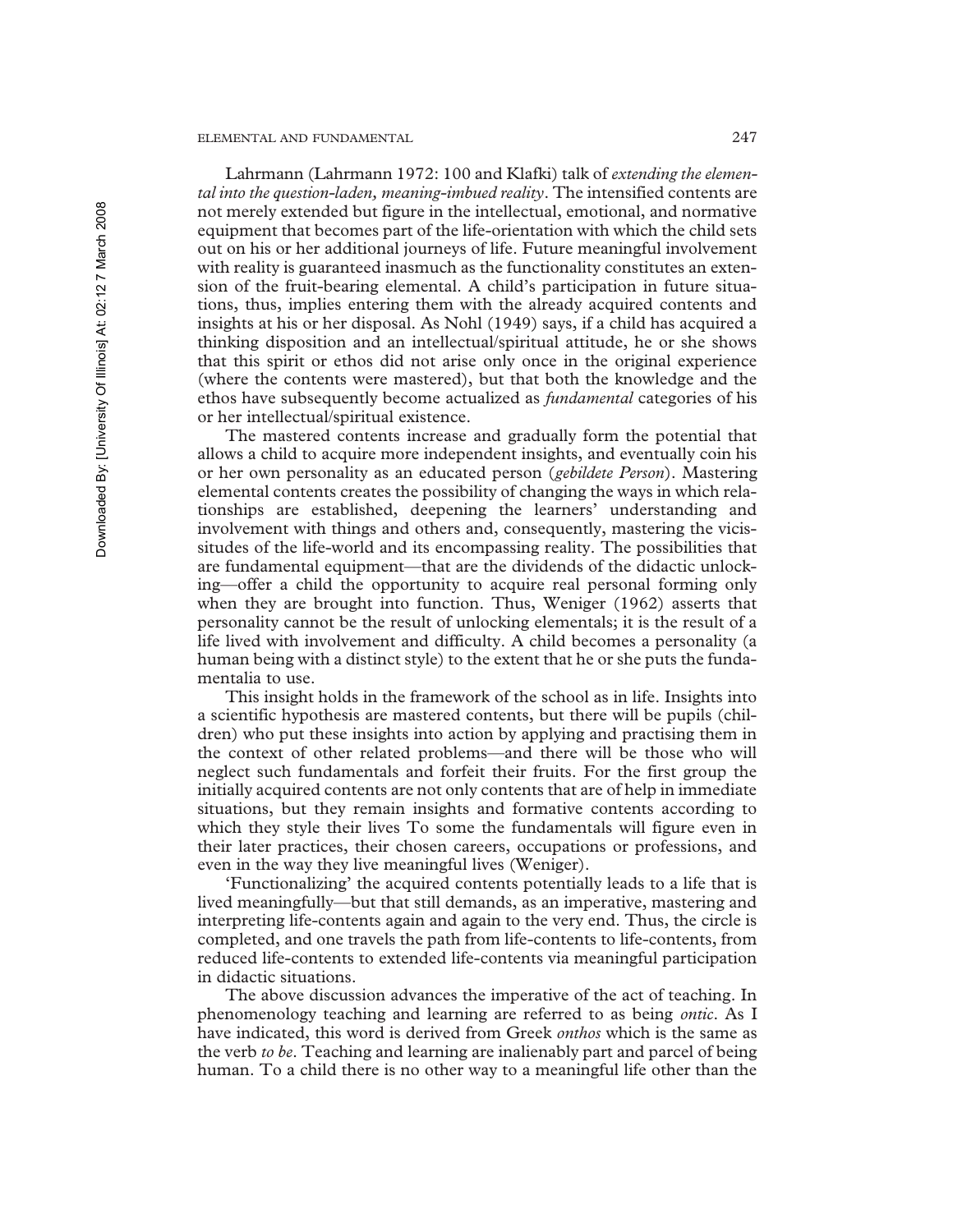urgent, and at times demanding, mastery of life-contents. Hence, didactic pedagogics advances the establishment of didactic situations with a view to the imaginative unlocking of contents as the *only* way along which children's forming, educating, and becoming can be actualized. Central to didactic practice is the compulsory action of making accessible elemental contents to learners that, in turn, offer the possibility of mastery and meaning-provoking functionalization. The concepts elemental and fundamental are central to both didactic practice and didactic-pedagogic theory building.

#### **Notes**

- 1. See 'Feesbundel aangebied aan Doktor Barend Frederik Nel' (1955). It needs to be mentioned that Karl and Charlotte Bühler of Los Angeles, Robert J. Havighurst of The University of Chicago, George Humphrey of Oxford University, M. J. Langeveld of the Rijksuniversiteit at Utrecht, Eduard Spranger of the University at Tübingen, and Albert Wellek of the Johannes Gutenberg University at Mainz were some of the international academics who contributed towards this Festschrift honouring B. F. Nel.
- 2. See especially the discussion below of Schleiermacher's view on this matter.
- 3. In this regard, see the argument by the Van der Stoep and Van der Stoep (1968: 124) as well as the conclusion of Nel (1968: 22).
- 4. 'Forming' is achieving adulthood while 'educating' leads to it (Van der Stoep 1969: 21 [g]).
- 5. Some use only one or the other term and there are authors who use the one while meaning the other.
- 6. I will consider Scheler's (1954a, b) conclusion about formative knowledge, which Klafki (1954: 102) brings into relation with Froebel's views, in that it makes a definite contribution to our problem. What does Scheler's conclusion include? A few pregnant exemplars of a matter are unlocked for a child (but he doesn't say this) that equip or allow him or her to master formative knowledge, that is, an insight into what is essential. Good and pregnant exemplars (thus, good elementals) are chosen, and this formative knowledge (knowledge and insight) is assimilated. This is an ordered insight that is the basis for an *interpretation* (a first fundamental). This becomes a category for all coincidental facts that are essentially alike and with which a child is going to deal in his or her future experiences (a second and functionalized fundamental). Thus, it seems that a child as consciousness also is aware that he or she has learned.
- 7. The use of the concepts 'genesis' for becoming and 'genetic learning' for learning—the effects of unlocking with an impact on becoming—appear generally and freely in the German literature. It is in this context that Wagenschein's (1966: 1) argument for genetic learning also has to be understood.
- 8. Frick borrows this concept from Otto Willmann (1923, 1930).
- 9. 'Child-in-distress' is my term and stems from modern existential phenomenology where a child is always seen as a child-in-need, especially educational need.
- 10. The old theory of a child's understanding faculty as an apperceptive mass is scorned by modern didacticians.
- 11. This is so far removed from the didactic practices based on method alone!
- 12. I believe that this intuitive viewpoint pinpoints the attitude of a great teacher.
- 13. This is the type of metaphor that does not say much in a didactic scientific (i.e. the science of teaching and learning) context, yet it reflects a true existential touch.
- 14. Exist in the existential phenomenological sense of 'ex-sist', to step outside of oneself, to be-in-the-world. (G. Y.)

#### **References**

Copei, F. (1963) *Der fruchtbare Moment im Bildungsprozess* (Heidelberg, Germany: Quelle & Meyer).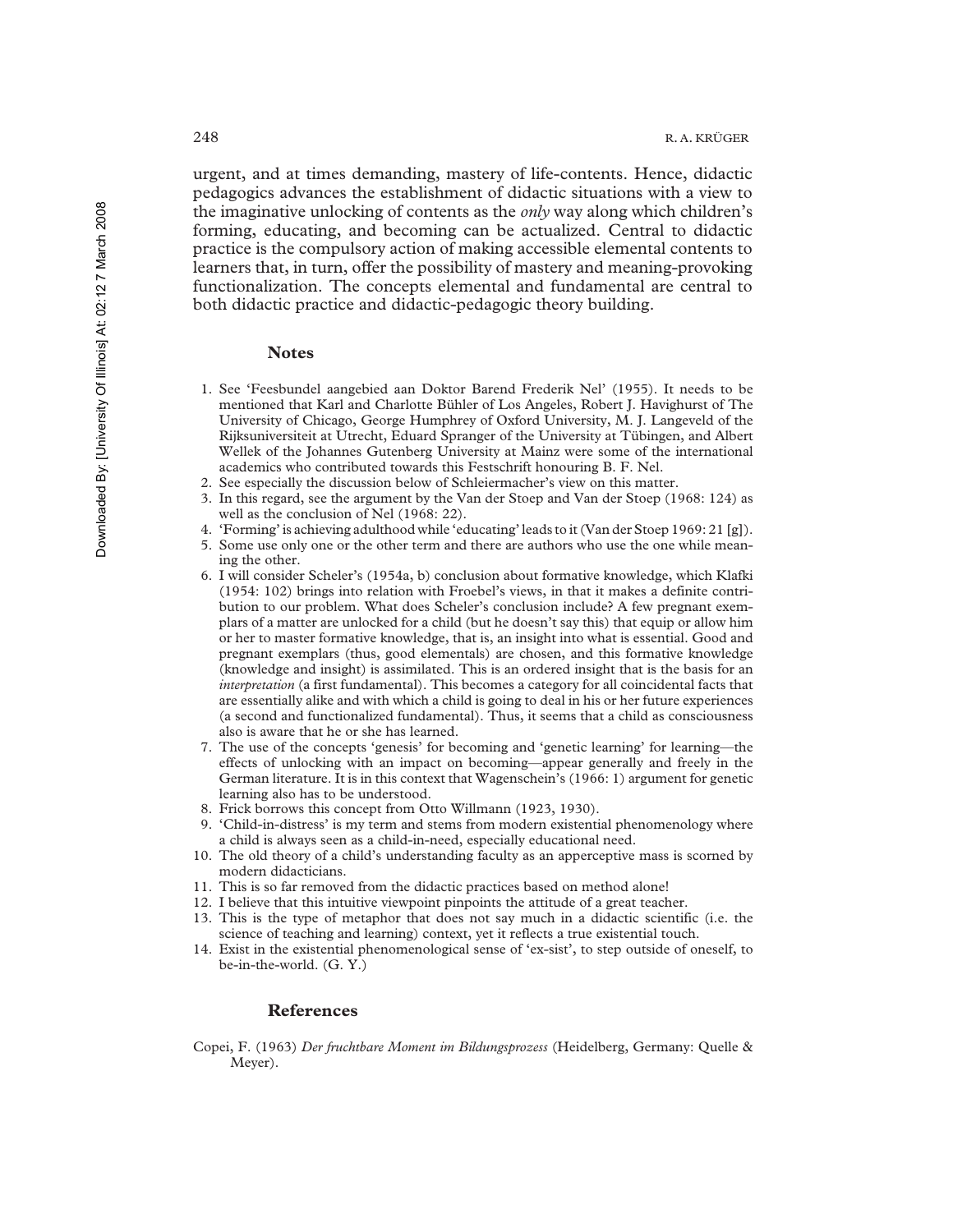- Derbolav, J. (1957) *Das exemplarische im Bildungsraum des Gymnasiums: Versuch einer pädagogischen Ortsbestimmung des exemplarischen Lernens* (Düsseldorf, Germany: Pädagogischer Verlag Schwamm).
- Derbolav, J. (1963) Das exemplarische Lernen als didaktisches Prinzip. In Gerner B. (ed.) (1963) *Das exemplarische Prinzip: Beiträge zur Didaktik der Gegenwart* (Darmstadt, Germany: Wissenschaftliche Buchgesellschaft), 28–49.
- Derbolav, J. (1970) *Frage und Anspruch: Pädogogische Studien und Analysen* (Düsseldorf, Germany: A. Henn Verlag.)
- Derbolav, J. and Roth, H. (1959) (eds) *Psychologie und Pädagogik. Neue Forschungen und Ergebnisse* (Heidelberg,Germany: Quelle & Meyer).
- Drechsler, J. (1967) *Bildungstheorie und Prinzipienlehre der Didaktik* (Heidelberg, Germany: Quelle & Meyer).
- *Feesbundel aangebied aan Doktor Barend Frederik Nel, hoogleraar in die pedagogiek aan die Universiteit Pretoria, by geleentheid van sy vyftigste verjaardag op 16 Desember 1955/Jubilee Album Dedicated to Doctor Barend Fredrik Nel, Professor of Education in the University of Pretoria, on the Occasion of his Fiftieth Birthday on 16 December 1955* (1955)(Pretoria: J. L. van Schaik).
- Flitner, W. (1958) *Theorie des pädagogischen Weges und der Methode* (Weinheim, Germany: Julius Beltz).
- Gerner, B. (1963) (ed.) *Das exemplarische Prinzip: Beiträge zur Didaktik der Gegenwart* (Darmstadt, Germany: Wissenschaftliche Buchgesellschaft).
- Kant, I. (1956) *Critique of Pure Reason,* trans. J. M. O. Meiklejohn (London: Dent).
- Kerschensteiner, G. (1926) *Theorie der Bildung* (Leipzig, Germany: B. G. Teubner).
- Klafki, W. (1954) *Das Pädagogische Problem des Elementaren und die Theorie der Kategorialen Bildung.* Göttinger Studien zur Pädagogik, Neue Folge Vol. 6 (Weinheim, Germany: Verlag Julius Beltz).
- Klafki, W. (1973) Pestalozzis 'Stanser Brief': Eine Interpretation. In J. H. Pezzalozzi, *Pestalozzi über seine Anstalt in Stans,* ed. W. Klafki (Weinheim, Germany: Verlag Beltz), 37–67.
- Klafki, W. (2000) Didaktik analysis as the core of preparation of instruction. In I. Westbury, S. Hopmann and K. Riquarts (eds), *Teaching as a Reflective Practice: The German Didaktik Tradition* (Mahwah, NJ: Erlbaum), 139–160.
- Lahrmann, L. (1972) *Phantasie und elementares Lernen* [*Fantasy and elemental learning*] (Paderborn, Germany: Ferdinand Schöningh).
- Landman, W. A. (2000) *Fundamental Pedagogical Essences: Their Appearance, Actualization, and Giving Them Content,* trans. G. D. Yonge. Available at: http://www.landmanwa.co.za/ pubseng.htm, accessed November 18, 2006.
- Landman, W. A. and Roos, S. G. (1973) *Fundamentele pedagogiek en die opvoedingswerklikheid* [Fundamental pedagogics and the educative reality]. (Durban, South Africa: Butterworths).
- Landman, W. A., van Zyl, M. E. and Roos, S. G. (1975) *Fundamenteel-pedagogiese essensies: Hulle verskyning, verwerkliking en inhoudgewing* [Fundamental pedagogical essences: Their appearance, actualization and giving them content] (Durban, South Africa: Butterworth).
- *Langenscheidt's Pocket Dictionary German–English* (2000) (Berlin and Munich: Langenscheidt KG).
- Nel, B. F. (1968) *Fundamentele Orientering in die Psigololgiese Pedagogiek* [Fundamental Orientation in Psychological Pedagogics] (Stellenbosch, South Africa: University Publishers and Booksellers).
- Nel, B. F. (1974) *Fundamental Orientation in Psychological Pedagogics* (Stellenbosch, South Africa: University Publishers and Booksellers).
- Nohl, H. (1949) *Die pädagogische Bewegung in Deutschland und ihre Theorie,* 3rd ed. (Frankfurt, Germany: G. Schulte-Bulmke).
- Nohl, H. (1951) Der lebendige Herbart. In J. H. Herbart, *Allgemeine Pädagogik aus dem Zweck der Erziehung abgeleitet.* Kleine pägagogische Texte, Vol. 25 (Weinheim and Berlin: J. Beltz), iii–xiii.
- Oberholzer, C. K. (1955) Die teoretiese onderbou van en praktiese toepassing uit die Pedagogiek [The theoretical foundation and practical application from the Pedagogical].

Downloaded By: [University Of Illinois]

Downloaded By: [University Of Illinois] At: 02:12 7 March 2008

At: 02:12 7 March 2008